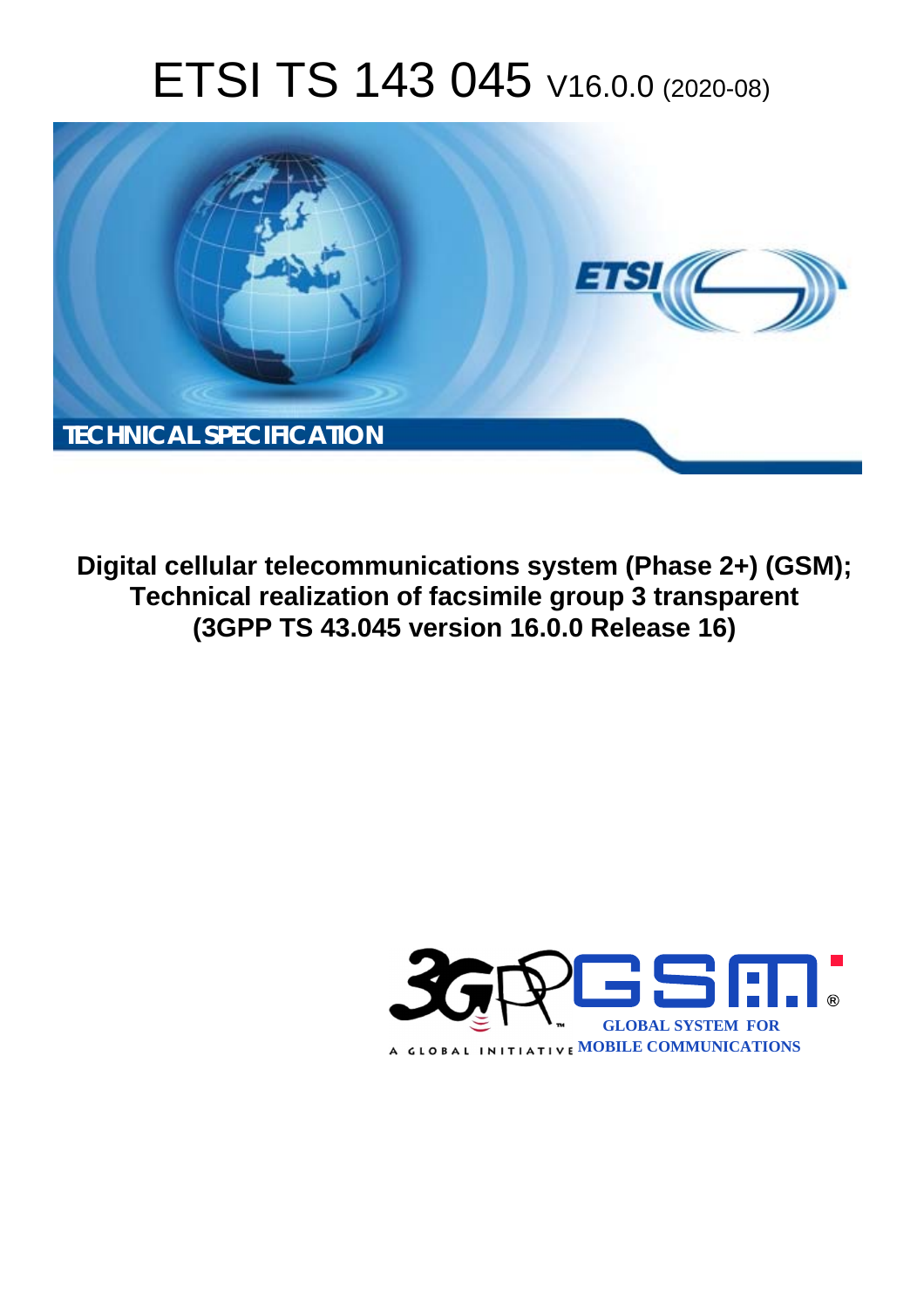Reference RTS/TSGC-0343045vg00

> Keywords GSM

#### *ETSI*

#### 650 Route des Lucioles F-06921 Sophia Antipolis Cedex - FRANCE

Tel.: +33 4 92 94 42 00 Fax: +33 4 93 65 47 16

Siret N° 348 623 562 00017 - NAF 742 C Association à but non lucratif enregistrée à la Sous-Préfecture de Grasse (06) N° 7803/88

#### *Important notice*

The present document can be downloaded from: <http://www.etsi.org/standards-search>

The present document may be made available in electronic versions and/or in print. The content of any electronic and/or print versions of the present document shall not be modified without the prior written authorization of ETSI. In case of any existing or perceived difference in contents between such versions and/or in print, the prevailing version of an ETSI deliverable is the one made publicly available in PDF format at [www.etsi.org/deliver](http://www.etsi.org/deliver).

Users of the present document should be aware that the document may be subject to revision or change of status. Information on the current status of this and other ETSI documents is available at <https://portal.etsi.org/TB/ETSIDeliverableStatus.aspx>

If you find errors in the present document, please send your comment to one of the following services: <https://portal.etsi.org/People/CommiteeSupportStaff.aspx>

#### *Copyright Notification*

No part may be reproduced or utilized in any form or by any means, electronic or mechanical, including photocopying and microfilm except as authorized by written permission of ETSI. The content of the PDF version shall not be modified without the written authorization of ETSI. The copyright and the foregoing restriction extend to reproduction in all media.

> © ETSI 2020. All rights reserved.

**DECT™**, **PLUGTESTS™**, **UMTS™** and the ETSI logo are trademarks of ETSI registered for the benefit of its Members. **3GPP™** and **LTE™** are trademarks of ETSI registered for the benefit of its Members and of the 3GPP Organizational Partners. **oneM2M™** logo is a trademark of ETSI registered for the benefit of its Members and of the oneM2M Partners. **GSM®** and the GSM logo are trademarks registered and owned by the GSM Association.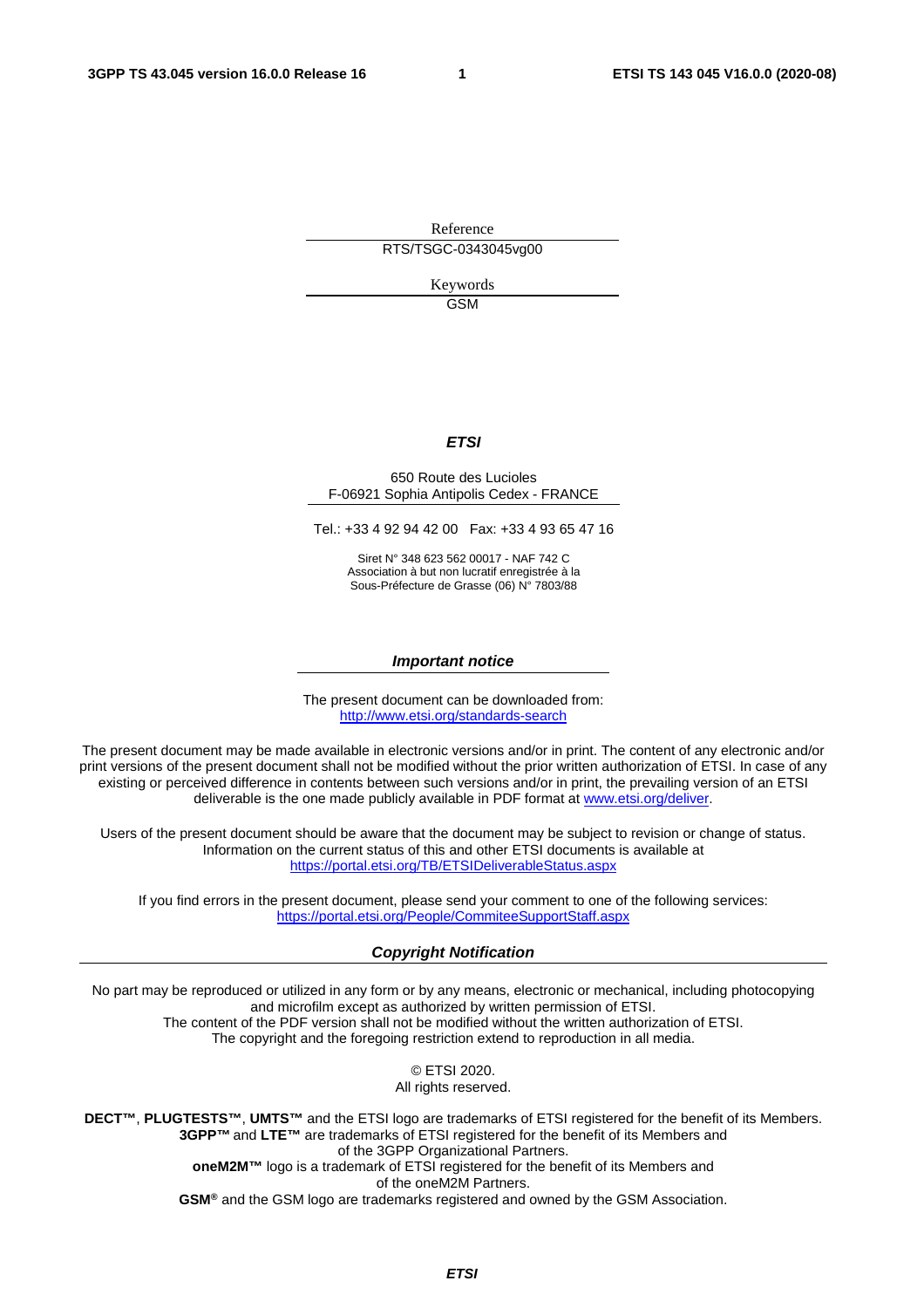## Intellectual Property Rights

#### Essential patents

IPRs essential or potentially essential to normative deliverables may have been declared to ETSI. The information pertaining to these essential IPRs, if any, is publicly available for **ETSI members and non-members**, and can be found in ETSI SR 000 314: *"Intellectual Property Rights (IPRs); Essential, or potentially Essential, IPRs notified to ETSI in respect of ETSI standards"*, which is available from the ETSI Secretariat. Latest updates are available on the ETSI Web server [\(https://ipr.etsi.org/](https://ipr.etsi.org/)).

Pursuant to the ETSI IPR Policy, no investigation, including IPR searches, has been carried out by ETSI. No guarantee can be given as to the existence of other IPRs not referenced in ETSI SR 000 314 (or the updates on the ETSI Web server) which are, or may be, or may become, essential to the present document.

#### **Trademarks**

The present document may include trademarks and/or tradenames which are asserted and/or registered by their owners. ETSI claims no ownership of these except for any which are indicated as being the property of ETSI, and conveys no right to use or reproduce any trademark and/or tradename. Mention of those trademarks in the present document does not constitute an endorsement by ETSI of products, services or organizations associated with those trademarks.

## Legal Notice

This Technical Specification (TS) has been produced by ETSI 3rd Generation Partnership Project (3GPP).

The present document may refer to technical specifications or reports using their 3GPP identities. These shall be interpreted as being references to the corresponding ETSI deliverables.

The cross reference between 3GPP and ETSI identities can be found under<http://webapp.etsi.org/key/queryform.asp>.

## Modal verbs terminology

In the present document "**shall**", "**shall not**", "**should**", "**should not**", "**may**", "**need not**", "**will**", "**will not**", "**can**" and "**cannot**" are to be interpreted as described in clause 3.2 of the [ETSI Drafting Rules](https://portal.etsi.org/Services/editHelp!/Howtostart/ETSIDraftingRules.aspx) (Verbal forms for the expression of provisions).

"**must**" and "**must not**" are **NOT** allowed in ETSI deliverables except when used in direct citation.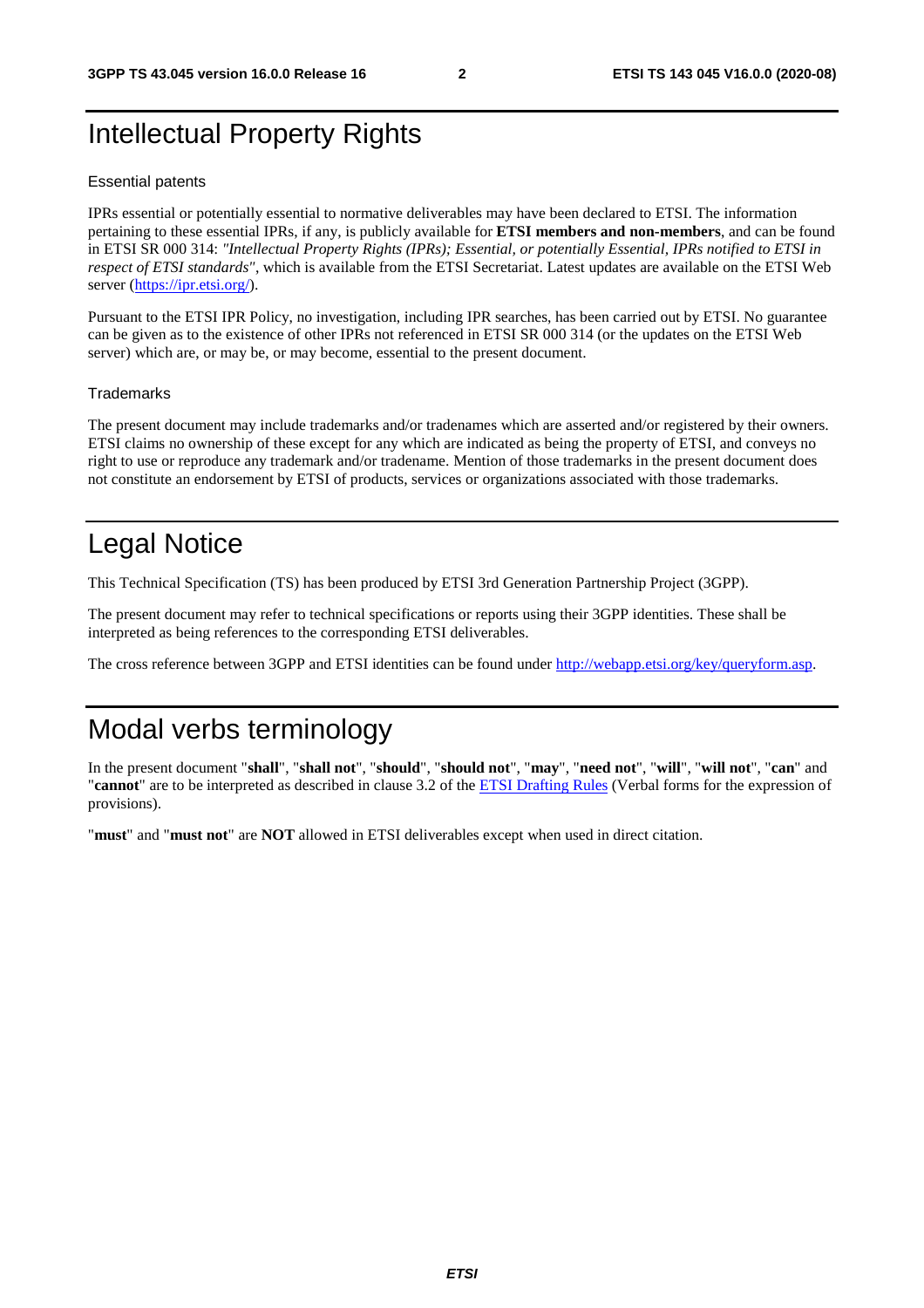$\mathbf{3}$ 

## Contents

| $\boldsymbol{0}$   |  |  |  |  |  |  |
|--------------------|--|--|--|--|--|--|
| 0.1                |  |  |  |  |  |  |
| 0.2                |  |  |  |  |  |  |
| 1                  |  |  |  |  |  |  |
| $\overline{2}$     |  |  |  |  |  |  |
| 3                  |  |  |  |  |  |  |
| 3.1                |  |  |  |  |  |  |
| 3.2                |  |  |  |  |  |  |
| 4                  |  |  |  |  |  |  |
| 4.1                |  |  |  |  |  |  |
| 4.2                |  |  |  |  |  |  |
| 4.2.1              |  |  |  |  |  |  |
| 4.2.1.1            |  |  |  |  |  |  |
| 4.2.2              |  |  |  |  |  |  |
| 4.2.3              |  |  |  |  |  |  |
| 4.2.3.1            |  |  |  |  |  |  |
| 4.2.3.2            |  |  |  |  |  |  |
| 4.2.3.3            |  |  |  |  |  |  |
| 4.2.3.4            |  |  |  |  |  |  |
| 4.2.3.5            |  |  |  |  |  |  |
| 4.2.4              |  |  |  |  |  |  |
| 4.3                |  |  |  |  |  |  |
| 4.3.1<br>4.3.2     |  |  |  |  |  |  |
|                    |  |  |  |  |  |  |
| 5                  |  |  |  |  |  |  |
| 5.1                |  |  |  |  |  |  |
| 5.2                |  |  |  |  |  |  |
| 5.2.1              |  |  |  |  |  |  |
| 5.2.2              |  |  |  |  |  |  |
| 5.2.2.1            |  |  |  |  |  |  |
| 5.2.3              |  |  |  |  |  |  |
| 5.2.3.1            |  |  |  |  |  |  |
| 5.2.3.2<br>5.2.3.3 |  |  |  |  |  |  |
| 5.2.3.4            |  |  |  |  |  |  |
| 5.2.3.5            |  |  |  |  |  |  |
| 5.2.4              |  |  |  |  |  |  |
| 5.2.5              |  |  |  |  |  |  |
| 5.2.6              |  |  |  |  |  |  |
| 5.2.7              |  |  |  |  |  |  |
| 5.3                |  |  |  |  |  |  |
| 5.3.1              |  |  |  |  |  |  |
| 5.3.2              |  |  |  |  |  |  |
| 5.3.3              |  |  |  |  |  |  |
| 6                  |  |  |  |  |  |  |
| 6.1                |  |  |  |  |  |  |
| 6.2                |  |  |  |  |  |  |
| 6.2.1              |  |  |  |  |  |  |
|                    |  |  |  |  |  |  |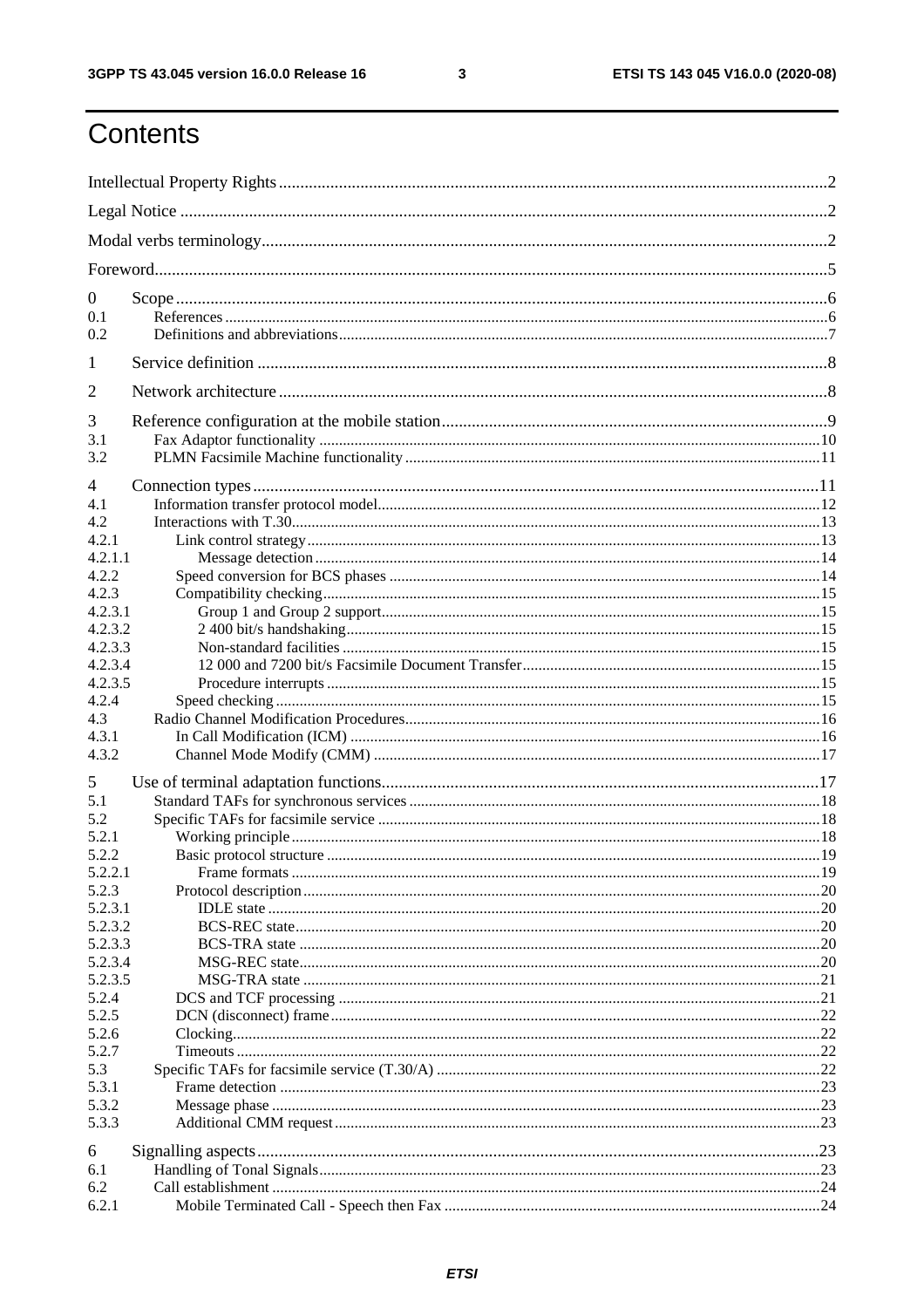$\overline{\mathbf{4}}$ 

| 6.2.2          |                                 |  |  |  |  |  |
|----------------|---------------------------------|--|--|--|--|--|
| 6.2.3          |                                 |  |  |  |  |  |
| 6.2.4          |                                 |  |  |  |  |  |
| 6.2.5          |                                 |  |  |  |  |  |
| 6.3            |                                 |  |  |  |  |  |
| 7 <sup>7</sup> |                                 |  |  |  |  |  |
| 7.1            |                                 |  |  |  |  |  |
| 7.2            |                                 |  |  |  |  |  |
|                | <b>Annex I</b> (informative):   |  |  |  |  |  |
|                | <b>Annex II (informative):</b>  |  |  |  |  |  |
|                | <b>Annex III (informative):</b> |  |  |  |  |  |
|                |                                 |  |  |  |  |  |
|                |                                 |  |  |  |  |  |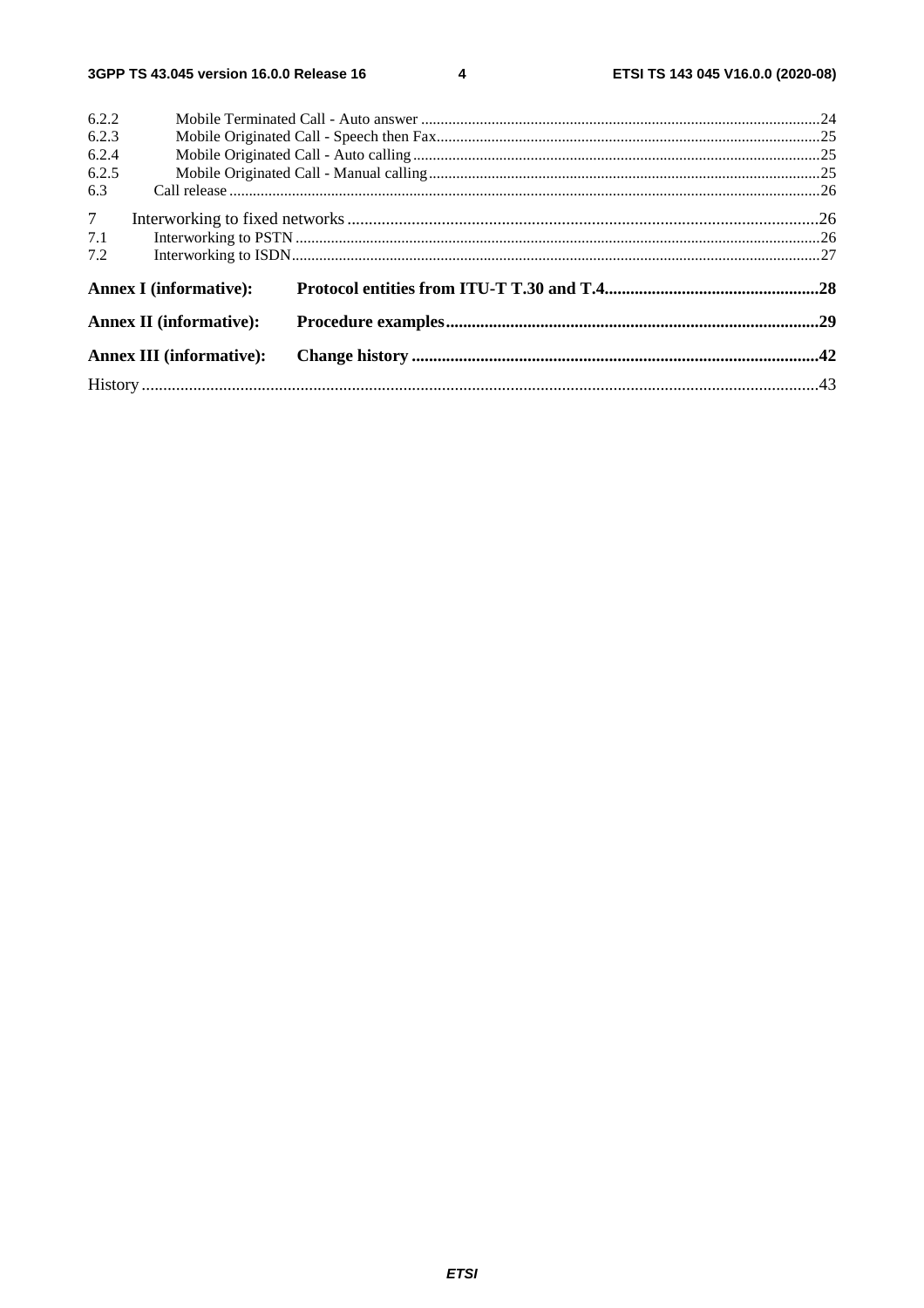## Foreword

This Technical Specification has been produced by the 3<sup>rd</sup> Generation Partnership Project (3GPP).

The contents of the present document are subject to continuing work within the TSG and may change following formal TSG approval. Should the TSG modify the contents of the present document, it will be re-released by the TSG with an identifying change of release date and an increase in version number as follows:

Version x.y.z

where:

- x the first digit:
	- 1 presented to TSG for information;
	- 2 presented to TSG for approval;
	- 3 or greater indicates TSG approved document under change control.
- y the second digit is incremented for all changes of substance, i.e. technical enhancements, corrections, updates, etc.
- z the third digit is incremented when editorial only changes have been incorporated in the document.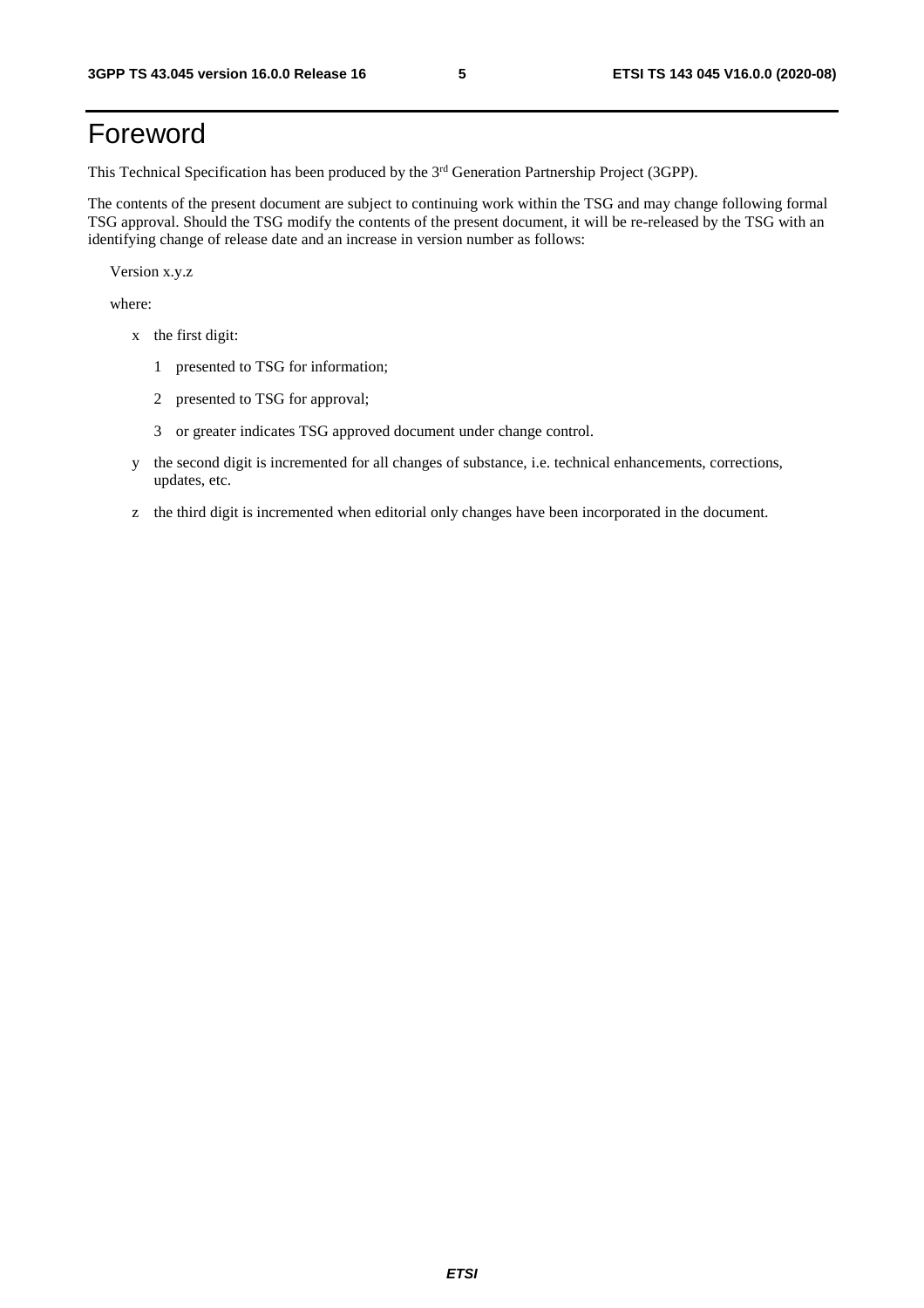### 0 Scope

The present document deals with the procedures allowing the technical realization of the Group 3 facsimile Service within the A/Gb mode PLMN using transparent Network support, according to the definition of Teleservice 61 and 62 specified in the 3GPP TS 22.003 [2].

### 0.1 References

The following documents contain provisions which, through reference in this text, constitute provisions of the present document.

- References are either specific (identified by date of publication, edition number, version number, etc.) or non-specific.
- For a specific reference, subsequent revisions do not apply.
- For a non-specific reference, the latest version applies. In the case of a reference to a 3GPP document (including a GSM document), a non-specific reference implicitly refers to the latest version of that document in the same Release as the present document.
- [1] Void.
- [2] 3GPP TS 22.003: " Teleservices supported by a GSM Public Land Mobile Network (PLMN)".
- [3] 3GPP TS 22.034: "High Speed Circuit Switched Data (HSCSD) Stage1".
- [4] 3GPP TS 43.010: " GSM Public Land Mobile Network (PLMN) connection types".
- [5] 3GPP TS 23.034: " High Speed Circuit Switched Data (HSCSD) Stage2.
- [6] 3GPP TS 04.02: " GSM Public Land Mobile Network (PLMN) access reference configuration".
- [7] 3GPP TS 04.08: " Mobile radio interface layer 3 specification".
- [8] 3GPP TS 44.021: " Rate adaption on the Mobile Station Base Station System (MS BSS) interface".
- [9] 3GPP TS 27.001: " General on Terminal Adaptation Functions (TAF) for Mobile Stations (MS)".
- [10] 3GPP TS 27.003: " Terminal Adaptation Functions (TAF) for services using synchronous bearer capabilities".
- [11] 3GPP TS 29.007: " General requirements on interworking between the Public Land Mobile Network (PLMN) and the Integrated Services Digital Network (ISDN) or Public Switched Telephone Network (PSTN)".
- [12] ITU-T Recommendation T.35: "Procedure for the allocation of ITU-T members' codes".
- [13] ITU-T Recommendation F.160 Fascicle II.5: "General operational provision for the international public facsimile".
- [14] ITU-T Recommendation T.4 Fascicle VII.3: "Standardization of group 3 facsimile apparatus for document transmission".
- [15] ITU-T Recommendation T.30 Fascicle VII.3: "Procedures for document facsimile transmission in the general switched telephone network".
- [16] ITU-T Recommendation V.21 Fascicle VIII.l: "300 bits per second duplex modem standardized for use in the general switched telephone network".
- [17] ITU-T Recommendation V.24 Fascicle VIII.l: "List of definitions for interchange circuits between data terminal equipment (DTE) and data circuit-terminating equipment (DCE)".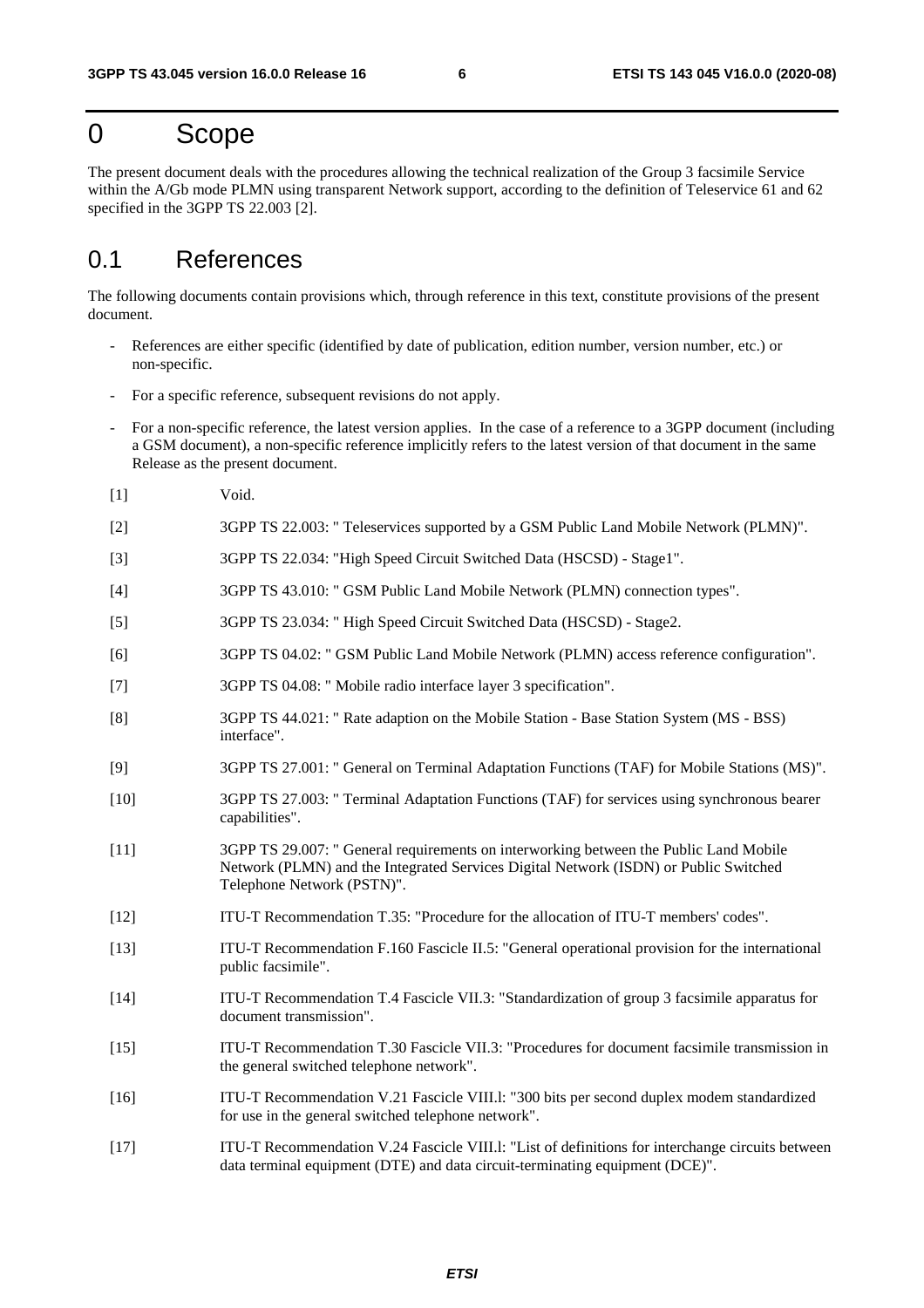- [18] ITU-T Recommendation V.25bis Fascicle VIII.l: "Automatic calling and/or answering equipment on the general switched telephone network (GSTN) using the 100-series interchange circuits". [19] ITU-T Recommendation V.27ter Fascicle VIII.l: "4 800/2 400 bits per second modem standardized for use in the general switched telephone network". [20] ITU-T Recommendation V.29 Fascicle VIII.l: "9 600 bits per second modem standardized for use on point-to-point 4-wire leased telephone-type circuits". [21] ITU-T Recommendation V.33 Fascicle VIII.l: "14 400 bits per second modem standardized for use on point-to-point 4-wire leased telephone-type circuits". [22] ITU-T Recommendation X.300 Fascicle VIII.6: "General principles for interworking between public networks, and between public networks and other networks for the provision of data transmission services". [23] ITU-T Recommendation V.17: "A 2-wire modem for facsimile applications with rates up to 14 400 bit/s".
- [24] 3GPP TS 21.905: " Vocabulary for 3GPP Specifications".

### 0.2 Definitions and abbreviations

In addition to those below, abbreviations used in the present document are listed in 3GPP TR 21.905 [1].

| <b>BCS</b>    | Binary Coded Signalling phase of Facsimile transmission as per ITU-T T.30 |
|---------------|---------------------------------------------------------------------------|
| CT105         | Interchange Circuit 105 as per ITU-T V.24                                 |
| CT106         | Interchange Circuit 106 as per ITU-T V.24                                 |
| CT107         | Interchange Circuit 107 as per ITU-T V.24                                 |
| CT108.2       | Interchange Circuit 108/2 as per ITU-T V.24                               |
| CT109         | Interchange Circuit 109 as per ITU-T V.24                                 |
| CT114         | Interchange Circuit 114 as per ITU-T V.24                                 |
| CT115         | Interchange Circuit 115 as per ITU-T V.24                                 |
| FA/MT         | The Fax Adaptor specifically located at MT side                           |
| <b>FA/IWF</b> | The Fax Adaptor specifically located at IWF side                          |
| <b>MSG</b>    | Message phase of Facsimile transmission as per ITU-T T.30                 |

All protocol entities from ITU-T Facsimile Recommendations (T.4 and T.30) apply; in the present document they are referenced to in the same way as in the above ITU-T Recommendations (see also annex I to the present document).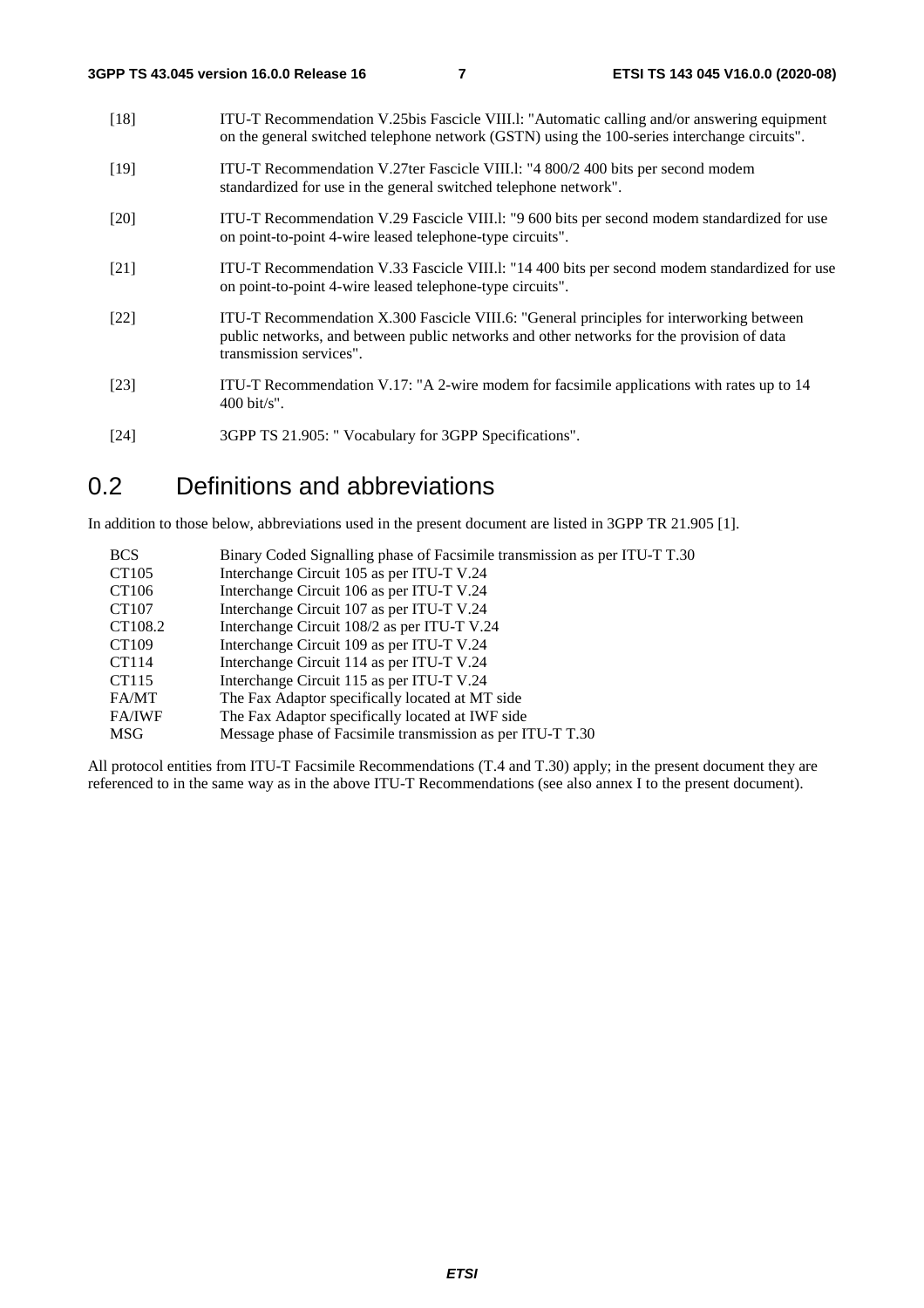## 1 Service definition

The fixed network Group 3 Facsimile service, as basically defined in ITU-T Recommendation F.160, is an international telematic service for ISO A4 document transmission between two facsimile stations.

The service specification is comprised of two parts: the control protocol described in ITU-T Recommendation T.30, and the document transmission coding described in ITU-T Recommendation T.4.

The facsimile Teleservice is intended to allow facsimile connections between group 3 apparatus using:

- a PLMN as a stand alone facility, for mobile to mobile communication;
- a PLMN to gain access to fixed networks PSTN and ISDN, for mobile to/from land communication.

For this Teleservice, the document coding is as ITU-T Recommendation T.4 with no modifications. The protocol used is ITU-T Recommendation T.30 modified within the PLMN as detailed in the present document.

The interworking between different networks is based on ITU-T Recommendation X.300.

The particular features of this Teleservice are:

- it uses point-point communication;
- the information transfer capability is dual "Speech"/"Group 3 Facsimile" for Teleservice 61 and "Group 3 Facsimile" only for Teleservice 62;
- both mobile originated and terminated calls are supported;
- the information transfer mode is circuit, duplex, synchronous and symmetric;
- different end-to-end transfer rates are used within the same call to take advantage of the better radio path error rate;
- use of a standard synchronous terminal adaptation function (as per 3GPP TS 27.003) within the MS.

### 2 Network architecture

The network architecture applicable to this Teleservice is shown in figure 1/43.045, below.



**Figure 1/43.045: Network architecture** 

This shows the case of mobile to fixed network interworking. For mobile to mobile calls, there would effectively be a loop back within the PLMN, using two IWFs.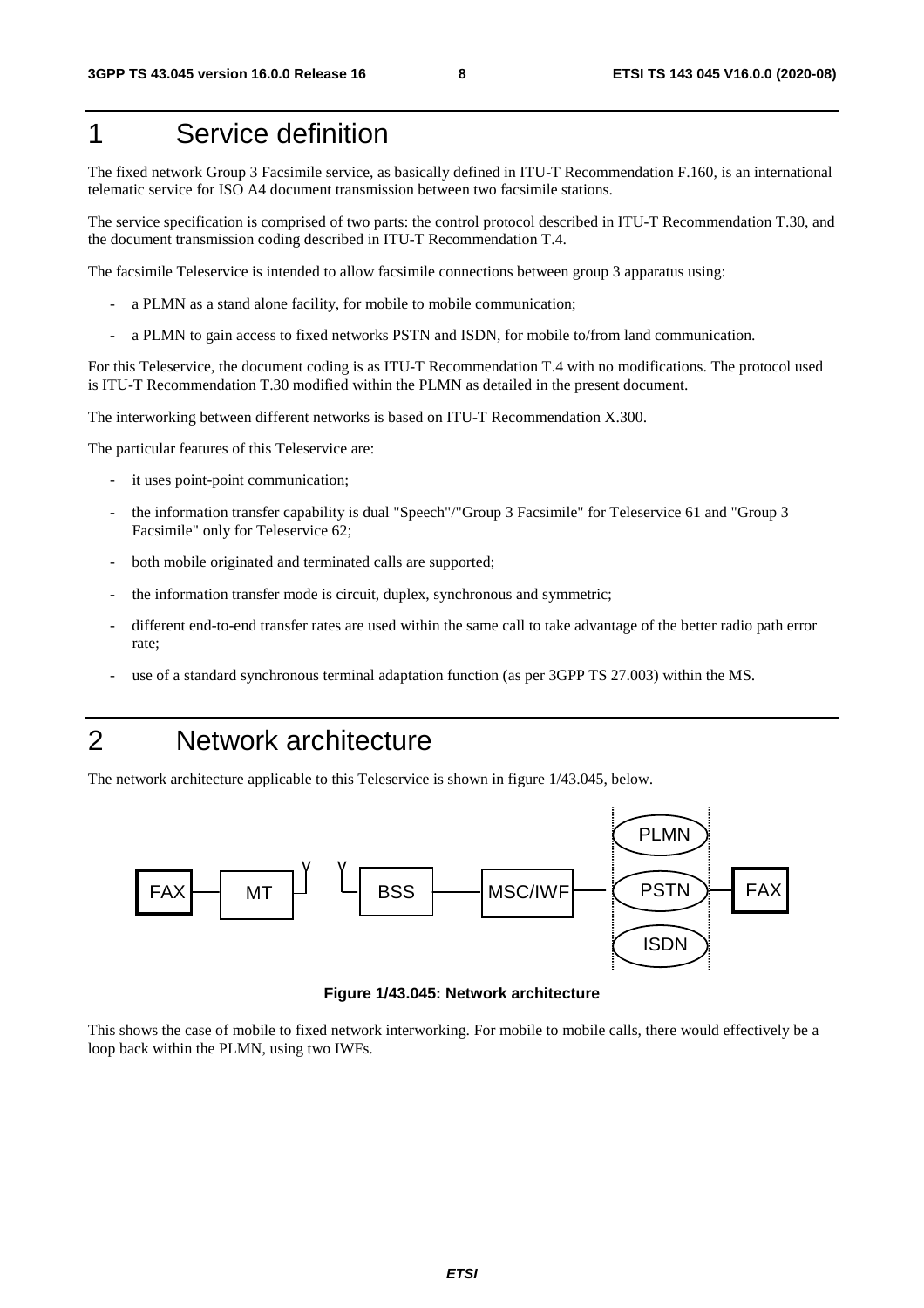## 3 Reference configuration at the mobile station

The mobile reference configurations described in this clause are defined as per 3GPP TS 24.002.



**Figure 2/43.045: Reference configurations** 

The Teleservice definition in 3GPP TS 22.003 regards the group 3 facsimile terminal as a 2-wire analogue terminated equipment. In order to connect this to the MT2 a separate "Fax Adaptor" device is necessary.

This configuration, shown in figure 2a/43.045, has to be considered as the standard configuration, so that all the existing Group 3 facsimile apparatus can be connected to the PLMN.

An alternative realization would be to combine a standard group 3 facsimile machine and the Fax Adaptor into a specially developed "PLMN facsimile machine", directly providing a digital output. Although such a device must appear to the MT2 as identical to the Fax Adaptor (i.e. with an identical interface and protocol), it would allow for a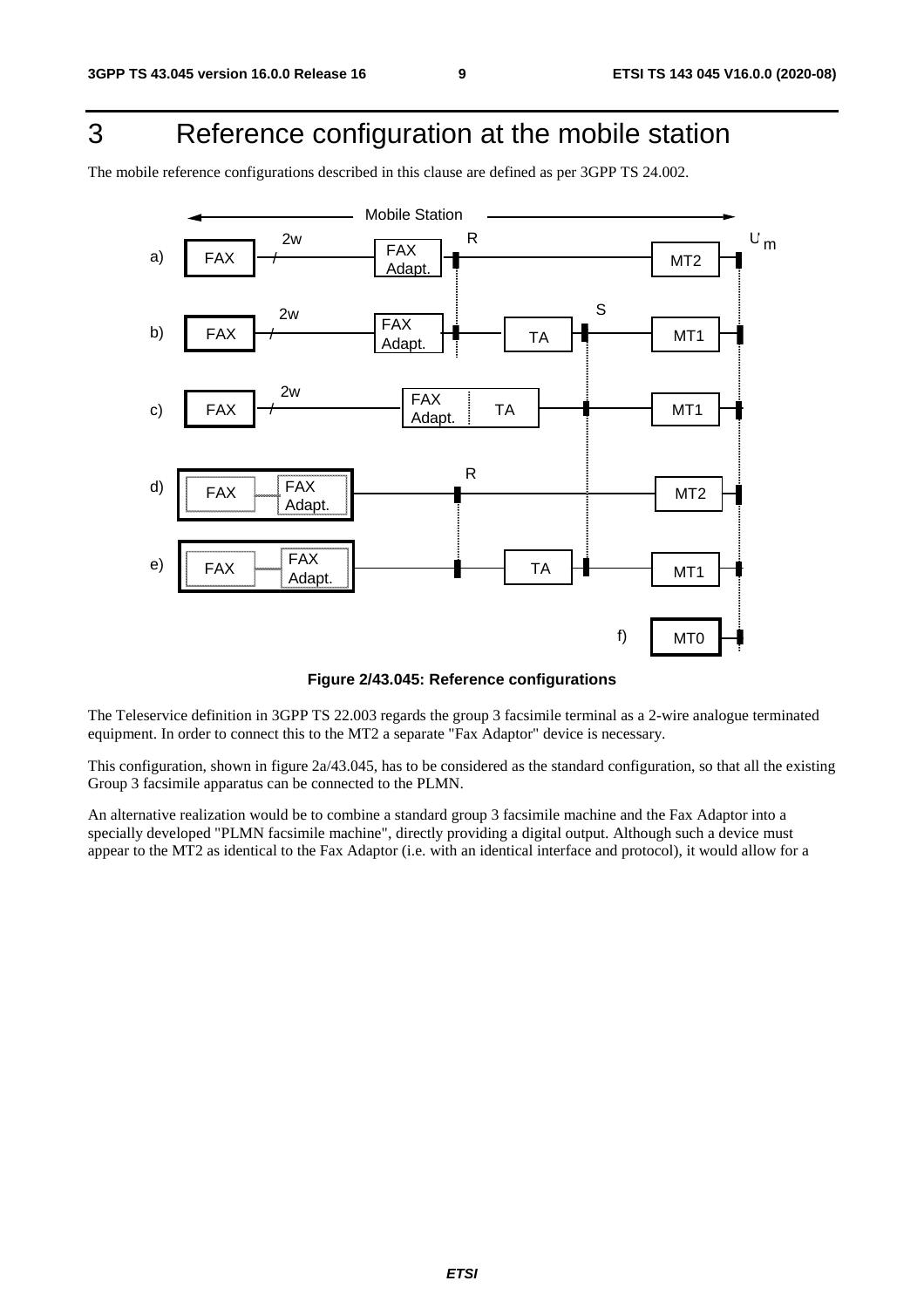significantly smaller and simpler facsimile machine. This configuration is shown in figure 2d/43.045 and is regarded as a desirable alternative.

In addition of course, it is always possible to realize an MT0, as per figure 2f/43.045, where both the facsimile and mobile termination functions are considered to be part of one integrated unit.

The remaining configurations concern the use of an S interface and are considered as optional configurations. Their use is for further study.

The particular terminal adaptation functions used are those detailed in 3GPP TS 27.003 and the interface to the MT2 used is synchronous V.24 with an option for support of V.25bis procedures for autocalling and autoanswering.

### 3.1 Fax Adaptor functionality

The Fax Adaptor block, figure 3/43.045, is intended to specifically complement the Group 3 facsimile apparatus in order to be able to communicate over a PLMN.



**Figure 3/43.045: Fax Adaptor scheme** 

Whether it has to be a function internal to the PLMN, or an external accessory associated with the Group 3 apparatus, is beyond the scope of the present document, and in any case, does not affect at all the working of the procedure as here described.

It can be functionally partitioned in two sections:

- an analogue section, dealing with:
	- the modulation and demodulation processes according to ITU-T Recommendation V.21, V.27ter, V.29 and V.17 as explained in T.4 and T.30;
	- handling of the signalling on the 2-wire path to the facsimile machine, including autocalling and autoanswer functions where necessary (see clause 6).
- a digital section, dealing with:
	- monitoring and where necessary, manipulation of the T.30 protocol as detailed in the rest of the present document;
	- overall control of the adaptor;
	- connection over the synchronous V.24 interface to the MT as described in 3GPP TS 27.003;
	- where necessary, autocalling and autoanswering functions according to V.25bis.

In the following this specification will reference the Fax Adaptor functionality, considering the most general case where it operates as a full-featured (see figure 3/43.045) separate block (see figure 2a/43.045), as this reference configuration is implicitly or explicitly exhaustive of all service related technical aspects.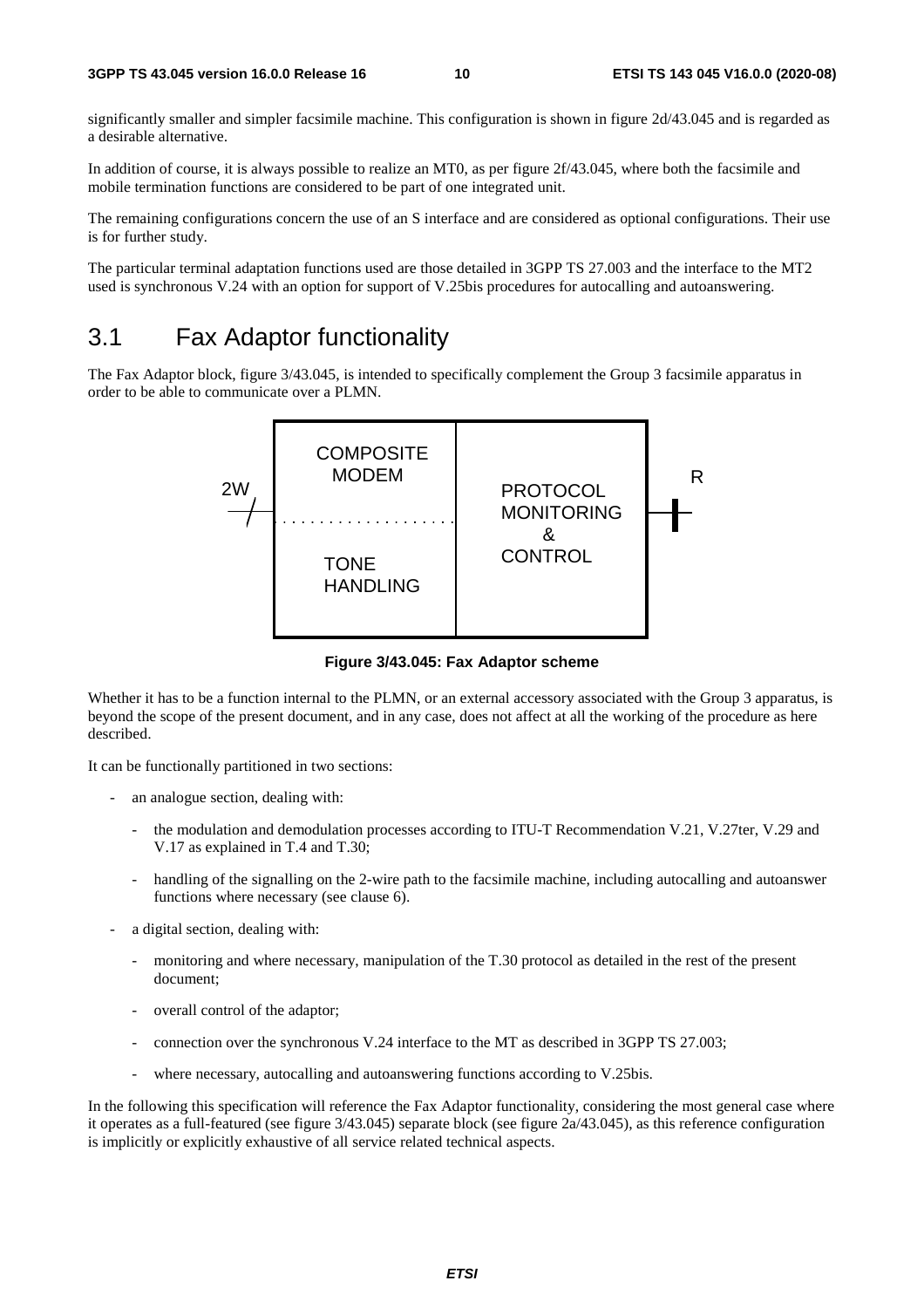### 3.2 PLMN Facsimile Machine functionality

The special PLMN facsimile machine shown in the MS configuration of figure 2d/43.045 has a similar functionality to the digital part of the Fax Adaptor, but without any of the analogue portions.

It appears over the V.24 interface as identical to the Fax Adaptor, i.e. the MT2 needs to have no knowledge of the particular configuration used.

When necessary this reference configuration, will be explicitly referenced to in the following; otherwise all technical aspects relevant to the configuration implicitly apply.

### 4 Connection types

Table 1/43.045 shows the connection elements attributes applicable to this Teleservice (note), adapted from 3GPP TS 43.010.

NOTE: Teleservice 61 includes both speech and data connection types, but Teleservice 62 only the data connection type.

| <b>Protocol type</b><br>of Figure 6 of TS<br>3GPP TS 43.010 | <b>Access to TAF</b><br>of the Mobile<br><b>Station</b>                                  | Radio interface<br>connection element                                           | Intermediate<br>rate<br>RA1 to RA2                                        | <b>BS-MSC/IWF</b><br>connection<br>element                                |
|-------------------------------------------------------------|------------------------------------------------------------------------------------------|---------------------------------------------------------------------------------|---------------------------------------------------------------------------|---------------------------------------------------------------------------|
| Model 6: Speech                                             |                                                                                          | Speech/GSM                                                                      |                                                                           | ITU-T<br>A-law                                                            |
| Model 5:<br>Facsimile<br>Group 3                            | C/D/S UDI<br>$-14.4$ kbit/s<br>$-9.6$ kbit/s<br>$-4.8$ kbit/s<br>$-2.4$ kbit/s<br>(note) | C/D/S UDI<br>$-14.5$ kbit/s<br>$-12.0$ kbit/s<br>$-6.0$ kbit/s<br>$-3.6$ kbit/s | C/D/S UDI<br>$-16$ kbit/s<br>$-16$ kbit/s<br>$-8$ kbit/s<br>$-8$ kbit/s   | C/D/S UDI<br>$-64$ kbit/s<br>$-64$ kbit/s<br>$-64$ kbit/s<br>$-64$ kbit/s |
| Model 5b<br>Facsimile<br>Group 3                            | C/D/S UDI<br>$-14.4$ kbit/s<br>$-9.6$ kbit/s<br>$-4.8$ kbit/s<br>$-2.4$ kbit/s           | C/D/S UDI<br>14,5 or 2X12 kbit/s<br>12 or 2X6 kbit/s<br>6 kbit/s<br>6 kbits     | C/D/S UDI<br>16 or 2X16 kbit/s<br>16 or 2X8 kbits<br>8 kbit/s<br>8 kbit/s | C/D/S UDI<br>$-64$ kbit/s<br>$-64$ kbit/s<br>$-64$ kbit/s<br>$-64$ kbit/s |

**Table 1/43.045: Elements of connection types** 

NOTE: The highest Access Rate actually supported in this teleservice will be consistent with the highest Access Rate of the Transparent Bearer Service provided by the Network Operator.

 $C =$  Circuit switched  $S =$  Synchronous

 $D = Full-duplex$   $UDI = Unrestricted Digital Information$ 

#### **Table 1a/43.045**

| Fax modem rates | No. of substreams | Radio i/f rate | Intermediate Rate | <b>Padding Scheme</b> |
|-----------------|-------------------|----------------|-------------------|-----------------------|
| 14.4 kbit/s     |                   | $14.5$ kbit/s  | 16 kbit/s         |                       |
|                 | 2                 | 12 kbit/s      | 16 kbit/s         |                       |
| $12.0$ kbit/s   |                   | $14.5$ kbit/s  | 16 kbit/s         | $FA(5D + S)$          |
|                 | 2                 | 12 kbit/s      | 16 kbit/s         | $FA(5D + S)$          |
| 9.6 kbit/s      |                   | 12 kbit/s      | 16 kbit/s         |                       |
|                 | 2                 | 6 kbit/s       | 8 kbit/s          |                       |
| 7.2 kbit/s      |                   | 12 kbit/s      | 16 kbit/s         | $FA(3D + S)$          |
|                 | 2                 | 6 kbit/s       | 8 kbit/s          | $FA(3D + S)$          |
| 4.8 kbit/s      |                   | 6 kbit/s       | 8 kbit/s          |                       |
| 2.4 kbit/s      |                   | 6 kbit/s       | 8 kbit/s          |                       |

FA = Padding is performed in the FA

 $(nD + mS)$  means that m SYNC frames will be added every n'th DATA frame

The MS must support the combinations in table 1a/43.045, restricted to what has been negotiated between the MS and the network.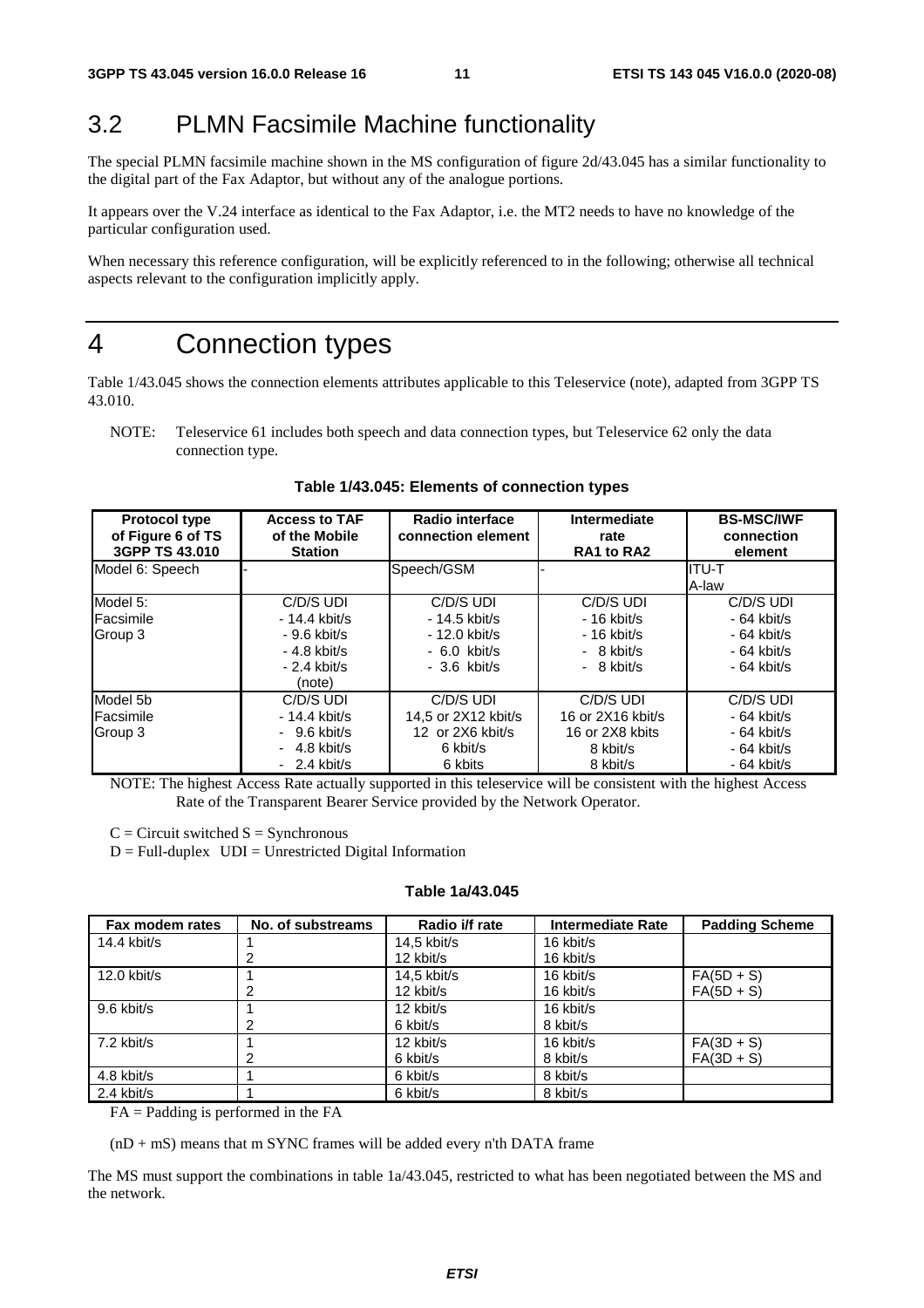All transitions from one combination in table 1a/43.045 to another combination in the same table, must be supported by the MS, as long as the fax modem rate is kept constant or the transition of fax modem rate is performed in steps of 2,4 kbit/s.

The figure 4/43.045 shows the scheme of a typical PLMN connection for this Teleservice, considering respectively R and S access at Network Termination.

To grant full support to the ITU-T Recommendation T.30, requiring different transmission speeds, the following strategy shall be implemented:

- PLMN provides for four Access Rates only, that is 14 400 bits/s, 9600 bit/s, 4800 bit/s, 2400 bit/s;
- radio channel modification procedures are used for switching between Speech phase and facsimile phase, as well as to select the suitable Access Rate (14 400,9600/4800/2400 bit/s) within the facsimile phase, as resulting from the preliminary end-to-end negotiation between the terminals;
- to transport Binary Coded Signalling (BCS) requiring a synchronous 300 bit/s bit-rate, speed conversion will be used at both the PLMN ends.





**Figure 4b/43.045: Optional Teleservice connection (F.F.S)** 

### 4.1 Information transfer protocol model

The Figure 5/43.045 depicts the conceptual protocol model for this Teleservice, deduced from model 5 and 5b of Figure 6/43.010.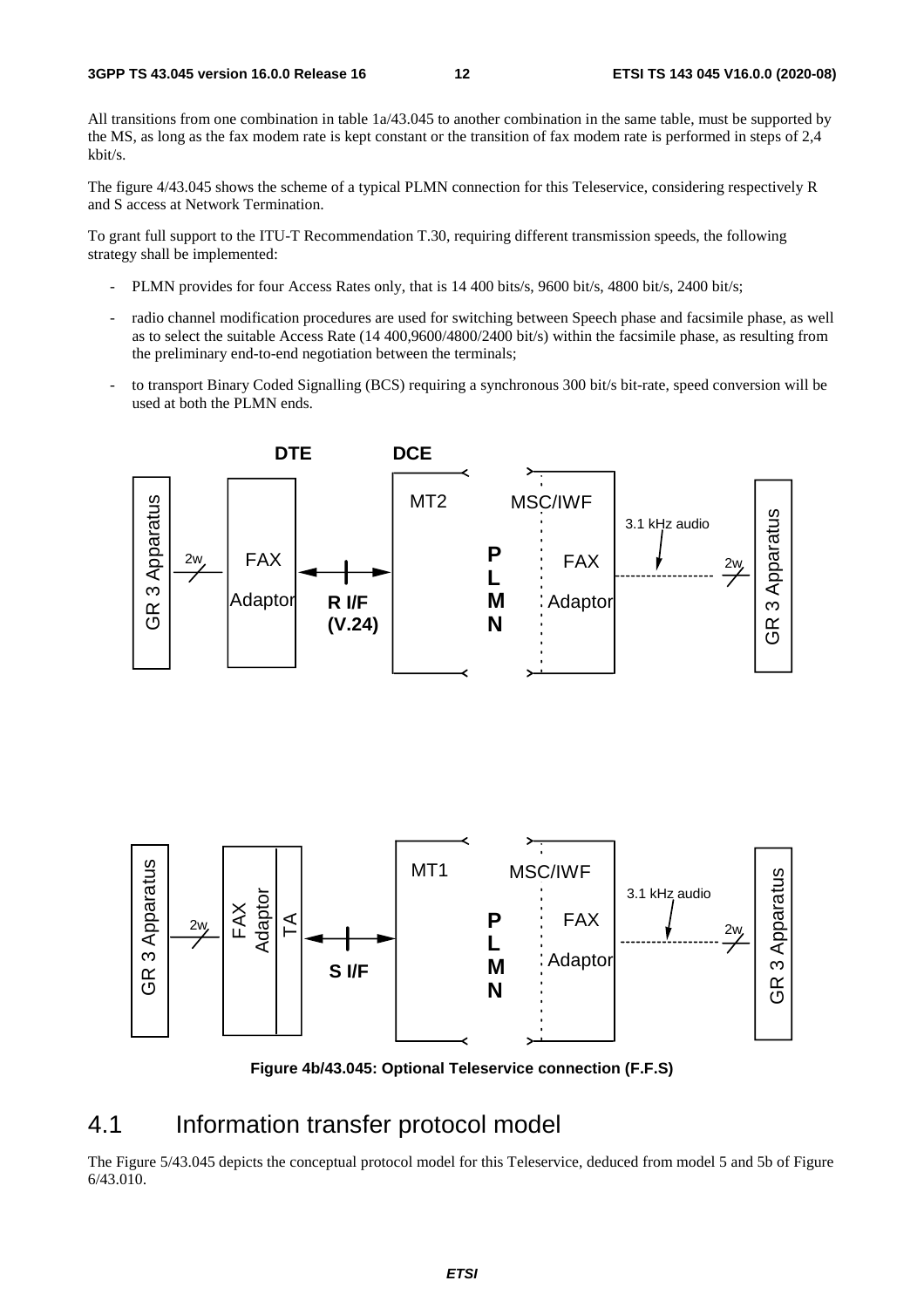The main point to be underlined is that all the protocol modules specific for this Teleservice are confined in the Fax Adaptation functions at both the MT and IWF ends. Note that model 5b of figure 6/43.010 details the placing of the splitting and combiner function for multislot configurations.



**Figure 5/43.045: Information transfer protocol model** 

### 4.2 Interactions with T.30

The philosophy of this specification is to allow the T.30 protocol to pass transparently wherever possible, through the Fax Adaptors at both ends of the PLMN channel. Manipulations are only made to the protocol where necessary to overcome problems resulting from the differences between the PSTN and the PLMN system. Basically, these problems fall into four categories:

- supporting facsimile on a digital connection type;
- bit errors during transfer of BCS frames;
- the need to change speed to reduce the impact of bit errors during transfer of Fax encoded Messages;
- inability to support some features of T.30.

#### 4.2.1 Link control strategy

Though the T.30 procedure is plain half-duplex, between the FAs at both the PLMN ends a full-duplex mode connection will be established. Information transfer is structured in fixed length blocks, carrying either data received from the local modem, or idle synchronization patterns.

Establishment, maintenance and release of the data circuit is performed autonomously by each FA, by properly handling the physical interface to its local modem.

Due to the rigid timeout constrains in T.30 protocol procedure, which will be actually concatenated to the procedure defined here for the PLMN connection part, a strictly forwardonly approach is adopted for data link control; that is no retransmission means are explicitly introduced to recover corrupted information blocks.

Although in the majority of cases the T.30 protocol can take care of lost frames and easily recover, there are some particularly critical points where two consecutive segments in the procedure, without any interposed acknowledgement, require different transmission speeds (BCS speed/Message speed).

In these cases, to grant that a correct change-over from one modem type to another takes place at both the PLMN ends, some additional protection is necessary in the PLMN environment. This protection, actually at the beginning and at the end of the Fax page transmission, is given by means of a confirmation mechanism, whereby the originating FA waits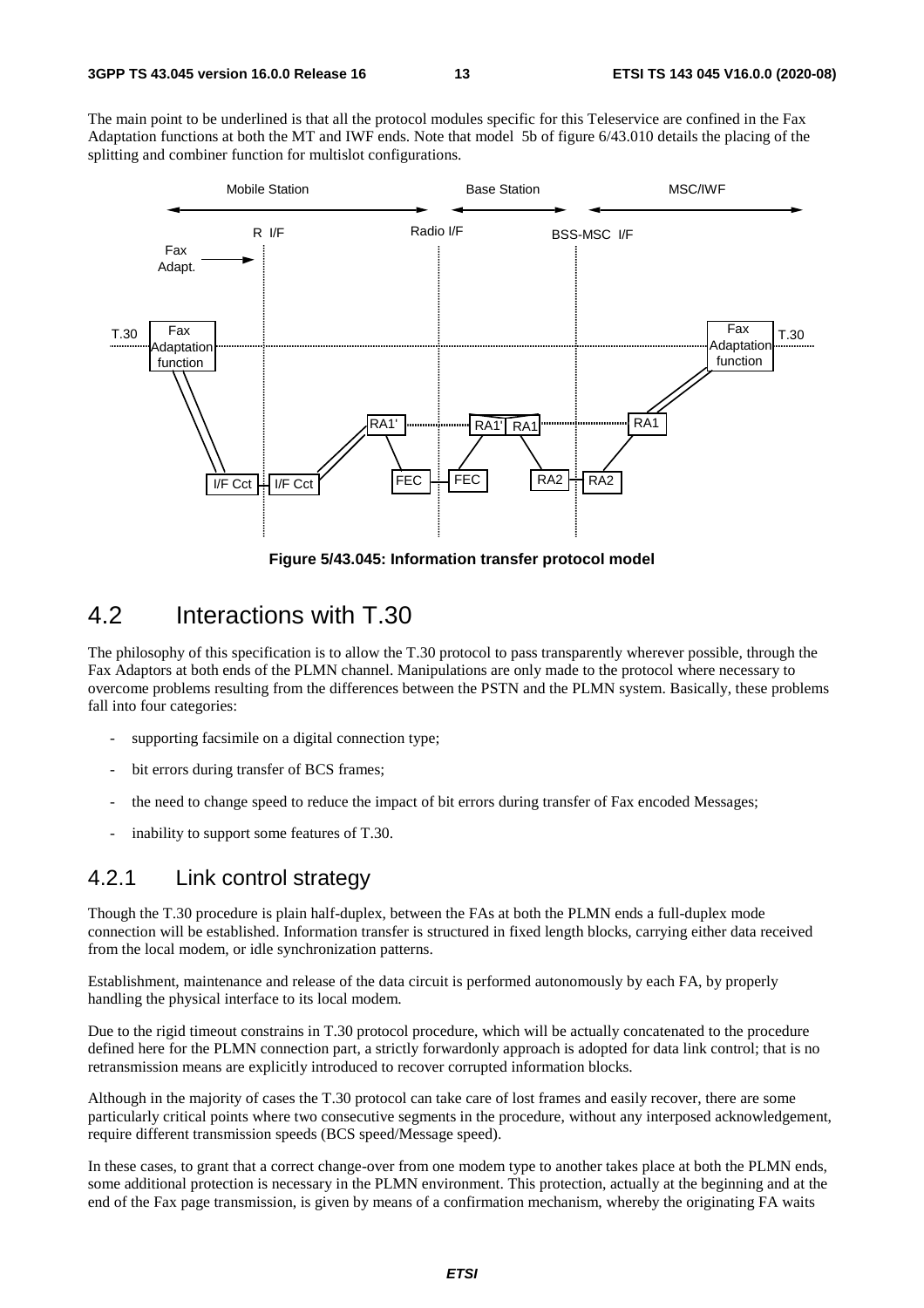while transmitting a fixed pattern until an explicit acknowledgement is received from the terminating FA. In these cases an interruption of the normal T.30 information flow may eventually result.

Aiming at minimizing any possible delay in the end-to-end transmission between the two facsimile apparatuses, the FAs will pass on information without error control of the message integrity (note). To this regard, however, it is worth underlining that an essential requirement in this procedure is the detection of some key messages exchanged between the terminals, carrying basic control information. Hence, in parallel to the primary information passing process, a continuous monitoring of the information flowing across the FA is necessary, to detect these messages, fully checked in their logical integrity.

NOTE: All V.21 modems in the FAs shall use the faster response time provided by ITU-T Rec. V.21 (see table 2/V.21) for OFF to ON transition of CT109 and CT106.

In addition, as detailed below, some fields in some frames may need to be changed.

#### 4.2.1.1 Message detection

While in BCS, the following frames have to be detected:

- DIS/DTC, to monitor all operational parameters proposed to the sender terminal by the receiver terminal;
- DCS, to realize (see table  $2/T.30$ ) the actual message transmission speed accepted by the sender terminal and the relevant message transfer direction;
- NSF, to inhibit Non-Standard Facilities, if explicitly required by the user Fax Adaptor configuration;
- DCN, to initiate the Call release procedure.

During the Message phase (C phase of T.30) a single bit pattern has to be detected, the EOL character, a unique codeword that can never be found within a valid line of Fax coded Data (see ITU-T Recommendation T.4, subclause 4.1.2), and therefore used to control the buffer level in each FA, as detailed in the following subclause 5.2.6.

#### 4.2.2 Speed conversion for BCS phases

Given the signalling load caused by the Channel Mode Modify procedure, rather than changing the radio channel speed to 300 bit/s to carry the BCS frames, a speed conversion mechanism is exploited at both the PLMN ends, allowing to maintain the Channel rate of the Message phase (14 400/9600/4800/2400 bit/s) during BCS phases.

A speed conversion factor can be defined as:

Fax Message speed (14 400 or 9600 or 4800 or 2400 bit/s)

Standard BCS speed (300 bit/s)

which will assume the value 8 or 16 or 32 or 48, depending on the actual Message speed negotiated between the terminals.

On the basis of the above speed conversion factor, in the originating FA up-conversion to Message speed will be performed according to the repetition algorithm specified in subclause 5.2.3.2.

In the terminating FA, down-conversion to the BCS speed will require a decimation algorithm (see subclause 5.2.3.3); this algorithm is assumed implementation dependent, and hence its actual definition is beyond the scope of the present document.

As the actual Access Rate over the GSM-TCH may change throughout the Call, speed conversion factor needs to be updated in both FAs.

The FA/IWF will update this value upon successful completion of a CMM procedure (see subclause 4.3.2).

The FA/MT which does not have direct access to the PLMN signalling channel (except for MT0 configuration), shall estimate the actual Access Rate established over the GSM-TCH from the effective Access Rate of the MT data interface (or any other means in case of MT0); this check shall be performed whenever a BCS frame is sent towards the Radio path after which a change for GSM-TCH Access Rate may be expected (e.g., DIS and DCS frames for Normal Fax mode, PPR and CTC frames for Error Correction Mode).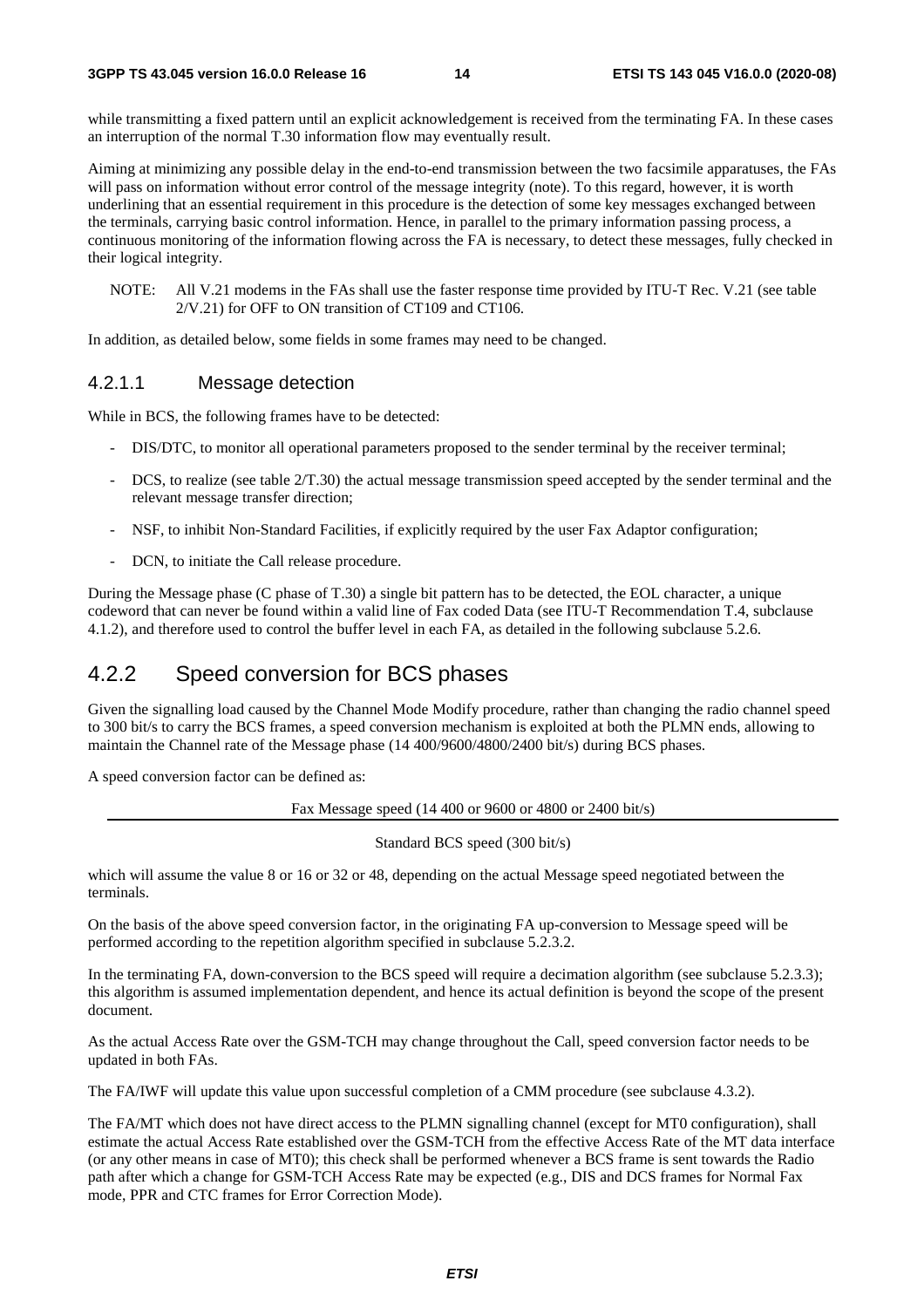### 4.2.3 Compatibility checking

Some features of T.30 cannot be supported in the PLMN environment. Fax Adaptation function is in charge of dealing with such compatibility checking.

#### 4.2.3.1 Group 1 and Group 2 support

Group 1 and Group 2 equipments are not supported by the Teleservice as described in the present document.

To this purpose, any tonal signalling specific to the above kind of Fax apparatus will be ignored by the Fax adaptation function at MS and IWF.

#### 4.2.3.2 2 400 bit/s handshaking

Only standard 300 bit/s Binary Coded Signalling is supported. To this purpose the FA will ignore this capability within the B segment of T.30 procedure, looking for DIS frame, by default, from V.21 modem only.

#### 4.2.3.3 Non-standard facilities

Non-standard facilities are supported in so far they are not in conflict with the standard procedure described in the present document. All the relevant BCS frames are passed end-to-end, unless an explicit deletion is required by the user (e.g. by a specific input at the Fax Adaptor associated with the MS). In this case, upon detection (see subclause 4.2.1.1) of the NSF frame identifier (the Facsimile Control Field octet according to T.30 terminology), the whole HDLC frame shall be stripped and replaced by a PLMN specific NSF frame, containing a Country Code and a unique identification of the FA manufacturer, encoded as per ITU-T T.35 and according to national regulations; the Information field of this NSF frame shall have a maximum length of 6 octets, and shall not require any specific functionality in the PLMN.

#### 4.2.3.4 12 000 and 7200 bit/s Facsimile Document Transfer

End-to-end transfer of T.4 information at 12 000 and 7 200 bit/s can be supported, even if this Bearer Service is not provided by a PLMN.

To this purpose a 14 400 bit/s or 9 600 bit/s Access Rate shall be used in the PLMN, by exploiting only part of the available bandwidth. The originating FA will add padding information to data received from the MSG modem, before transmission over the GSM-TCH; the terminating FA will remove the same information to restore the net 12 000 or 7 200 bit/s continuous data stream to be transmitted over its local MSG modem.

The relevant procedures are fully described in sections 5.2.3.4 and 5.2.3.5.

#### 4.2.3.5 Procedure interrupts

Procedure interrupts are only possible in Teleservice 61; in case of Teleservice 62 any attempt to invoke procedure interrupts by MMI on the MT (see subclause 4.3.1 below) will be ineffective.

#### 4.2.4 Speed checking

Upon receiving DIS/DTC frame, the FA/IWF shall perform a basic speed checking procedure, aiming at verifying compatibility between the bit-rate possibilities offered by the called Fax apparatus (bit fields 11, 12, 13, 14 in the IF) and the actual Access Rates allowed on the PLMN (2 400/4 800/9 600/14400 bit/s); in addition, some of these bit rates may result inhibited during the call, if a speed lower than 9 600 bit/s has been chosen by the user in the call set up message (for example if a better error rate is required).

The following cases may occur:

some of the bit-rates indicated in DIS/DTC are not allowed on GSM-TCH (e.g. the max speed indicated in setup is 9 600 bit/s, while DIS/DTC requests V.33); a possible strategy to cater for this case is altering the indication in DIS/DTC to a compatible value (e.g. V.29) by forcing appropriately the relevant bits (note); other strategies are possible and allowed, as long as the same goal of supporting the progress of the call is pursued, by constraining the Fax apparatuses to use as message speeds the access rates actually available in the PLMN.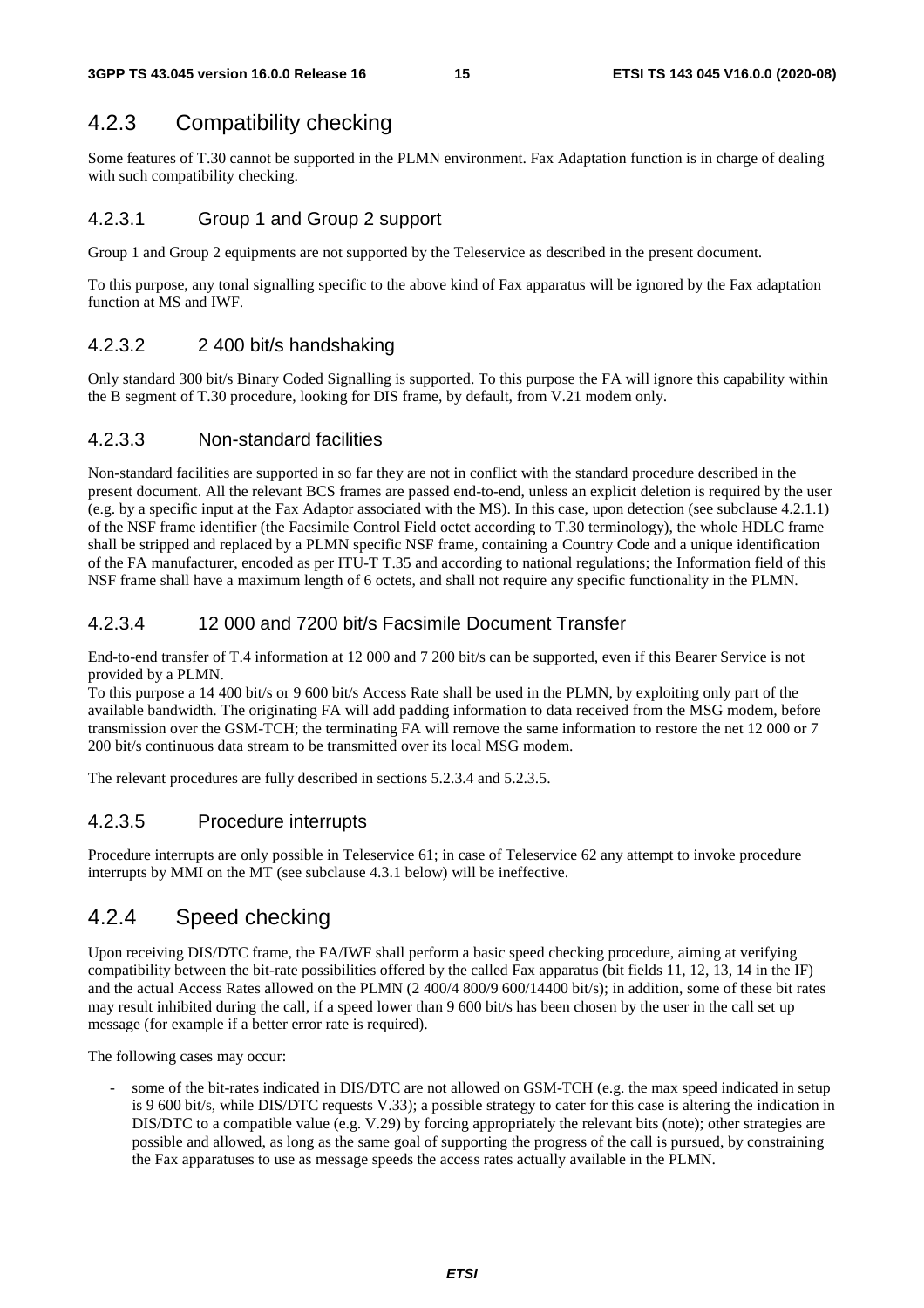- NOTE: Is beyond the scope of this specification to specify the implementation strategy adopted to recalculate the frame CRC after the manipulation; additional delays, if any, shall not have a significant impact on T.30 operability.
- the full set of bit-rates indicated in DIS/DTC are not compatible with the allowed Access Rates on GSM-TCH (e.g. the max speed indicated in setup is 2 400 bit/s while DIS/DTC requests V.29 only); in this case the call shall be failed;
- the full set of bit-rates indicated in DIS/DTC are compatible with the allowed Access Rates on GSM-TCH; in this case no action shall be taken, independently of the access rate actually established.

It should be noted that the "14400 bit/s" as max speed indication in the SETUP message, does not preclude the establishment of a Call towards a Fax GR 3 equipment supporting only 9600, 4 800 and 2 400 bit/s as Message speed. As a matter of fact, due to the multiplexing mechanism for BCS phases the initial Access Rate (14 400 bit/s) will affect only the connection part between the called MS and the associated IWF, whilst the appropriate Message speed will be actually negotiated during the initial BCS phase, and settled upon reading the appropriate field in DCS frame (see subclause 4.2.1.1). Therefore, if a request for MSG transmission is received, without a valid DCS frame being detected in advance (hence the message speed is undefined), the FA/IWF shall release the call immediately.

### 4.3 Radio Channel Modification Procedures

There are two reasons why the characteristics of the radio channel may need to be changed during a call.

Firstly, for the swap from speech to data and vice versa. In this case the In Call Modification procedure as detailed in 3GPP TS 24.008 is carried out.

Secondly, if a T.30 speed drop back is requested, a channel mode modify procedure as detailed in 3GPP TS 24.008 is initiated to match the radio channel rate to the facsimile transmission speed to optimize the error rate.

#### 4.3.1 In Call Modification (ICM)

Applies only for Teleservice 61.

The speech to facsimile change is initiated by MMI at the MS as in other data services starting the ICM procedure via MODIFY signalling. CT108.2 ON condition towards MT is a basic requirement to allow speech/data transition take place.

Additionally, the data call direction (DCD) must be known to both the FA's because of a correct tone handling. The DCD identifies the call direction from the calling to the called station according to ITU-T T.30 phase "A" tonal signals.

The DCD is derived from the evaluation of the behaviour of the mobile Fax machine. No later than 3 sec after connecting the Fax apparatus to the line the FA/MT is able to determine the DCD. If a CNG tone or nothing is detected by the FA/MT the mobile Fax station is the calling station, if a CED tone or a BCS signal is detected by the FA/MT the mobile Fax station is the called station. The FA/MT indicates this towards the MT by means of CT105: CT105 OFF condition indicates "mobile terminated", CT105 ON condition indicates "mobile originated". The detection of CT105 condition and subsequent triggering of the MODIFY message has to be done 3 sec after reception of the ON condition of CT108.2.

A reverse DCD compared with the initial call setup direction is indicated to the FA/IWF by means of the "Reverse Call Setup Direction" (RCSD) information element within the MODIFY message. If the MODIFY message had contained this information element, the same information element shall be included in the MODIFY COMPLETE message (ACK). On the basis of RCSD and additional information about the initial call setup direction (e.g. Transaction Identifier flag as per 3GPP TS 24.007), the FA/IWF shall resolve the actual DCD.

At DCD condition "mobile originated" the FA/IWF has to transmit CNG if neither CED nor a BCS signal has been already received, otherwise nothing. At the DCD condition "mobile terminated" the FA/IWF has to transmit CED. At the moment when the CT107 goes to ON condition the FA/MT has to generate CED if CT105 was in ON condition, otherwise nothing (see subclauses 6.2.1 and 6.2.3).

Selection of the speech phase from the data phase (T.30 Procedure Interrupt request) may be initiated by the mobile Fax machine as well as by the fixed network fax machine (refer to the diagrams in figure II.-10/43.045 and II.-11/43.045). Upon receipt of the "alert operator" tone request will be accepted by manual intervention via MT (phone off-hook), and is reflected to the Fax Adaptor (PLMN Facsimile machine) by CT106 and CT109 going in OFF condition.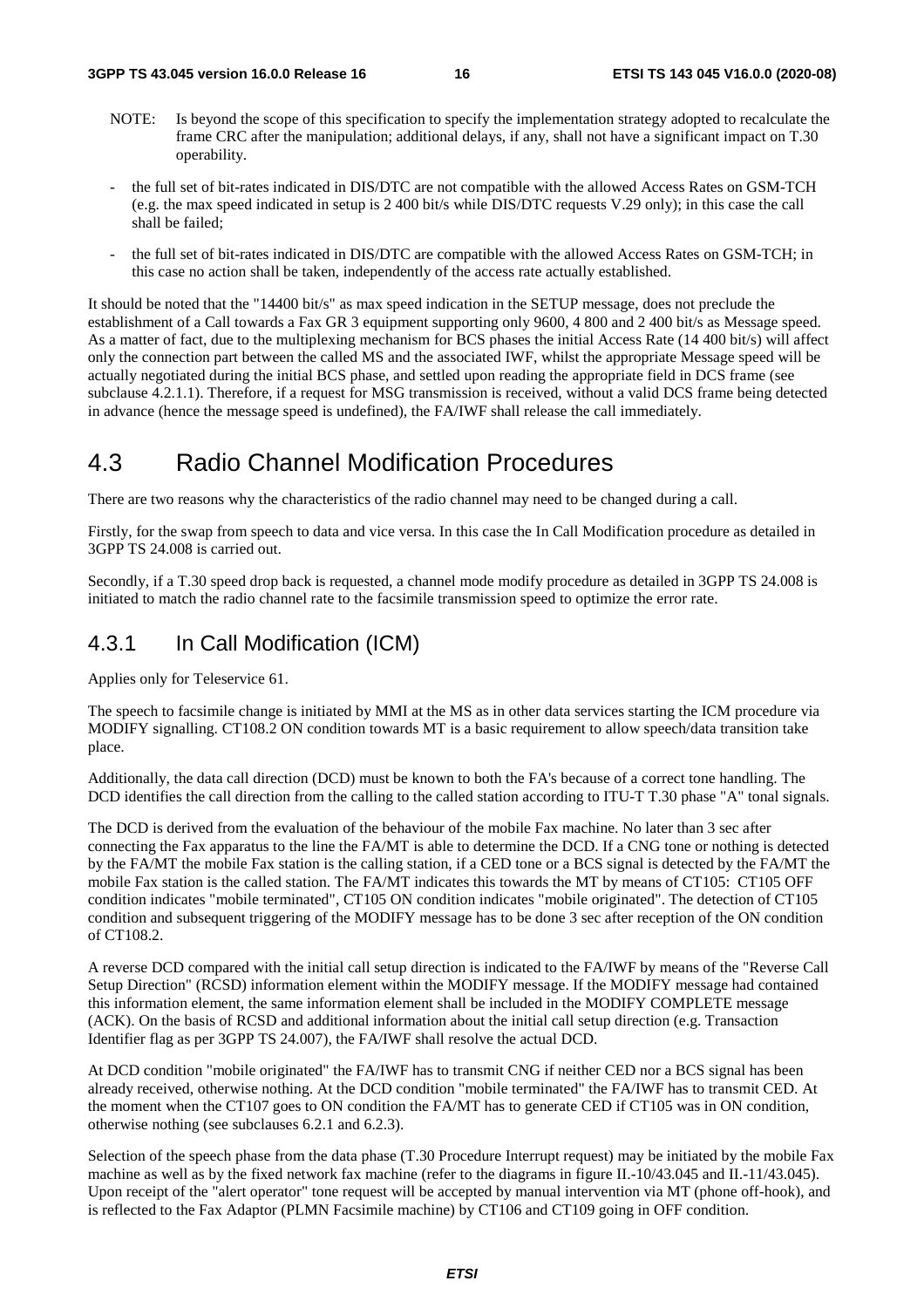Upon monitoring the transit of the necessary sequence of BCS signals specific for PRI the CT108.2 goes to OFF condition causing ICM from the Fax data phase to the speech phase. In case of Procedure Interrupt request from the fixed network side (figure II-10/43.045), a guard timer in the MS is necessary to protect against the possible loss of the response to the PRI-Q(PIN/PIP) sent from the MS. After the execution of ICM CT107 is set to OFF condition finishing the Fax data phase.

Subsequent re-selection of the data phase will be by manual intervention via the MS causing CT108.2 going to ON condition initiating ICM.

During the speech phase of a procedure interrupt, the "phone off-hook" condition of the MT is reported via the Fax Adaptor "R" interface (CT106/109 in OFF condition) to the fax apparatus which must remain functionally connected to the Fax Adaptor to maintain the connection.

The precise operation of the Fax Adaptor for the support of procedure interrupt is implementation dependent.

#### 4.3.2 Channel Mode Modify (CMM)

The channel mode modification procedure is only initiated by the FA/IWF. Its purpose is to adjust the radio channel bit rate to match the message speed negotiated end-to-end between the facsimile machines.

The FA/IWF enters the CMM routine upon detecting the DCS frame sent either from the MS or from the PSTN.

In the first case, FA/IWF being actually the receiving side in the facsimile document transmission, the CMM procedure is executed as soon as the end of frame is detected.

That is, FA/IWF monitors the DCS frame and, if the requested rate differs from the existing radio channel rate, then in sequence:

- issues a CMM request to the new rate towards the PLMN signalling;
- waits for the acknowledgement of CMM completed (note);
- NOTE: Information sent/received to/from the GSM-TCH while waiting for CMM completed is considered irrelevant, and left implementation dependent in the context of this Recommendation.
- returns back to the usual information passing process.

In the second case, FA/IWF being actually the transmitting side in the facsimile document transmission, the CMM procedure is executed after a suitable delay assumed as the time for transferring the DCS frame across the Radio channel.

That is, FA/IWF monitors the DCS frame and, if the requested rate differs from the existing radio channel rate, then in sequence:

- waits for a fixed time of 150 m/sec.;
- issues a CMM request to the new rate towards the PLMN signalling;
- waits for the acknowledgement of CMM completed;
- returns back to the usual information passing process.

If the CMM procedure fails, the IWF will initiate the release of the call. However, in calls restricted to one channel and radio interface rate not higher than 12 kbit/s, this does not necessarily apply.

As it will be seen below (see subclause 5.2.4), in both cases the execution of the CMM procedure has to be seen like an exception within the usual information passing process, even overlapping it to maintain the overall end-to-end fixed delay.

## 5 Use of terminal adaptation functions

According to the Connection types (figure 4/43.045) there are two classes of TAFs to be considered.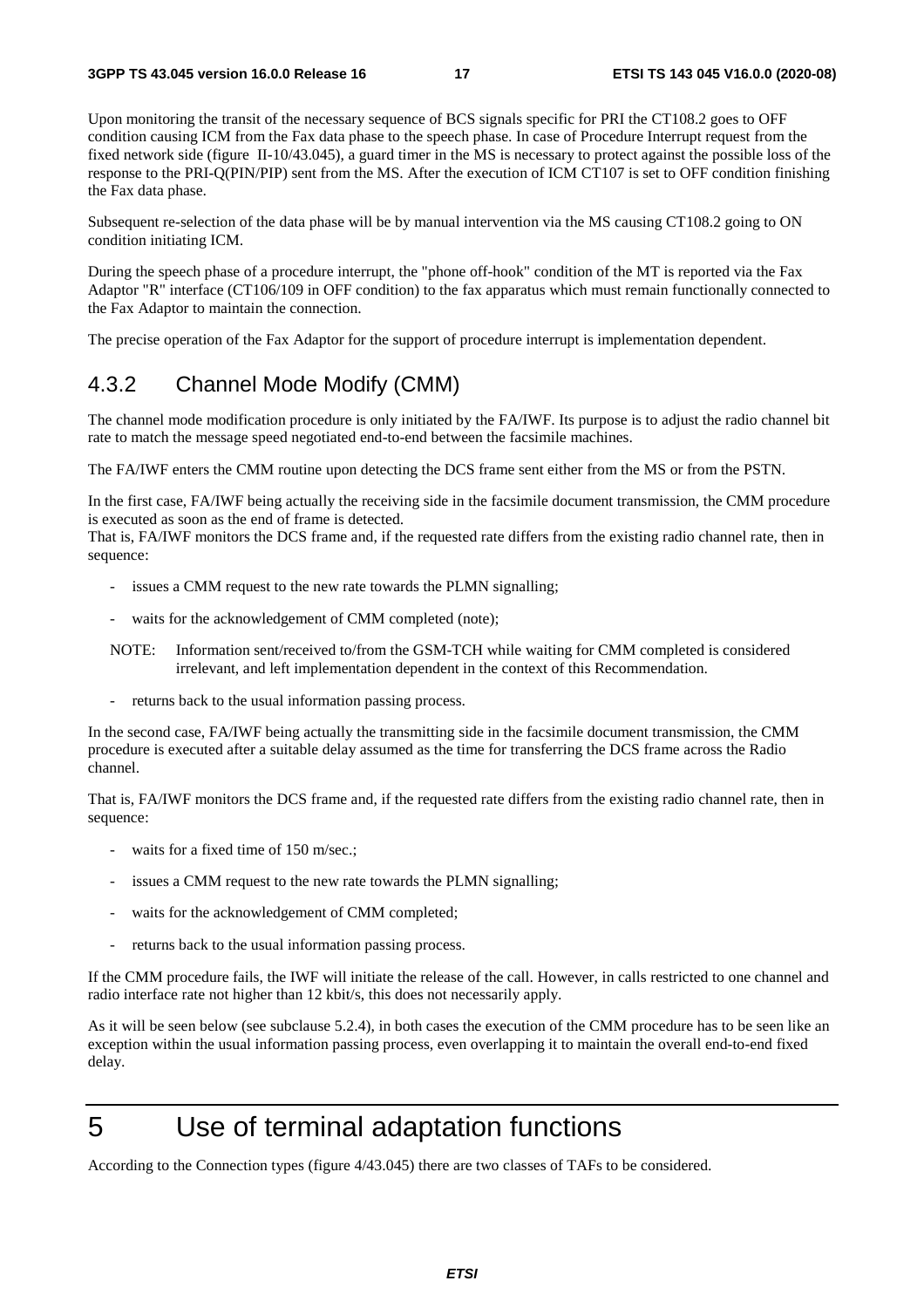### 5.1 Standard TAFs for synchronous services

Are those described in 3GPP TS 27.003 for synchronous bearer capabilities in the transparent mode. The Rate Adaption functions shall comply with the 3GPP TS 44.021.

The interchange circuit signalling mapping is in accordance with the 3GPP TS 27.003.

### 5.2 Specific TAFs for facsimile service

Integral part of an end-to-end connection for this Teleservice is the Fax Adaptation function, located at both the PLMN ends and in charge of adapting the T.30 protocol procedure to the PLMN environment, as described in clause 4 of the present document.

The main features relevant to the adaptation function are detailed in the following. For a better clarification, the Finite State Machine approach will be adopted in the following description of FA functionality, considering it as a set of states defined by specific interactions with both the PLMN digital channel and the analogue channel.

#### 5.2.1 Working principle

The working principle of the proposed solution is depicted in figure 6/43.045.



**Figure 6/43.045: Fax Adaptor working principle** 

The Fax Adaptor is split in its main functional blocks:

- a BCS (300 bit/s) modem capability (half duplex);
- a MSG (14400/12000/9600/7200/4800/2400 bit/s) modem capability (half duplex);
- Mux/Demux capability, to connect the PLMN traffic channel (full duplex) to either of these modems.

Looking at the overall Facsimile service architecture in PLMN (figure 5/43.045), half-duplex transmission is initiated in either side of the connection by the actual request on the physical interface (CT109 ON on the local modem), is then continued on the PLMN traffic channel (TCH), and finally terminated on the appropriate modem at the remote side.

On the basis of the above assumptions, considering the Fax Adaptor a finite state machine, the whole Adaptation process can be described by a set of 5 states:

- IDLE state, when the FA is just connected to the GSM-TCH, sending synchronizing patterns over the radio path;
- BCS-REC state, when the FA is receiving data from the V.21 modem (BCS phases);
- BCS-TRA state, when the FA is transmitting data over the V.21 modem (BCS phases);
- MSG-REC state, when the FA is receiving data from the MSG modem (2400/4800/7200/9600/

12000/14400 bit/s);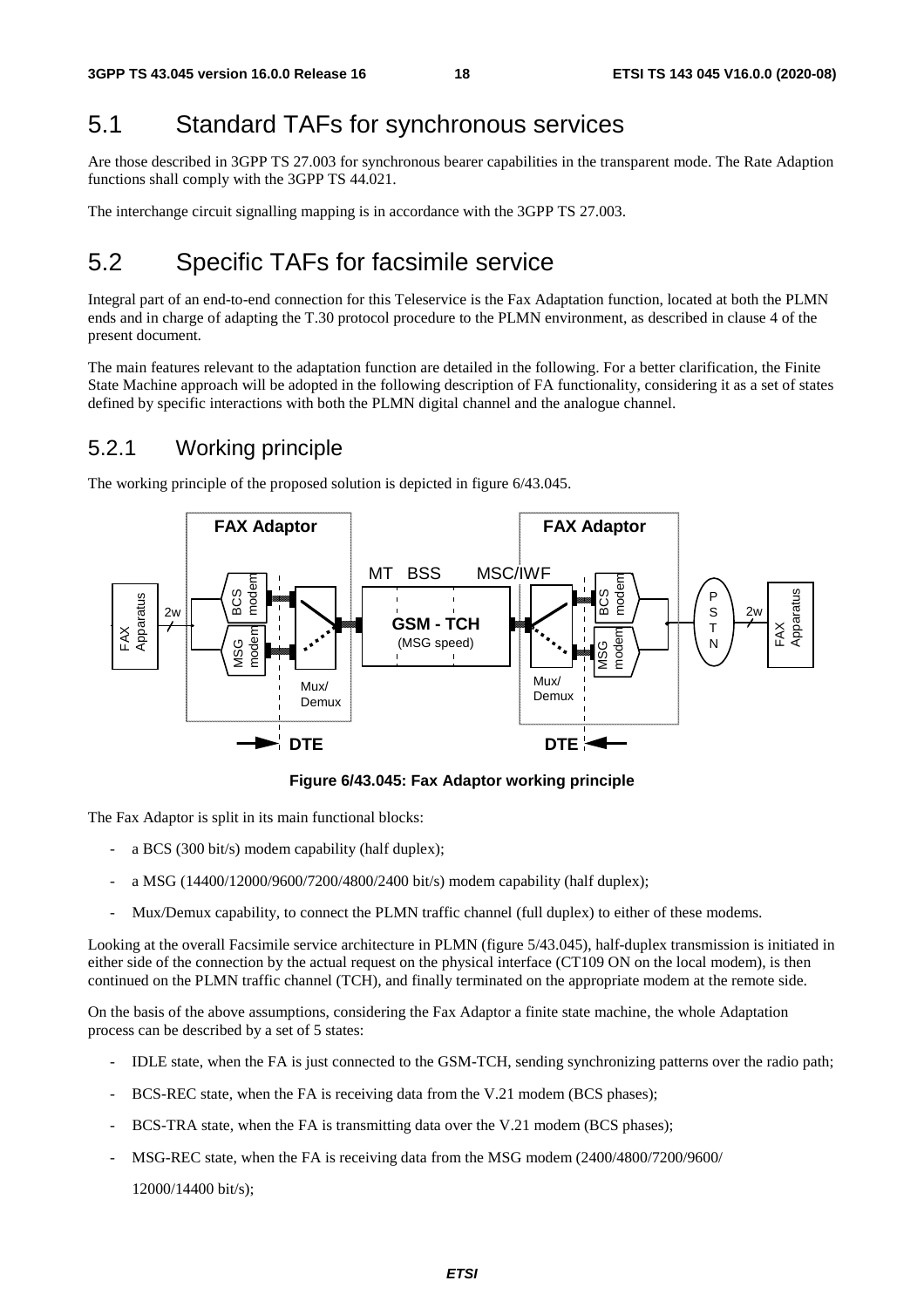MSG-TRA state, when the FA is transmitting data over the MSG modem.

#### 5.2.2 Basic protocol structure

The protocol structure is based on a strictly synchronous approach, using 64 bit fixed length frames; that is each FA actually sends/receives information as 64 bit frames, in sequence and without interruption, during the whole duration of a call; the content of each frame depends on the specific state currently implemented.

The following set of frame types encompasses the full range of capabilities required:

- SYNC frame, explicitly designed to allow synchronization at the remote end, even in the adverse transmission environment like the cellular radio channel; it is a unique frame, used even as idle frame whenever there is no information to be sent over the radio path;
- STATUS frame, intended to carry both state identification codes, along with state specific information; this frame has a unique structured format to allow synchronization checking at remote side; the actual information content is related to the specific state;
- DATA frame which is fully unstructured, and carries Fax coded information during MSG phases.

#### 5.2.2.1 Frame formats

To reduce complexity of finding synchronization over a 64 bit pattern, SYNC frames are obtained by concatenating two 32 bit sync codewords, the second one being the 1's complement notation of the first one.

The following codes shall be used for sync codewords:

MSB

hex code 3E375096: first sync codeword

hex code ClC8AF69: second sync codeword

To improve the probability of detecting synchronization, up to 3 errors are tolerate in each single sync codeword; even in this conditions, the false sync probability is quite negligible.



#### **Figure 7/43.045: STATUS frame format**

STATUS frames have an internal 8 bit modularity (see figure 7/43.045), where odd octets contain state identification codes (IDENT), and even octets contain status specific information (INFO). IDENT octets are split in two (four bit) fields, each one repeating the same code for status identification:

hex code 1: BCS-REC state

hex code 3: MSG-REC state

hex code 4: MSG-TRA state

To improve the probability of detecting the correct state, up to 3 corrupted codes are tolerate in the total 8 instances repeated within a single STATUS frame. INFO octets contain the same code repeated 4 times within one frame; in particular:

- for BCS-REC state this octet contains 8 bits received from the BCS modem;
-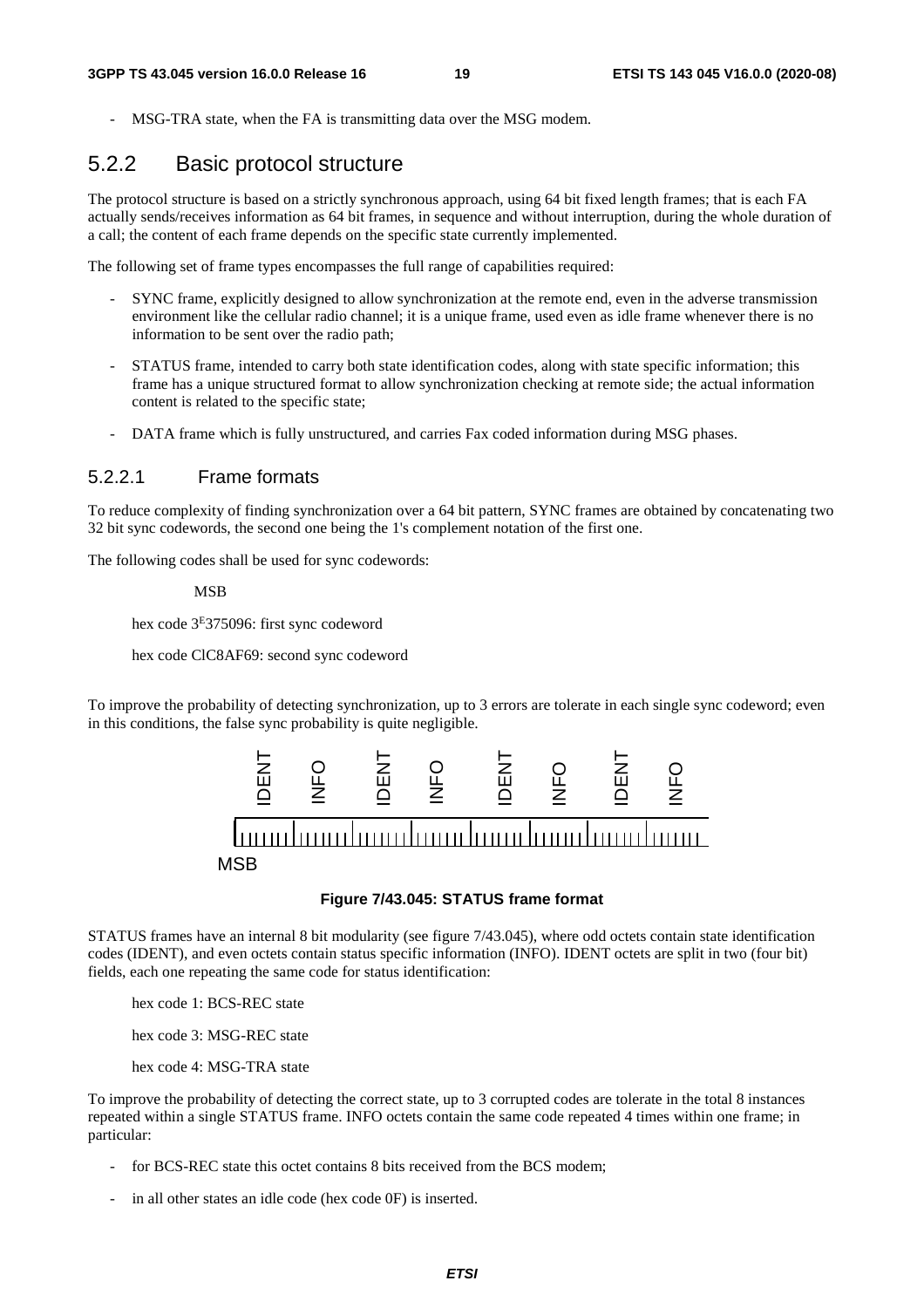DATA frames are 64 bit fully unstructured information blocks; the last DATA frame in a Message phase will be truncated to the actual length of the bit stream to be transmitted.

A general rule concerning all the above frames is that most significant bits are transmitted first; in addition, a basic First-In First-Out functionality will be implemented in the information passing process.

#### 5.2.3 Protocol description

The above defined Finite State Machine model will be used to fully describe the protocol procedure.

#### 5.2.3.1 IDLE state

In each FA this state implies a continuous transmission of SYNC frames towards the radio path, to allow frame synchronization at the remote end. This state is entered into immediately after the end of the synchronization process over GSM-TCH, and will be returned to whenever loss of synchronization is assumed.

#### 5.2.3.2 BCS-REC state

The basic function of FA in this state is transferring BCS information from local modem to GSM-TCH.

Transition to this state is triggered by CT109 ON condition of V.21 modem. Towards the radio path continuous transmission of STATUS frames is performed, according to the format described in the above subclause 5.2.2.1, as soon as 8 bits at least are available from the modem; information received from GSM-TCH is ignored while CT109 (local modem) is in the ON condition.

Every 8 bits received from the V.21 modem, the appropriate number of STATUS frames (1 or 2 or 4 or 6 depending on the current TCH access rate) will be originated.

Following CT109 (local modem) OFF condition, padding bits (e.g. ls) will be inserted to assemble the last octet.

Monitoring the content of certain BCS frames is required; the DCS frame requires a specific procedure, detailed in the following subclause 5.2.4 in the present document.

#### 5.2.3.3 BCS-TRA state

The basic function of FA in this state is transferring BCS information from GSM-TCH to its local V.21 modem.

Transition to this state is triggered by reception of BCS-REC code from TCH. Towards the radio path continuous transmission of SYNC frames is performed, according to the format described in the above subclause 5.2.2.1.

The information received from GSM-TCH, after proper decimation (likely a voting algorithm, implementation dependent), is passed to the V.21 modem. Upon detecting again a SYNC frame, the modem is turned OFF and a transition to the IDLE state is performed.

Monitoring the content of certain BCS frames is required; the DCS frame requires a specific procedure, detailed in the following subclause 5.2.4 in the present document.

In addition a supervisoring function is required to check maintenance of synchronization, by examining the inherently structured STATUS frame format. Loss of synchronization will be assumed in case of reception of unstructured STATUS frames, that is, when the repetition mechanism for both the IDENT and the INFO octets does not allow unambiguous result to the voting algorithm. In this case an estimate of the INFO octet value in the received STATUS frames is anyway passed on to the V.21 modem, up to a maximum BCS-TRA duration of 2.5 sec.; at this point, if the correct synchronization has not been recovered yet, the modem is turned OFF and a transition to the IDLE state is performed.

In case of loss of V.110 synchronization on the PLMN side, the FA shall transmit 0s towards the analogue interface, as long as no data is available.

#### 5.2.3.4 MSG-REC state

The basic function of FA in this state is transferring MSG information from its local modem to GSM-TCH.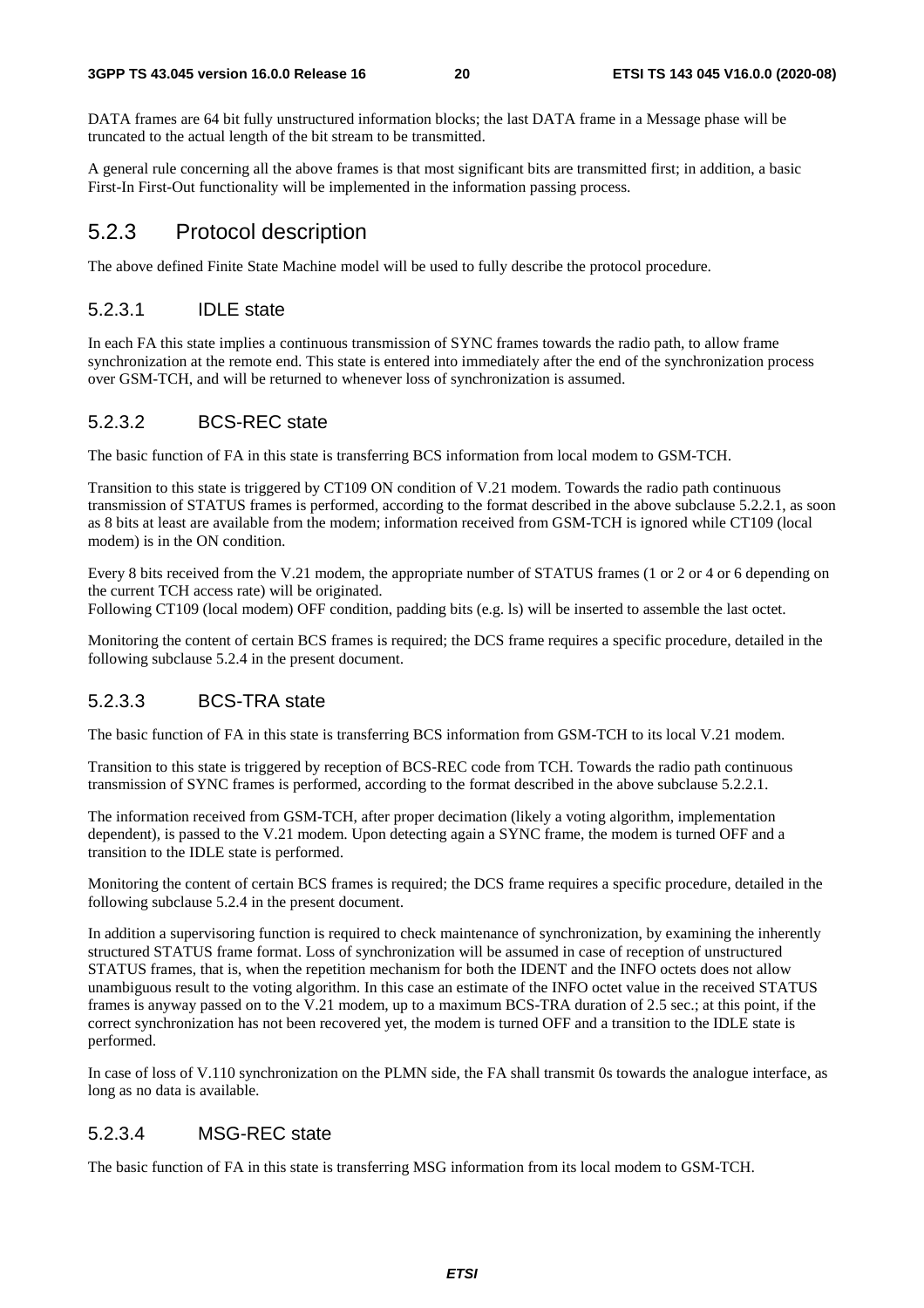Transition to this state is triggered by the MSG modem being trained. Towards the radio path continuous transmission of STATUS frames interleaved with SYNC frames is performed. Actual transfer of Fax coded data over the radio path can be initiated only after the specific acknowledgement is received from the remote side, that is reception of MSG-TRA indication in a STATUS frame, signifying the correct state transition. All data received from the MSG modem will be stored in the FA buffer, to be passed on to GSM-TCH (First-In First-Out mechanism) as soon as this confirmation message is received. Transmission is performed by means of unstructured DATA frames, aligned to the last SYNC or STATUS frame; in this phase, information received from GSM-TCH is ignored.

Following CT109 OFF condition of MSG local modem, after all buffered data are transmitted (the last DATA frame is truncated if necessary), a transition to the IDLE state is performed. In this state the FA waits (meanwhile BCS data received from the local modem are ignored) for a minimum of 5 transmitted SYNC frames, in order to indicate to the remote FA the end of the message.

While waiting for the acknowledgement re-synchronization shall be performed if necessary, following reception of unrecognisable SYNC frames or unstructured STATUS frames.

In case of 7.2 kbit/s MSG speed, a SYNC frame will be stuffed every 3 DATA frames, to produce the data stream at 9.6 kbit/s. The overall protocol structure will result in multi-frame entities (3 DATA frames followed by a single SYNC frame), continuously sent over the radio path. Similar mechanisms for multislot configurations are specified in table 1a/43.045 for MSG speed of 12 kbit/s.

#### 5.2.3.5 MSG-TRA state

The basic function of FA in this state is transferring MSG information from GSM-TCH to its local MSG modem.

Transition to this state is triggered by reception of MSG-REC code from TCH; towards the radio path continuous transmission of STATUS frames interleaved with SYNC frames is performed.

The MSG modem is trained and a timer (300 m/sec) corresponding to the round trip time over the GSM-TCH is started. After timeout, loss of synchronization in the information received from TCH, will be assumed as the first Fax coded DATA frame. From the receipt of Message on, continuous transmission of SYNC frames is performed.

All data received from the GSM-TCH will be stored in the FA buffer, to be passed on to the MSG modem (First-In First-Out mechanism) as soon as the modem training terminates (CT106 ON).

From this time on, re-synchronization will be attempted continuously; when an IDLE state is recognized again in the data stream received from the radio path, end of MSG phase will be assumed; then a transition to the IDLE state will be executed, where the FA will wait (ignoring data received from GSM-TCH) until the buffered information has been fully transmitted to the local MSG modem; the procedure will then proceed in the normal way.

In case of 12.0 or 7.2 kbit/s MSG speed, the above general rule applies as well.

NOTE: In this case, no longer an isolate SYNC frame can be interpreted as the end of MSG phase (transition to the IDLE state of the originating FA at the remote side).

However multi-frame synchronization shall be checked in addition, to remove the SYNC frame stuffed by the originating FA to match the 14.4 kbit/s or 9.6 kbit/s Access Rate over the PLMN. If necessary multi-frame resynchronization shall be performed.

In case of loss of V.110 synchronization on the PLMN side, the FA shall transmit 0s towards the analogue interface, as long as no data is available.

#### 5.2.4 DCS and TCF processing

Transmission of TCF is performed end-to-end between the two Fax apparatuses, and requires in both FAs a specific routine triggered by DCS command.

As far as the originating FA is concerned, the general procedure as described above for MSG phase (MSG-REC state) applies, but no acknowledgement is required, both at the beginning and at the end, and so no buffering is necessary. That is, just following CT 109 ON condition of the MSG modem, unstructured DATA frames are sent over the radio path, aligned to previous frames; upon CT 109 OFF condition the last frame is sent (truncated if necessary), and a transition to the IDLE state is performed.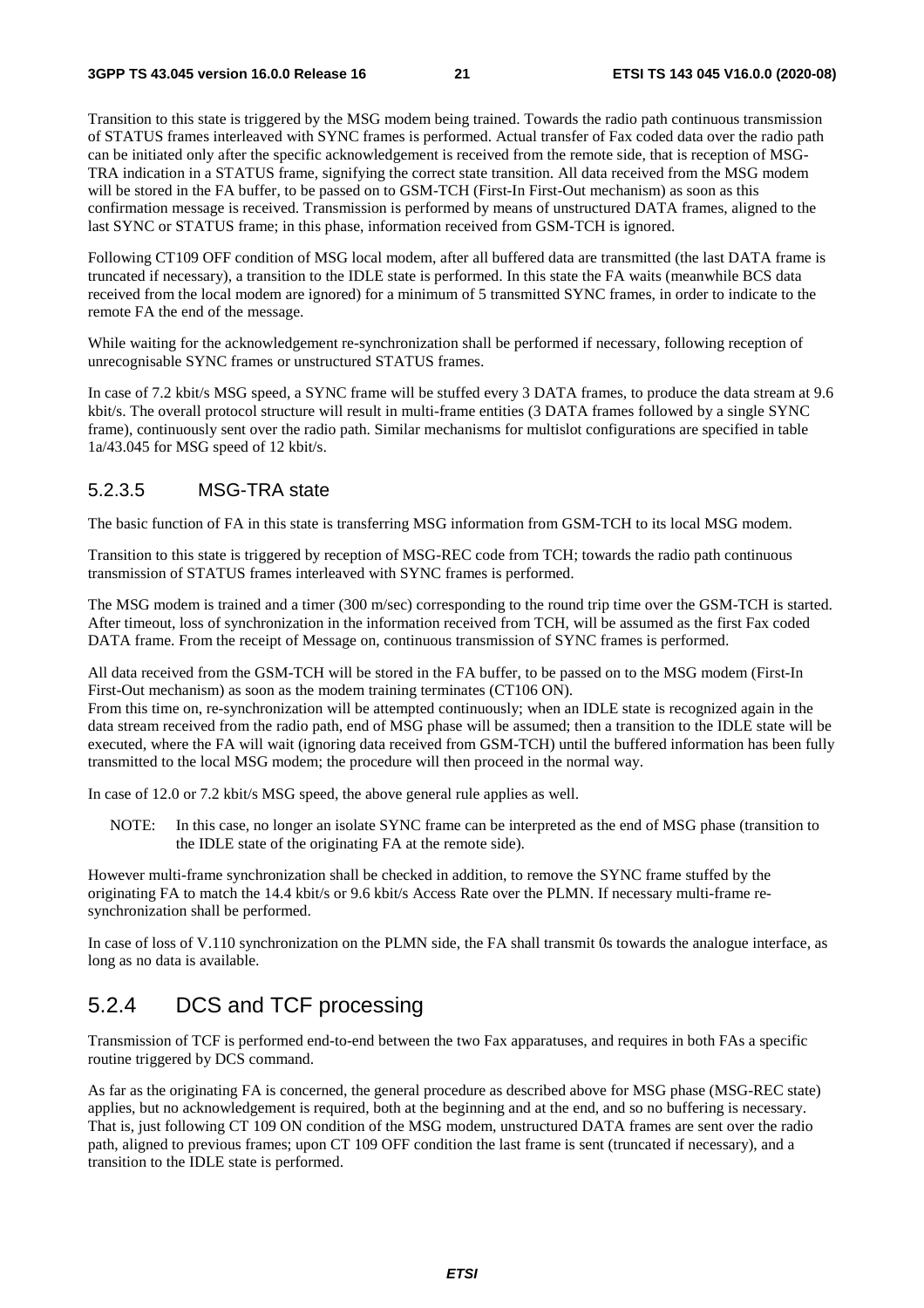As far as the terminating FA is concerned, after passing DCS command and waiting for the appropriate delay (75 m/sec), transition to the MSG-TRA is executed; here modem training shall be pre-empted and, as soon as the modem is ready for sending (CT 106 ON), loss of synchronization on TCH will be assumed as the first DATA frame containing TCF information and will be passed to the MSG modem. After 1.5 sec. timeout (standard TCF duration), the MSG modem will be turned OFF and the IDLE state entered as usual. Fill information (i.e. logical 0s) will be sent on the local modem if real TCF bit stream is not available.

When DCS frame requires a different Message speed with respect to the actual Access Rate established on the PLMN channel, CMM procedure will be issued (at IWF side only) as detailed in subclause 4.3.2 of the present document, just upon detecting the end of DCS frame, before any other task.

To ensure that the time gap between the DCS and TCF is within  $75 +/20$  ms period as specified in ITU-T/T.30, the training shall be pre-empted in the terminating FA, as defined above.

#### 5.2.5 DCN (disconnect) frame

The FA/MT, upon detection of the DCN frame (see T.30) sent by the local terminal to indicate the end of facsimile transmission, passes this information to GSM-TCH in the normal way and then, initiates the disconnection procedure towards MT, as defined in subclause 6.3/43.045. When the DCN frame is received from GSM-TCH, disconnection procedure is initiated immediately by the FA/MT, as defined in subclause 6.3/43.045.

#### 5.2.6 Clocking

At MS the Fax Adaptor or PLMN facsimile machine will acquire received data bit timing on CT115 (from MT). The transmitter element timing CT114 (from MT) shall be synchronized to CT115.

Since a synchronous terminal adapter function is used, the clock rate over the V.24 interface will always reflect the rate over the radio interface.

In this Teleservice the Network Independent Clocking (NIC) mechanism is not used; to compensate against mismatching between PLMN clock speed and local modem clock speed, a FIFO buffering technique shall be adopted in the FAs on both the PLMN sides. The strategy to manage the buffer queue has a direct impact on the overall delay of the MSG phase, and therefore on T.30 operability in the ensuing post-message phase; basically this procedure is regarded as implementation dependent, and hence is beyond the scope of the present document. A possible implementation is described below, aiming at minimizing the addition delay.

In the originating FA, when the modem speed is lower, according to T.4 (subclause 4.1.3/T.4) a pause may be placed in the message flow by transmitting a FILL sequence (variable string of 0s) between a line of Data and an EOL character. When the modem speed is higher, as no flow control is provided by T.4 coding, the buffer will store excess data resulting from a Fax page transmission.

In the terminating FA the same control means will be exploited.

#### 5.2.7 Timeouts

The overall Fax Adaptation function has no intrinsic timeout, and so relies fully on the timing constraints associated to the end-to-end T.30 procedure.

This means that, no matter of the reference configuration used at the MS, either the "standard" one (figure 2a/43.045) or the "PLMN Facsimile Machine" (figure 2d/43.045), the progress of the Call for this Teleservice will be merely subject to the T.30 typical timing protections, settled externally (physically and/or functionally) with respect to the procedure as described above.

### 5.3 Specific TAFs for facsimile service (T.30/A)

The optional error correction procedure, as defined in ITU-T T.4 and T.30 (annex A) Recommendations may be fully supported, provided some specific features are added to the Fax Adaptation procedure as resulting from the previous subclause 5.2/43.045.

These features are relevant to: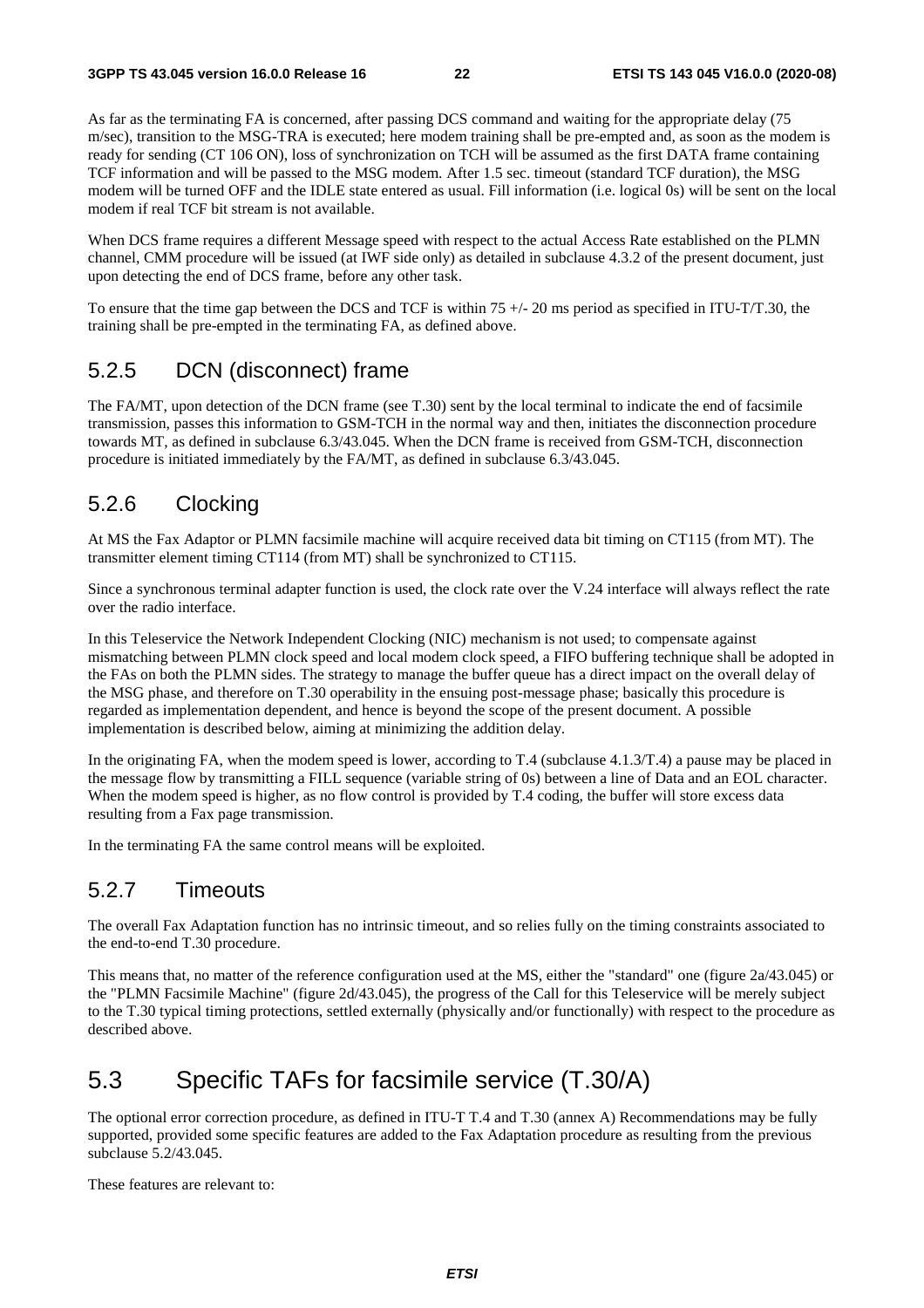- additional HDLC frame to be detected;
- handling of the Message phase;
- modification of the Channel rate (CMM request);

The Error Correction mode is entered upon detection of the relevant bits in the DIS/DTC frame.

If the FA does not support the ECM, the relevant bit in the DIS has to be set to zero by the FA.

#### 5.3.1 Frame detection

During the BCS phases, beside the frames enlisted in subclause 4.2.1.1/43.045, an additional frame (CTC) has to be detected, as it fixes the retransmission strategy chosen by the Fax transmitting terminal.

#### 5.3.2 Message phase

The same buffering approach as for standard T.30 procedure (see subclause 5.2.3.1/43.045) will be exploited to overcome the mismatching in clock speed between PLMN and the local modem; in this case however the HDLC flag code (hex 7E) will be used to control the buffer level, as the Fax coded data are structured in HDLC frames.

#### 5.3.3 Additional CMM request

While in BCS the CTC frame has to be detected, due to the possible (not mandatory) request of changing the transmission speed to a fallback bit-rate.

The CMM request towards the PLMN (when appropriate) is issued at the IWF side, by exploiting the bit-rate indication in the CTC frame, similar to the indication in DCS frame.

Upon detecting the CTC frame, either sent by the PSTN or by the MS, provided the transmission speed indication is different from the existing Channel rate, as soon as the end of frame is detected, CMM request is issued, using exactly the same procedure as described for DCS in subclause 4.3.2 of the present document

If a 7,2 kbit/s MSG speed is requested in the CTC frame, no CMM request is necessary, and the specific procedure described in subclause 4.2.3.4 applies, using the same 9,6 kbit/s Access Rate over the PLMN channel.

## 6 Signalling aspects

3GPP TS 27.003 identifies the BC/LLC/HLC requirements to be supported by the MT.

In case of Teleservice 61 (Alternate Speech/Facsimile), both "Speech" and "Group 3 facsimile" Bearer Capability Information Elements (BC-IE) are necessary to set up the call; the sequence order in which these BC-IEs are transmitted identifies the service to be provided first by the PLMN. For Mobile Originated calls, the MT indicates in the SETUP message the first requirement e.g. speech, by sending this as the first BC-IE; for an "autocalling" facsimile request, the "Group 3 Facsimile" BC-IE is sent as the first one.

For Mobile Terminated calls, the MT may change the order of BCIEs and send them back in the CALL CONF message.

In case of Teleservice 62, a single BC-IE ("Group 3 Facsimile") is used.

Interworking between Teleservice 61 and 62 is specified in 3GPP TS 22.003 and 3GPP TS 27.001.

### 6.1 Handling of Tonal Signals

Because the ITU-T defined service uses modems, there are some signals received from the analogue link at the IWF and (where used) the Fax Adaptor which do not have a direct binary representation. These signals cannot therefore be passed across the radio interface in the same way as the T.30 and T.4 information. These signals are the modem Called (CED) and Calling (CNG) tones sent at the start of each Fax data phase of the call; they are generated locally by the FA/MT and FA/IWF, exploiting an end-to-end time alignment mechanism, triggered by appropriate messages on the PLMN signalling channel. The procedure is detailed in the following.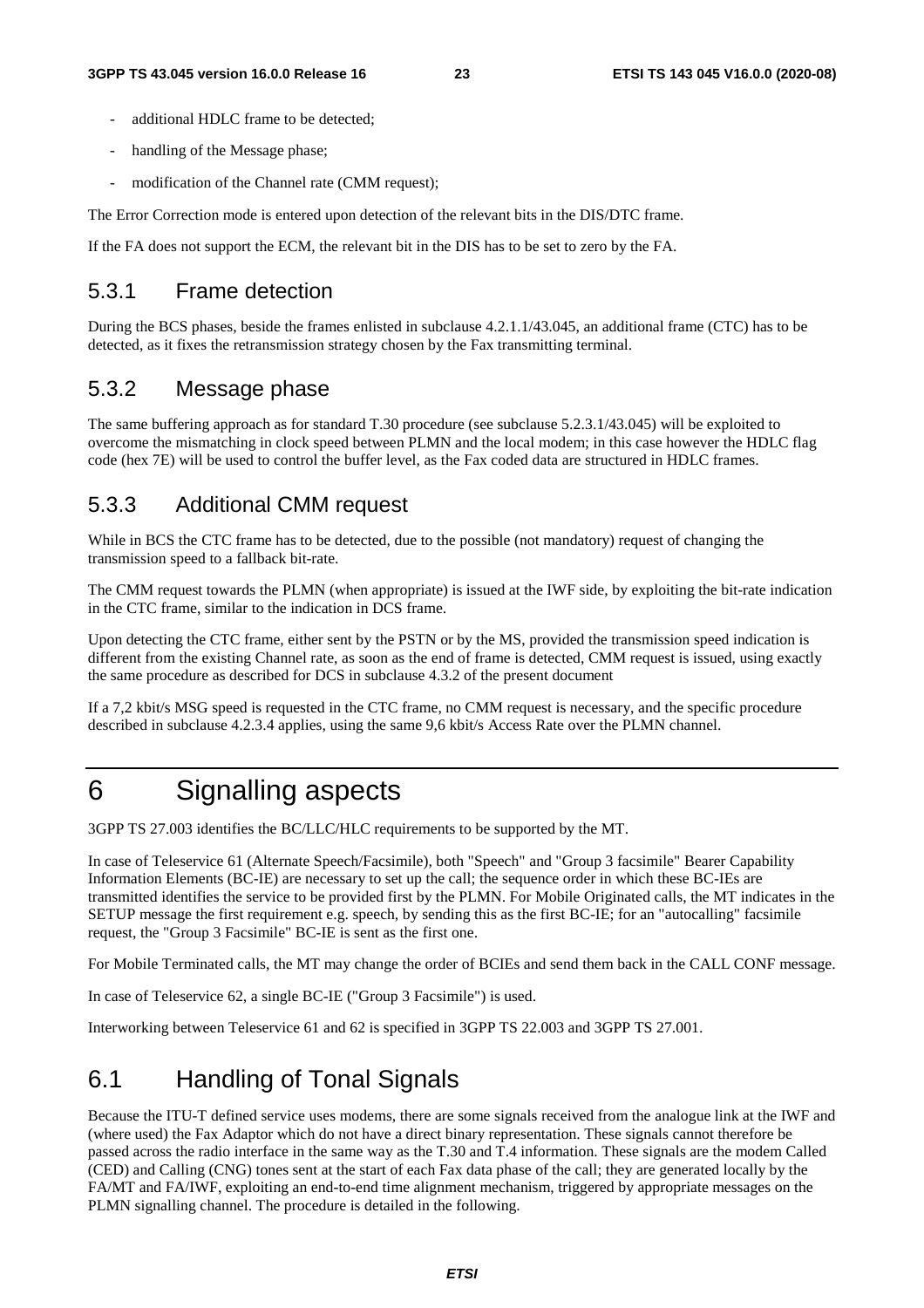### 6.2 Call establishment

The PSTN Facsimile apparatus may be manually or automatically calling.

#### 6.2.1 Mobile Terminated Call - Speech then Fax

Refer to diagrams in figure II-5a/43.045 and II-5b/43.045. In both of the figures the initial call setup is mobile terminated. In figure II-5a/43.045 the data call direction is also mobile terminated, in figure II-5b/43.045 it is mobile originated.

In order to make the transition from the speech phase to the facsimile phase, the MODIFY command must be initiated by MMI at the MS

In the case where a PLMN facsimile machine is used, it will turn on CT108.2 when it is connected to the line by manual intervention.

In the case where a Fax Adaptor at MT is used, it will turn on CT108.2 when the mobile Fax Apparatus is connected to the line by manual intervention.

After determination of the data call direction and ICM (see subclause 4.3.1) and on completion of the synchronization process over the radio interface, CT107 shall be turned on by the MT; in the case where a Fax Adaptor is used, on receipt of CT107 from MT, the Fax Adaptor will complete the tonal handshaking according to the rules in subclause 4.3.1. The analogue link at FA/IWF side will be established in accordance with the T.30 Recommendation; provided the synchronization process is completed (CT108.2 ON condition), the appropriate tone according to the rules in subclause 4.3.1 shall be transmitted. In case of data call direction "mobile terminated" the CED tone shall be transmitted after a silence time of 1,8 to 2,5 sec. (see T.30/4.3.3.2) from the call being answered; during transmission of CED tone (2,6 sec. minimum duration, followed by a delay period of  $75 +/- 20$  m/sec) the IWF/FA will process data received from GSM-TCH as usual, but the relevant information (e.g. preamble of a BCS frame) shall be discarded without any buffering.

Note that CT109 and CT106 at the R interface of the MT must be in the ON condition before any further procedure can be carried out end-to-end between the Fax Adaptors; therefore, as soon as the synchronization process over the radio interface is completed, both CT109 and CT106 (MT side) are clamped to the ON condition by the FA/IWF (by setting the appropriate status bits in the V.110 frame), so fixing a full-duplex mode throughout the whole data phase of the call.

#### 6.2.2 Mobile Terminated Call - Auto answer

Refer to the diagram in figure II-6/43.045.

A call received from the PSTN will cause the MT to turn on CT125 at the R interface.

In the case where a PLMN facsimile machine is used, V.25bis auto answer process is handled directly by turning on CT108.2. In the case where a Fax Adaptor is used, CT125 will cause ring current to be sent to the mobile Fax apparatus. The Fax Adaptor will turn on CT108.2 when the mobile Fax Apparatus answers the call.

On receipt of CT108.2, the MT will answer the call and initiate the synchronization process over the radio interface.

On completion of the synchronization process over the radio interface, CT107 shall be turned on by the MT; in the case where a Fax Adaptor is used, on receipt of CT107 from MT, the Fax Adaptor will initiate the tonal handshaking by sending CNG (mandatory).

The analogue link at IWF side shall be established in accordance with the T.30 Recommendation; the same considerations apply as detailed in the previous subclause 6.2.1 for CED transmission.

Note that CT109 and CT106 at the R interface of the MT must be in the ON condition before any further procedure can be carried out end-to-end between the Fax Adaptors; therefore, as soon as the synchronization process over the radio interface is completed, both CT109 and CT106 (MT side) are clamped to the ON condition by the FA/IWF.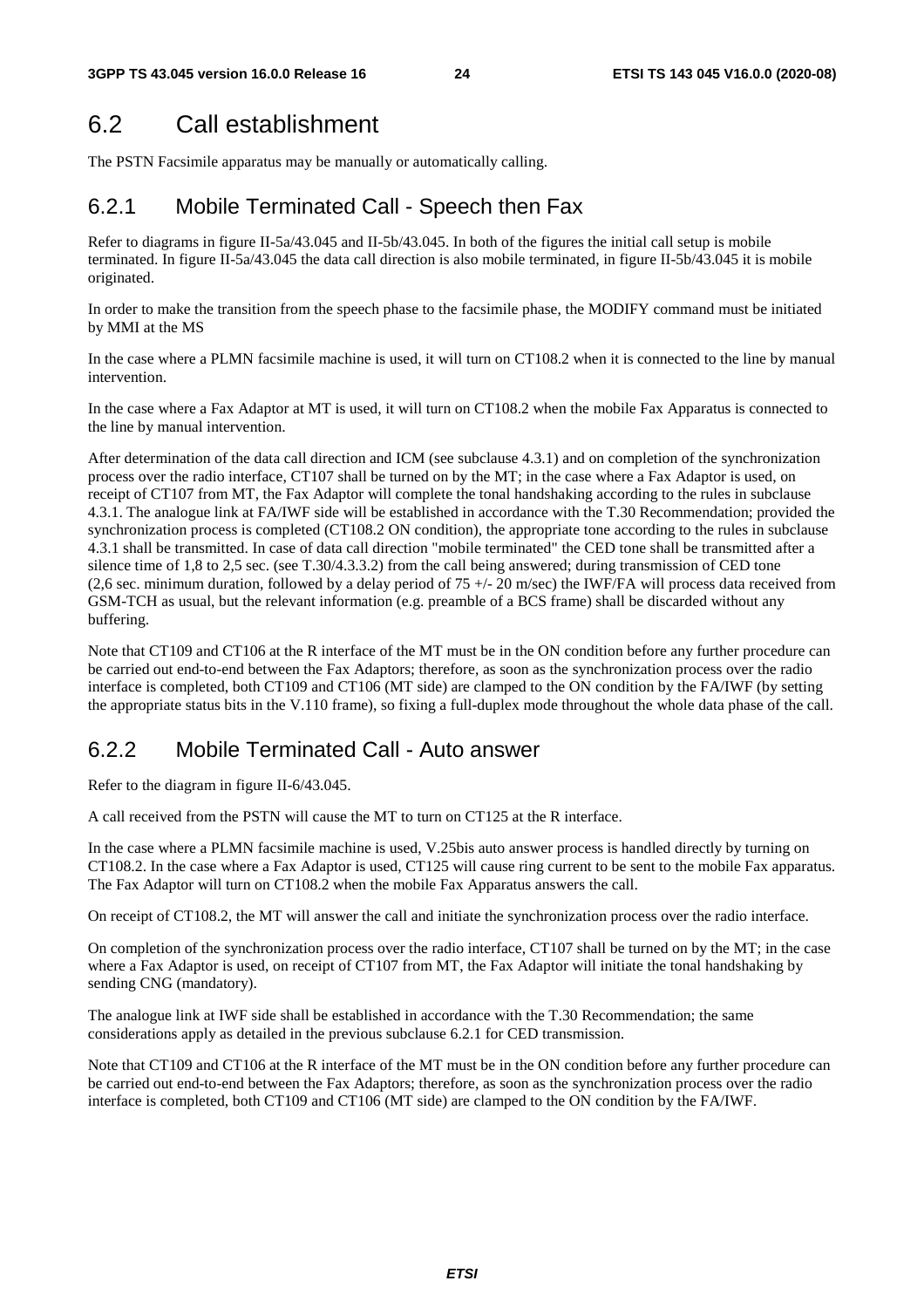### 6.2.3 Mobile Originated Call - Speech then Fax

Refer to diagrams in figure II-7a/43.045 and II-7b/43.045. In both of the figures the initial call setup is mobile originated. In figure II-7a/43.045 the data call direction is also mobile originated, in figure II-7b/43.045 it is mobile terminated.

In order to make the transition from the speech phase to the facsimile phase, the MODIFY command must be initiated by MMI at the MS, which will result in a synchronization phase over the radio interface and connection to line of FA/IWF.

In the case where a Fax Adaptor is used, the mobile Fax apparatus must be connected to line by manual intervention at this stage, and will cause the Fax Adaptor to turn on CT108.2 towards the MT. In the case where a PLMN facsimile machine is used, CT108.2 shall be turned on when the PLMN facsimile apparatus is connected to line by manual intervention.

After determination of the data call direction and ICM (see subclause 4.3.1) and on completion of the synchronization process over the radio interface, the modem at IWF will be automatically selected and send the appropriate modem tone according to the rules in subclause 4.3.1 to the PSTN Fax apparatus. Also CT107 shall be turned on by MT, whereupon the FA/MT will complete the tonal handshaking according to the rules in subclause 4.3.1.

Note that CT109 and CT106 at the R interface of the MT must be in the ON condition before any further procedure can be carried out end-to-end between the Fax Adaptors; therefore, as soon as the synchronization process over the radio interface is completed, both CT109 and CT106 (MT side) are clamped to the ON condition by the FA/IWF.

### 6.2.4 Mobile Originated Call - Auto calling

Refer to the diagram in figure II-8/43.045.

Over the V.24 interface the autocalling procedure of V.25bis is initiated, using the relevant HDLC format commands. This is done either directly from the PLMN facsimile machine or, in the case where a Fax Adaptor is used, by loop disconnect or DTMF dialling information between the mobile Fax apparatus and the Fax Adaptor.

When the call is answered, a synchronization phase will take place over the radio interface.

On completion of the synchronization process over the radio interface, the modem at IWF will be automatically selected and send CNG (mandatory) to PSTN Fax apparatus. Also CT107 shall be turned on by MT. In the case where a Fax Adaptor is used, the receipt of CT107 shall cause the Fax Adaptor to connect to line.

Note that CT109 and CT106 at the R interface of the MT must be in the ON condition before any further procedure can be carried out end-to-end between the Fax Adaptors; therefore, as soon as the synchronization process over the radio interface is completed, both CT109 and CT106 (MT side) are clamped to the ON condition by the FA/IWF.

### 6.2.5 Mobile Originated Call - Manual calling

Refer to the diagram in figure II-9/43.045.

When the call is answered a synchronization phase will take place over the radio interface, provided CT108.2 is in ON condition.

In the case where a Fax Adaptor is used, the mobile Fax apparatus must be connected to line by manual intervention at this stage, and will cause the Fax Adaptor to turn on CT108.2 towards the MT. In the case where a PLMN facsimile machine is used, CT108.2 shall be turned on when the PLMN facsimile apparatus is connected to line by manual intervention.

On completion of the synchronization process over the radio interface, the modem at IWF will be automatically selected and send CNG (mandatory) to PSTN Fax apparatus. Also CT107 shall be turned on by MT. In the case where a Fax Adaptor is used, the receipt of CT107 shall cause the Fax Adaptor to connect to line.

Note that CT109 and CT106 at the R interface of the MT must be in the ON condition before any further procedure can be carried out end-to-end between the Fax Adaptors; therefore, as soon as the synchronization process over the radio interface is completed, both CT109 and CT106 (MT side) are clamped to the ON condition by the FA/IWF.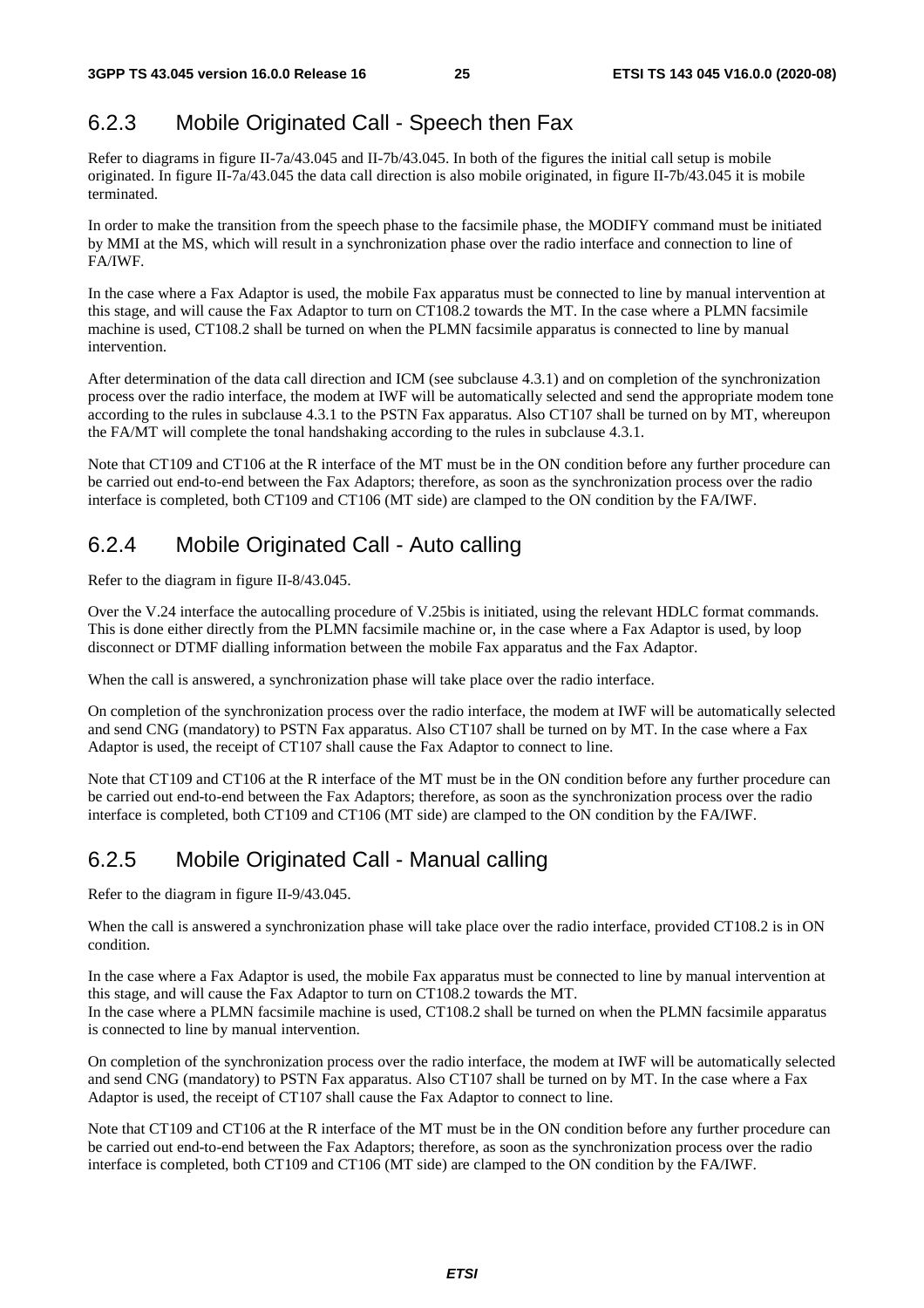### 6.3 Call release

The normal call release procedure will be initiated at the MS, either by the PLMN Facsimile Machine or by the FA/MT, forcing CT108.2 in OFF condition; this will follow DCN frame (disconnect, see subclause 5.2.5 of the present document) occurrence, either sent over the GSM-TCH towards the remote Fax terminal or received via GSM-TCH from the remote Fax terminal.

In the former case CT109 will be actually turned OFF after a time delay of 200 m/sec from DCN being sent. In the latter case no delay is necessary before turning CT108.2 in OFF condition; when the received DCN is corrupted and hence undetected in the MS by the FA, the Call Control entity in the MSC/IWF will release the call over the PLMN connection element, following the disconnection over the PSTN.

## 7 Interworking to fixed networks

PSTN and ISDN only are considered, both used as transit network to complement the PLMN in the end-to-end connection between GR 3 facsimile apparatus, figure 8/43.045.

As far as the signalling aspect are concerned, both general and Facsimile Teleservice specific requirements, as specified in 3GPP TS 29.007, apply. Clarifications given in the following deal with Traffic channel aspects only.

### 7.1 Interworking to PSTN

As the standard access of Group 3 facsimile terminals for this Teleservice is a 2-wire analogue interface, all the technical requirements for network interworking to PSTN are identical in principle to those encountered for the terminal connection to the MT.

The key functional block is the Fax Adaptor described in clauses 4 to 6 of the present document. As far as network interworking is concerned, the main function to be performed by such block is the correct managing of a composite modem, in accordance with the requirements of ITU-T Rec. T.30.

- V.21 synchronous mode, as standard facility for all BCS phases;
- V.27ter for message speeds of 4 800 and 2 400 bit/s;
- V.29 for 9 600 and 7 200 bit/s message speed.
- V.17 for 7200, 9600, 12000 and 14400 bit/s message speed.

The mechanism for selecting the right modem is the following:

- the actual message speed is obtained by detecting the DCS frame (see table  $2/T.30$ ) while in BCS phase;
- on entering the Message phase, there is an interchange between the V.21 modem and the actual modem agreed upon between the terminals for message transmission;
- on exiting the Message phase the V.21 modem is selected again.

Times for settling the modems will be in accordance with the requirements of Recommendation T.30.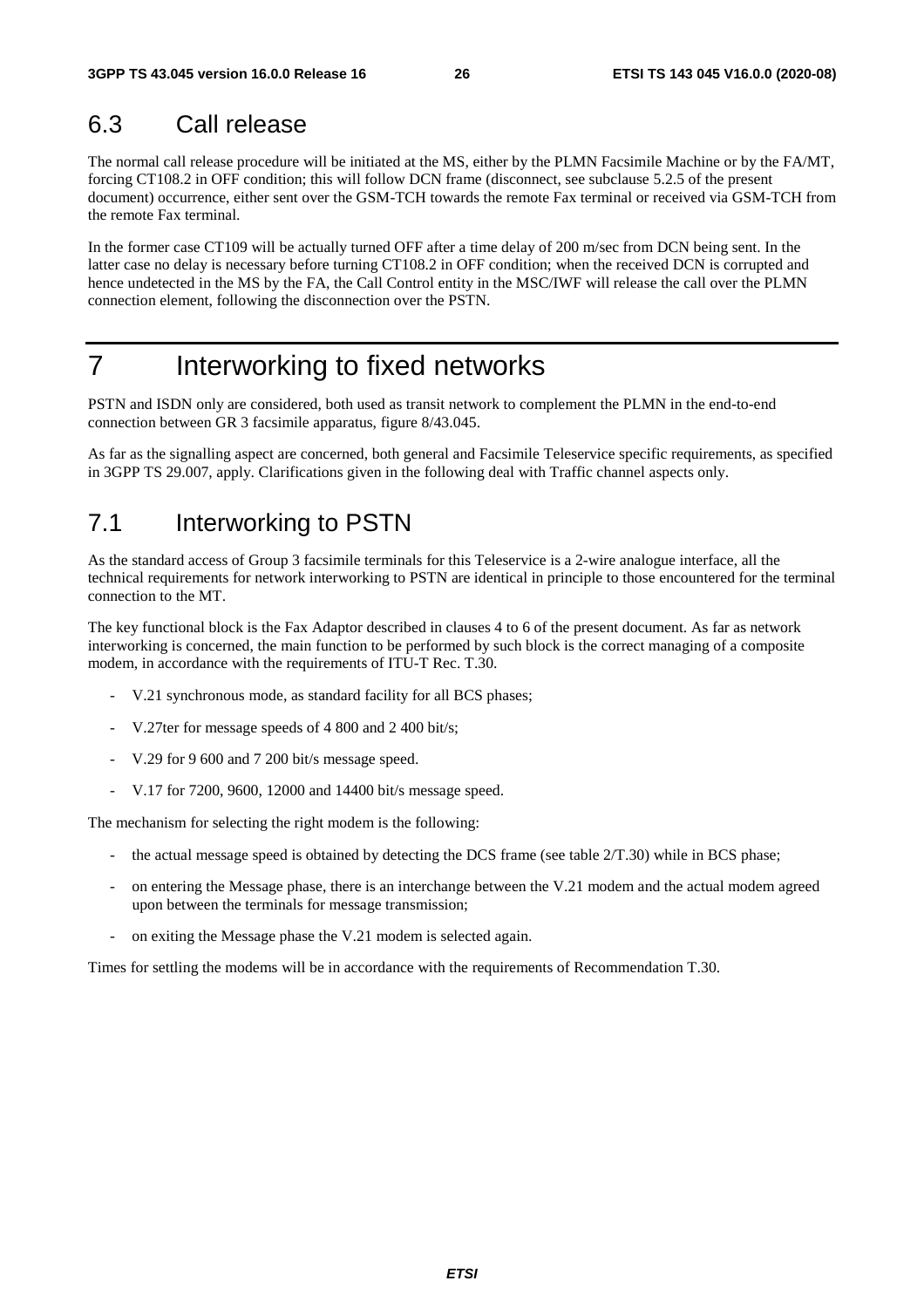

**Figure 8/43.045: Network interworking** 

## 7.2 Interworking to ISDN

The use of 3,1 kHz bearer capability of ISDN allows for an interworking of PLMN very similar in practice to the scheme for PSTN, figure 6/43.045.

The Fax Adaptor function is in conformance with the description given in clauses 4 to 6 of the present document, and operates as detailed in subclause 7.1/43.045.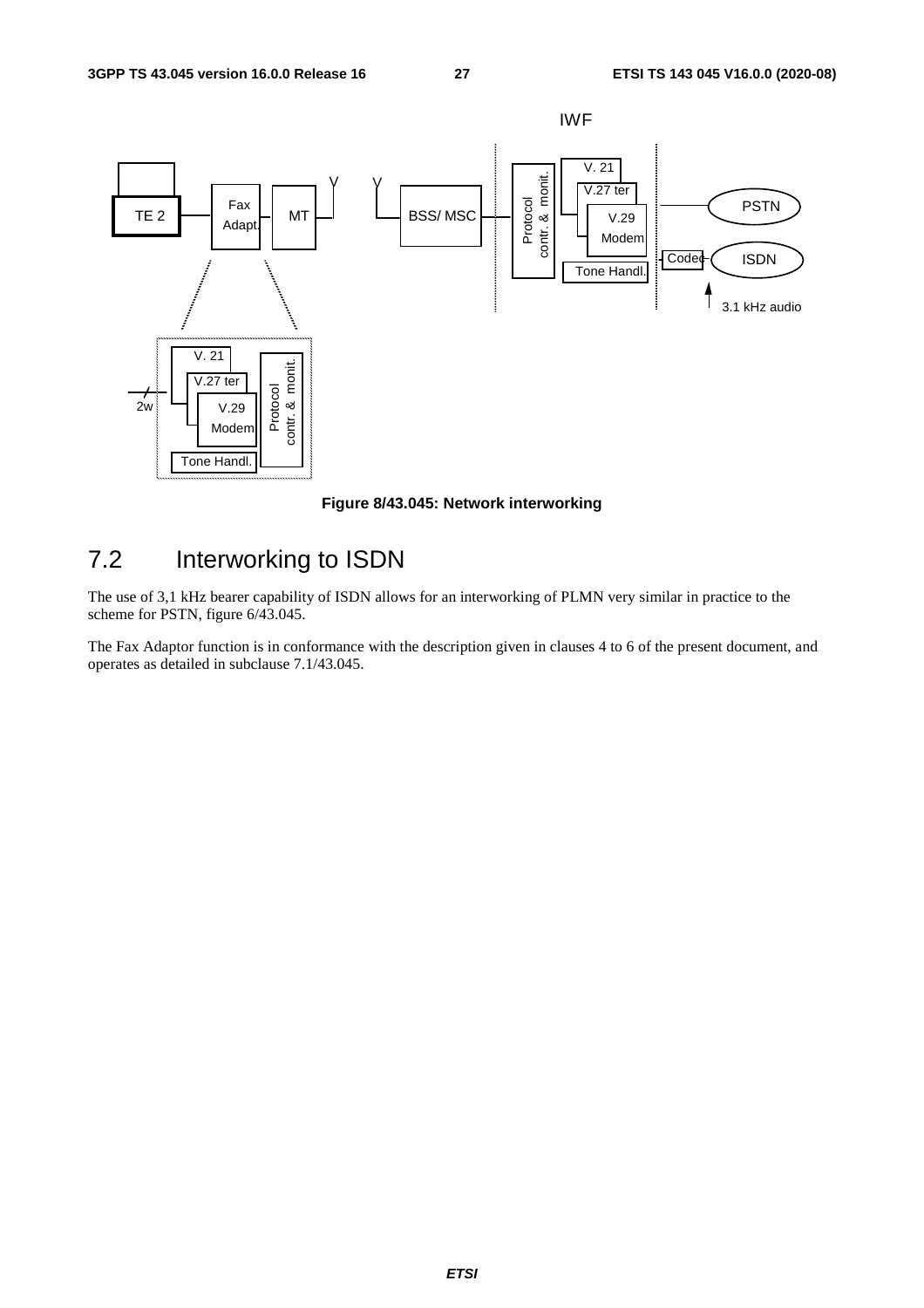## Annex I (informative): Protocol entities from ITU-T T.30 and T.4

List of T.30 signals

| Abbre-     | <b>Function</b>                        | <b>Signal format</b> | T.30 standard   T.30 err.corr. |                         |  |
|------------|----------------------------------------|----------------------|--------------------------------|-------------------------|--|
| viation    |                                        |                      |                                |                         |  |
| <b>CED</b> | Called station identification          | 2100 Hz              | $\overline{X}$                 | X                       |  |
| <b>CFR</b> | Confirmation to receive                | X010 0001            | X                              | X                       |  |
| <b>CRP</b> | Command repeat                         | X101 1000            | X                              | X                       |  |
| <b>CIG</b> | Calling subscriber identification      | 1000 1000            | X                              | X                       |  |
| <b>CNG</b> | Calling tone                           | 1100 Hz              | X                              | X                       |  |
| <b>CSI</b> | Called subscriber identification       | 0000 0010            | X                              | X                       |  |
| <b>CTC</b> | Continue to correct                    | X100 1000            |                                | X                       |  |
| <b>CTR</b> | Response to continue to correct        | X010 0011            |                                | X                       |  |
| <b>DCN</b> | Disconnect                             | X101 1111            | $\overline{X}$                 | $\overline{\mathsf{x}}$ |  |
| <b>DCS</b> | Digital command signal                 | X100 0001            | X                              | X                       |  |
| <b>DIS</b> | Digital identification signal          | 0000 0001            | $\mathsf X$                    | X                       |  |
| <b>DTC</b> | Digital transmit command               | 1000 0001            | X                              | X                       |  |
| <b>EOM</b> | End of message                         | X111 0001            | X                              |                         |  |
| <b>EOP</b> | End of procedure                       | X111 0100            | $\mathsf{x}$                   |                         |  |
| <b>EOR</b> | End of retransmission                  | X111 0011            |                                | X                       |  |
| <b>ERR</b> | Response to end of retransmission      | X011 1000            |                                | X                       |  |
| <b>FCD</b> | Facsimile coded data                   | 0110 0000            |                                | $\overline{\mathsf{x}}$ |  |
| <b>FCF</b> | Facsimile control field                | ---                  | $\mathsf X$                    | X                       |  |
| <b>FCS</b> | Frame checking sequence                | 16 bits              | X                              | X                       |  |
| FIF        | Facsimile information field            | $-1$                 | X                              | X                       |  |
| <b>FTT</b> | Failure to train                       | X010 0010            | X                              | X                       |  |
| <b>MCF</b> | Message confirmation                   | X011 0001            | $\overline{\mathsf{x}}$        | $\overline{\mathsf{x}}$ |  |
| <b>MPS</b> | Multi-page signal                      | X111 0010            | $\mathsf X$                    |                         |  |
| <b>NSC</b> | Non-standard facilities command        | 1000 0100            | $\mathsf{X}$                   | X                       |  |
| <b>NSF</b> | Non-standard facilities                | 0000 0100            | X                              | X                       |  |
| <b>NSS</b> | Non-standard set-up                    | X100 0100            | $\sf X$                        | X                       |  |
| <b>PIN</b> | Procedural interrupt negative          | X011 0100            | $\overline{\mathsf{x}}$        | $\overline{\mathsf{x}}$ |  |
| PIP        | Procedural interrupt positive          | X011 0101            | $\pmb{\times}$                 | X                       |  |
| <b>PIS</b> | Procedure interrupt signal             | 462 Hz               | $\mathsf{x}$                   | X                       |  |
| <b>PPR</b> | Partial page request                   | X011 1101            |                                | X                       |  |
| <b>PPS</b> | Partial page signal                    | X111 1101            |                                | X                       |  |
| PRI        | Procedure interrupt                    | X111 XXXX            | X                              |                         |  |
| <b>RCP</b> | Return to control for partial page     | 0110 0001            |                                | $\overline{\mathsf{x}}$ |  |
| <b>RNR</b> | Receive not ready                      | X011 0111            |                                | X                       |  |
| <b>RR</b>  | Receive ready                          | X111 0110            |                                | Χ                       |  |
| <b>RTN</b> | Retrain negative                       | X011 0010            | X                              | X                       |  |
| <b>RTP</b> | Retrain positive                       | X011 0011            | $\sf X$                        | X                       |  |
| <b>TCF</b> | Training check frame                   | 0 1.5s               | $\overline{\mathsf{x}}$        | $\overline{\mathsf{x}}$ |  |
| <b>TSI</b> | Transmitting subscriber identification | X100 0010            | $\sf X$                        | X                       |  |

List of ITU-T T.4 signals

| Abbre-<br>viation | <b>Function</b>   | <b>Signal format</b> |
|-------------------|-------------------|----------------------|
|                   | End of line       | 10000 0000 0001      |
| <b>RTC</b>        | Return to control | $16 * EOL$           |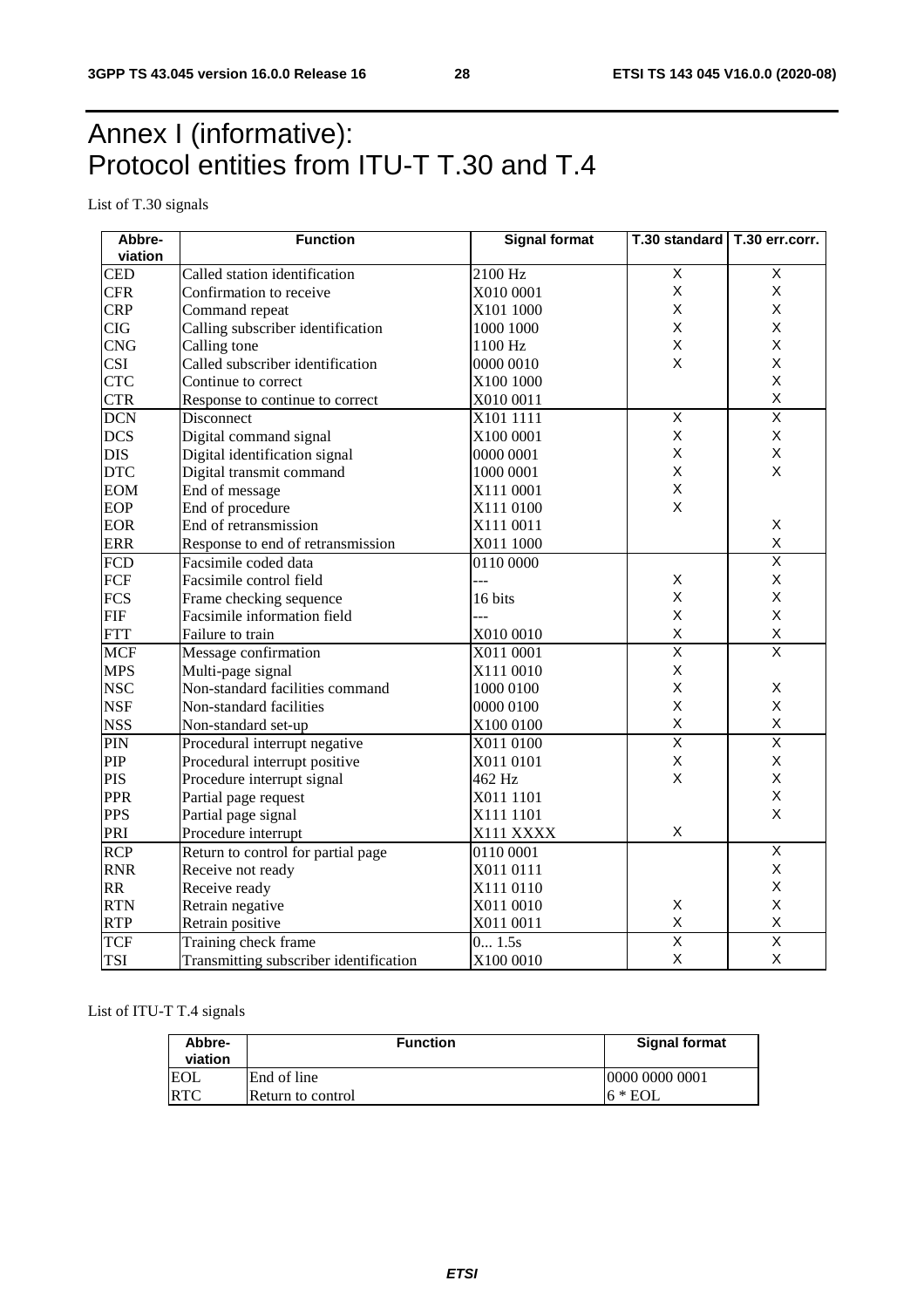#### Annex II (informative): Procedure examples F 115 114 125 115 114 114 E 115<br>⊎ 103<br>2 104<br>2 105 115 103<br>104  $\frac{1135}{1040}$ P 103 104 103 104 Prot. MT Group 3 S Group 3  $\text{Adapt.}$  Prot. 105 **BSS** Facsimile  $2w$  |  $106$   $106$   $106$   $108$   $108$   $108$   $108$   $108$   $109$   $109$ 108.2 106 T Facsimile 108.2 106 108.2 106  $2w$ N 107 109 MSC / IWF 107 109 107 109  $Fax$  Adaptor **Fax Adaptor** Preamble  $\overline{a}$ SYNC SYNC CT109 ON **SYNC SYNC** (BCS modem) IDLE-SYNC **STATUS** BCS-TRA-I DLE **SYNC STATUS** SYNC **STATUS** BCS-REC BCS-REC BCS frames **STATUS SYNC SYNC** . . **SYNC** CT105 ON . Preamble SYNC (BCS modem) BCS-TRA-**SYNC STATUS** CT109 OFF BCS frames **STATUS** . (BCS modem) **SYNC** . . **SYNC SYNC SYNC SYNC SYNC SYNC** SYNC ய் CT105 OFF I DLE I DLE I DLE I DLE I DLE I DLE I DLE I DLE I DLE I DLE I DLE I DLE I DLE I DLE I DLE I DLE I DLE I DLE I **SYNC SYNC** Щ ă I DLE I NH DLE I DLE (BCS modem) ᆷ **SYNC SYNC** Preamble **SYNC** SYNC CT109 ON SYNC SYNC (BCS modem) **SYNC STATUS SYNC STATUS STATUS SYNC** BCS-REG **STATUS** BCS-REC **SYNC** Preamble **SYNC** . BCS frames CT<sub>105</sub> ON . **SYNC**  $(BCS \text{ modem})$ <br> $\begin{array}{c} 1 \ 1 \ 1 \ \text{pc} \\ 2 \end{array}$ <br> $\begin{array}{c} 1 \ 1 \ \text{pc} \\ 2 \end{array}$ . **SYNC**  BCS-TRA **STATUS** . BCS frames CT109 OFF **STATUS** . (BCS modem) . **SYNC SYNC SYNC** Щ **SYNC** SYNC ă **SYNC SYNC** CT105 OFF **SYNC SYNC** (BCS modem)  $10LE-$ **SYNC SYNC**

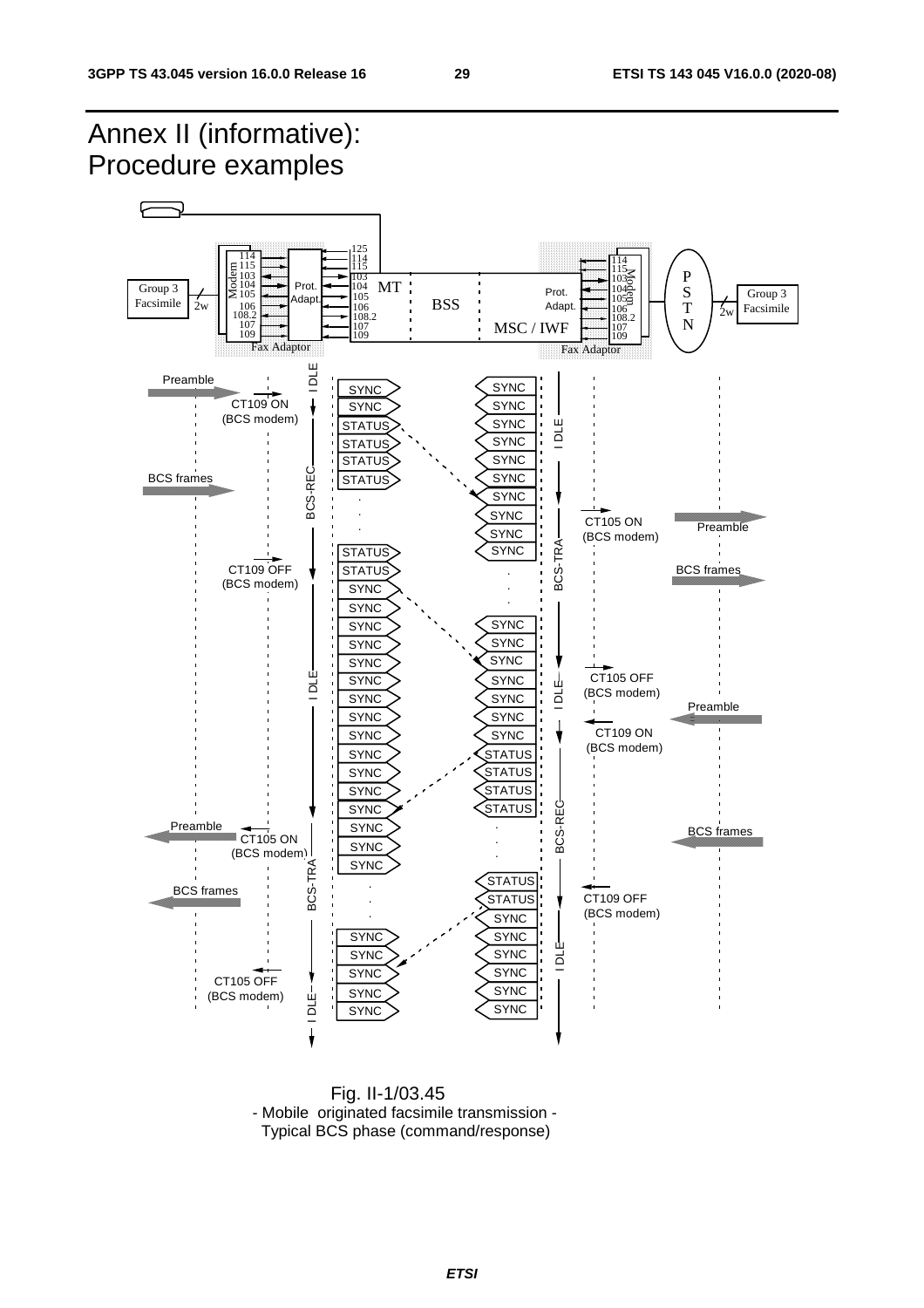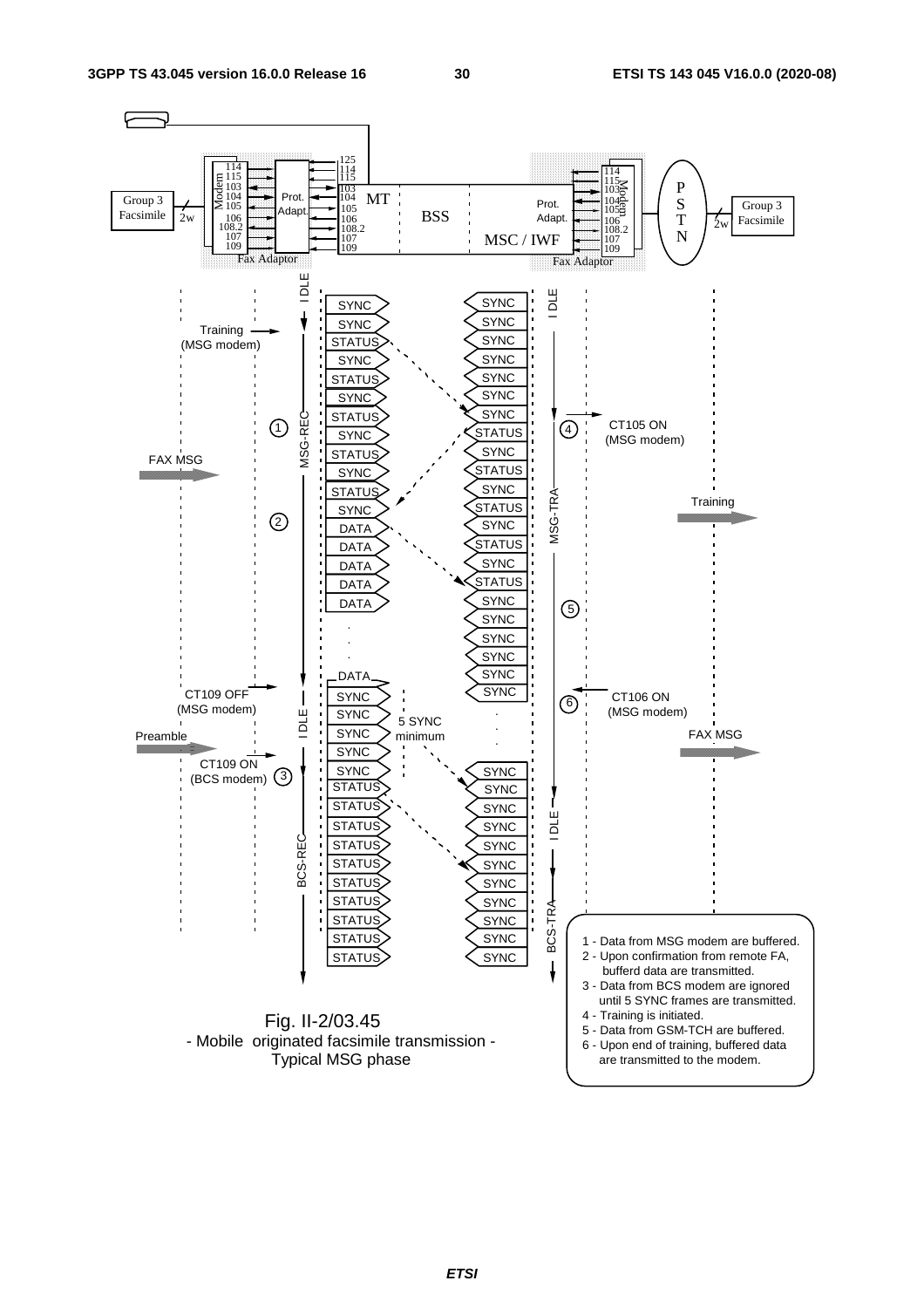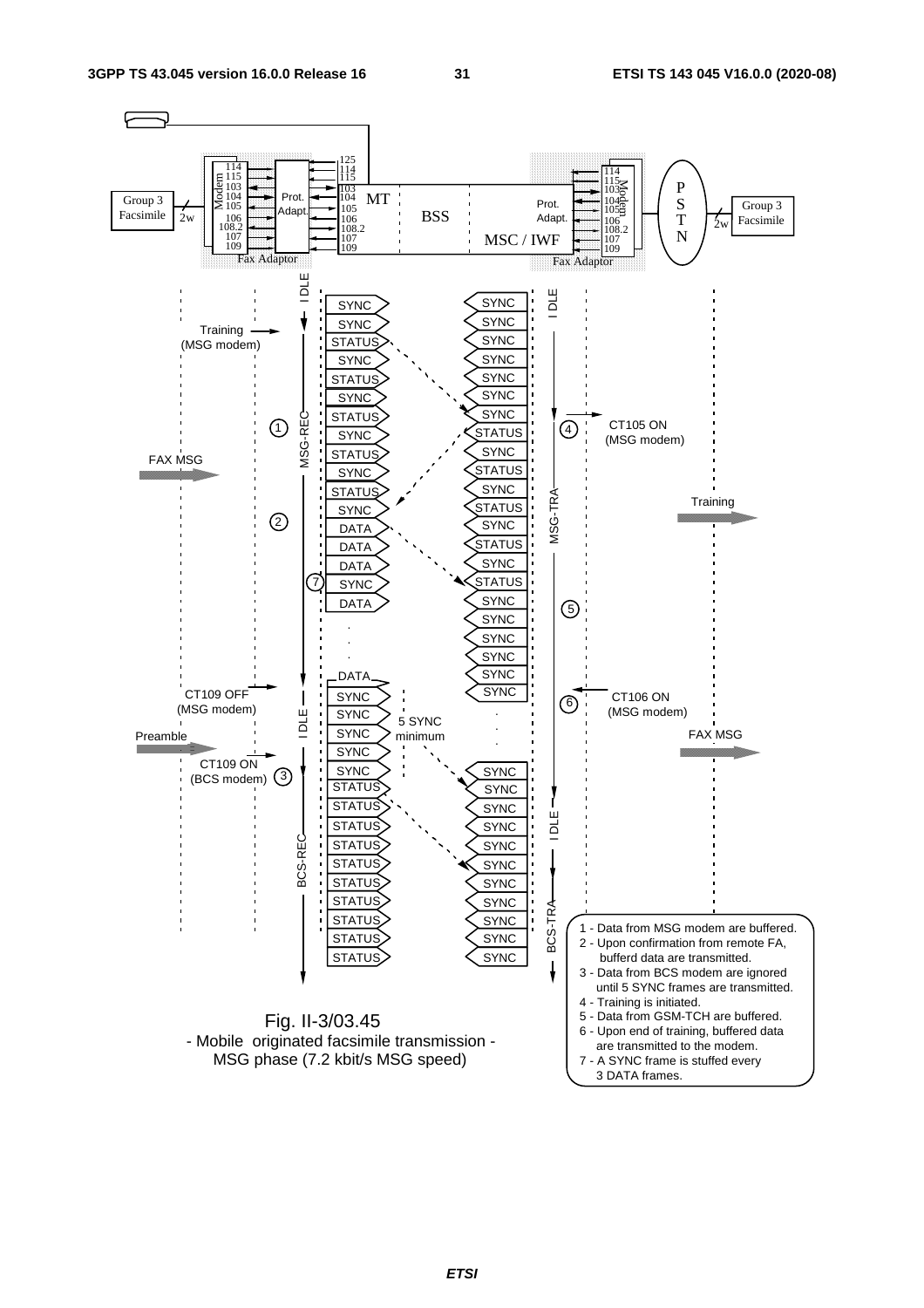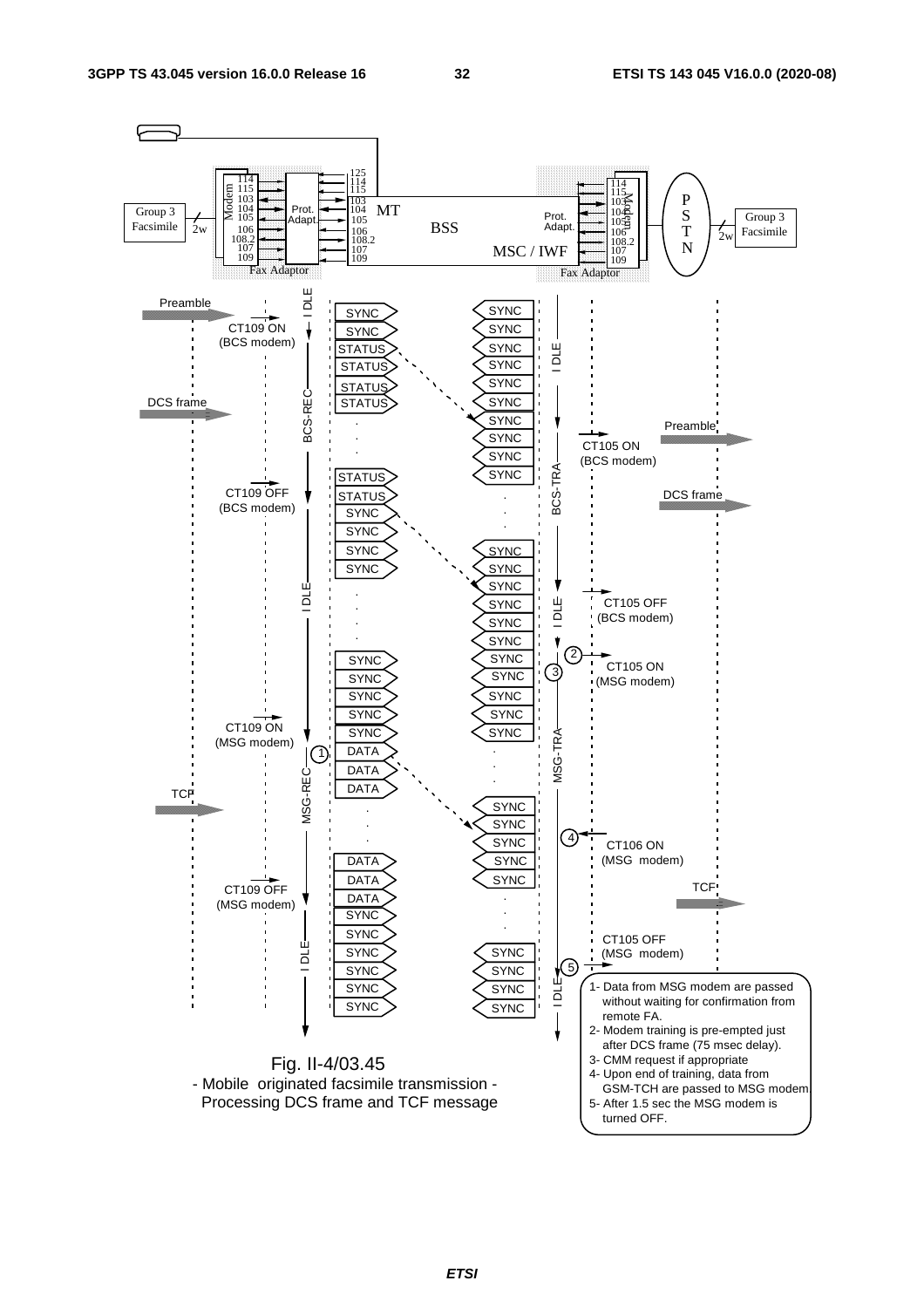

 Fig. II-5a/03.45 - Mobile Terminated Call - Speech then Fax (Data Call Direction is Mobile Terminated)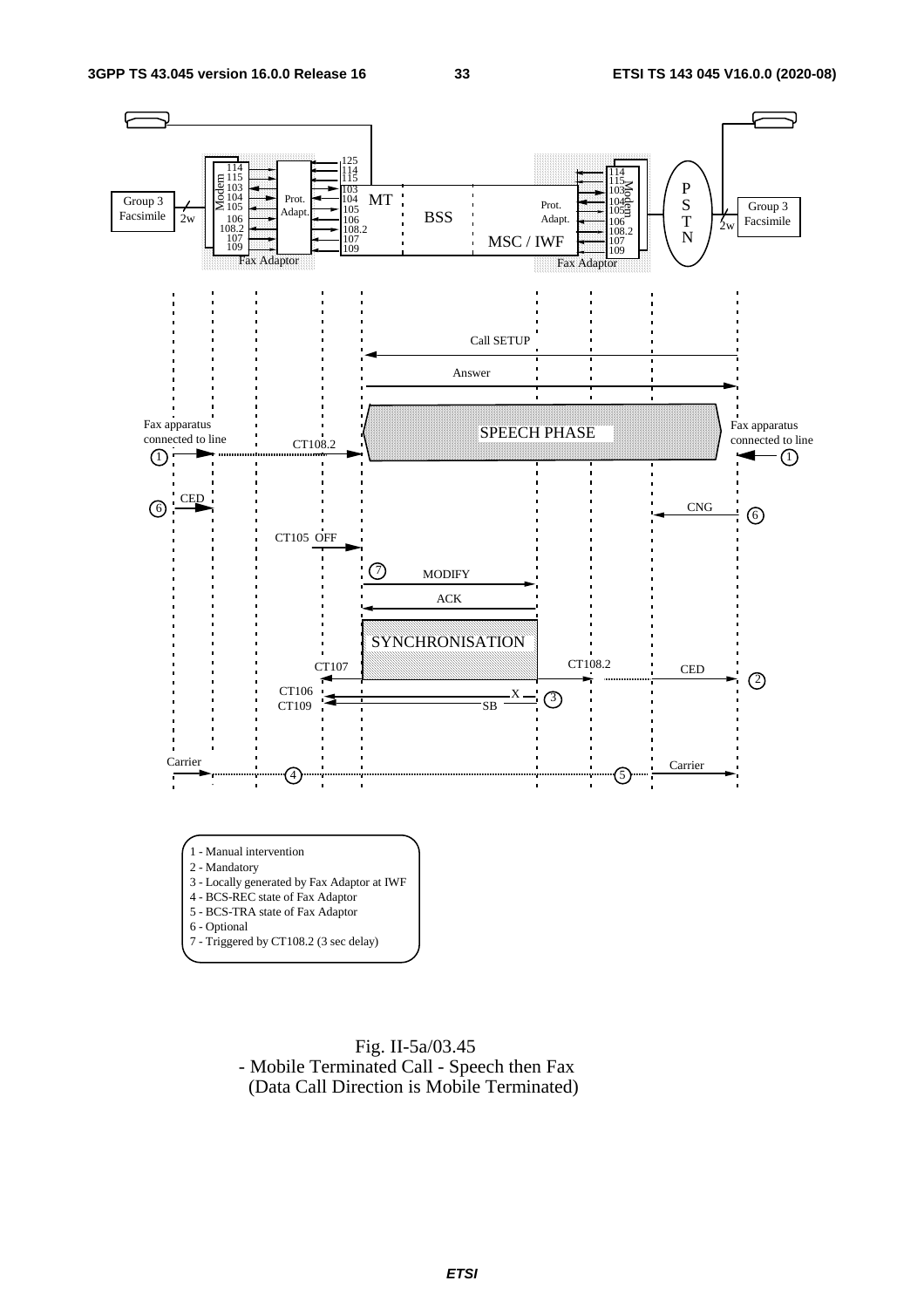

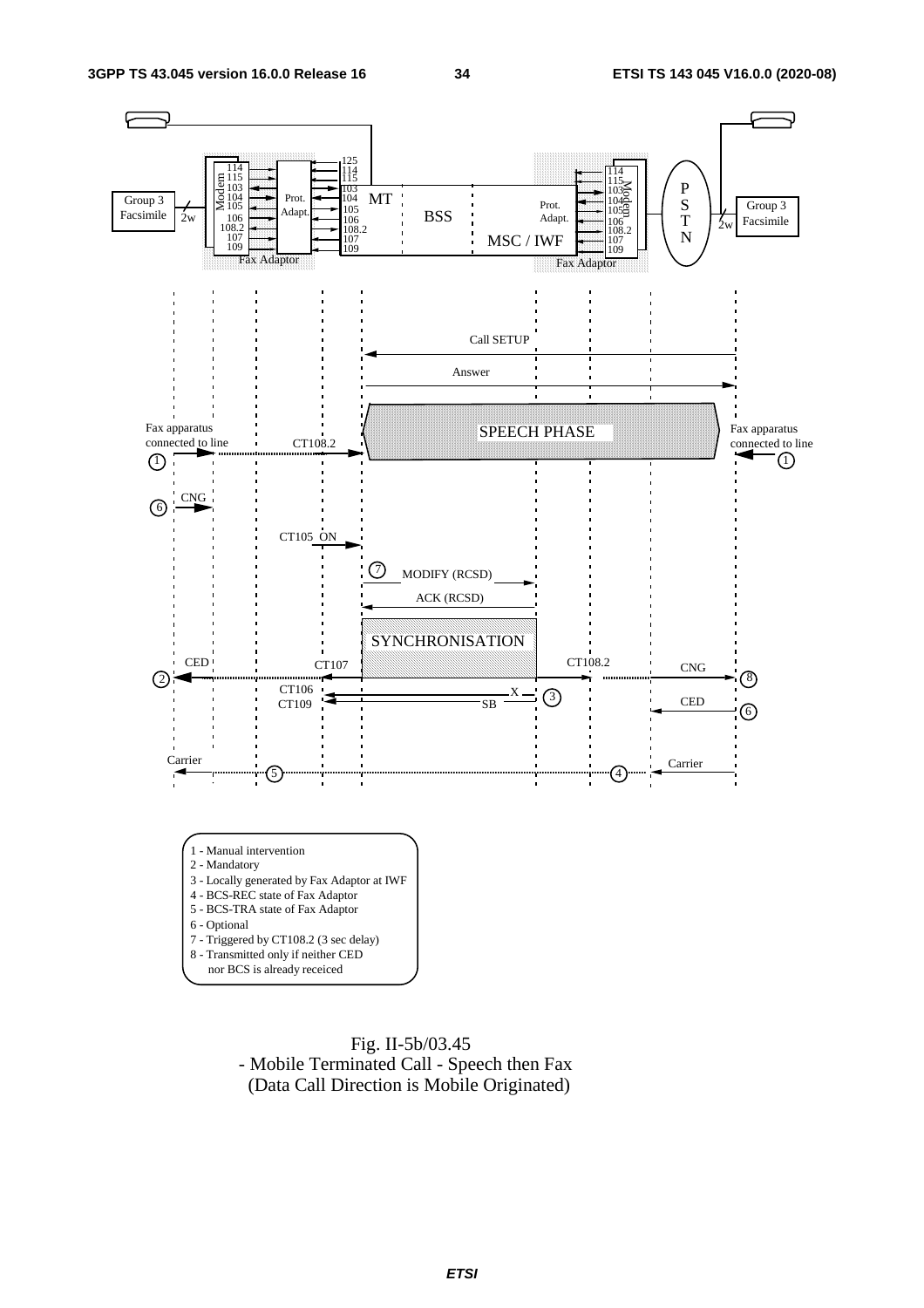

 Fig. II-6/03.45 - Mobile Terminated Call - Auto Answer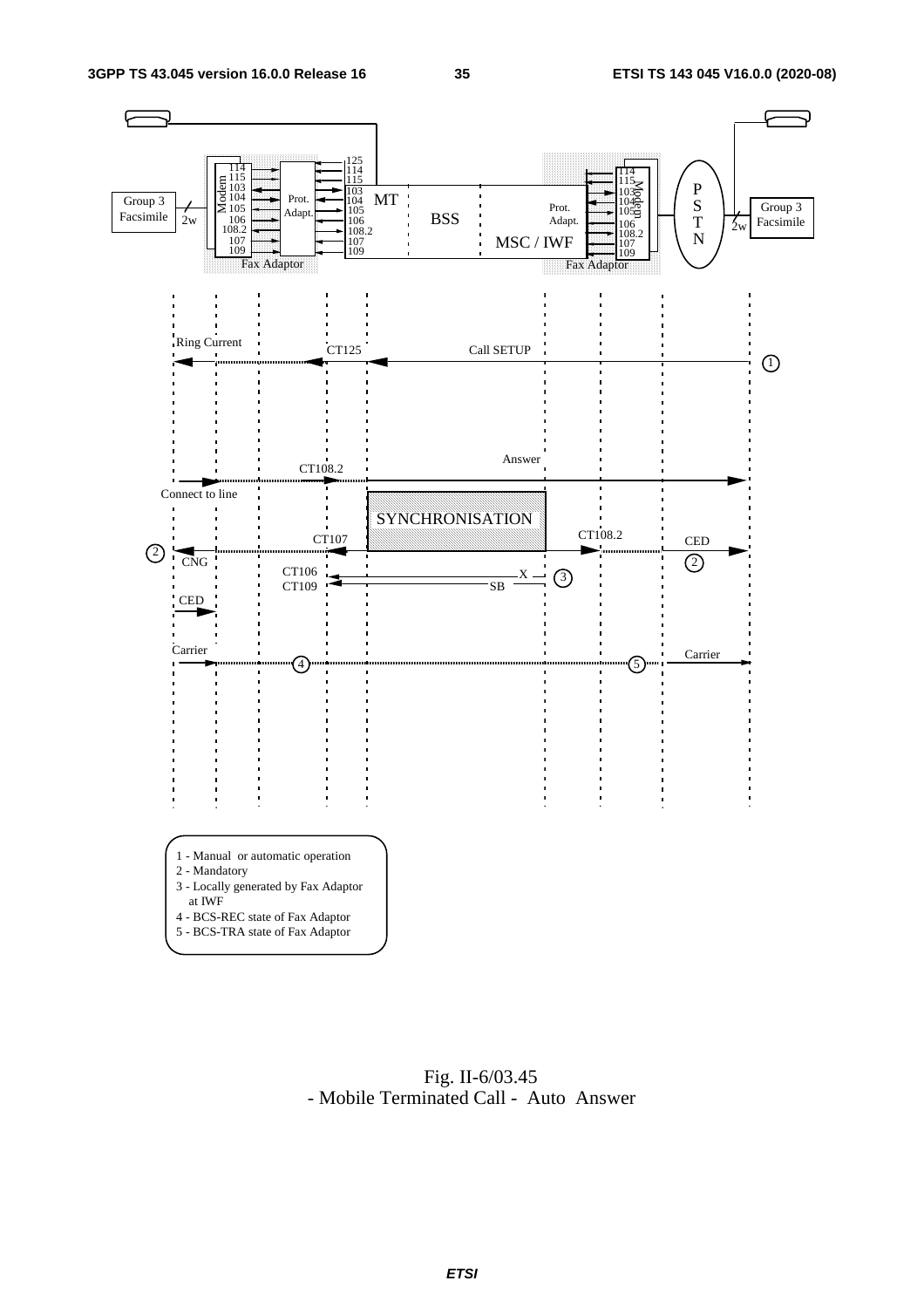

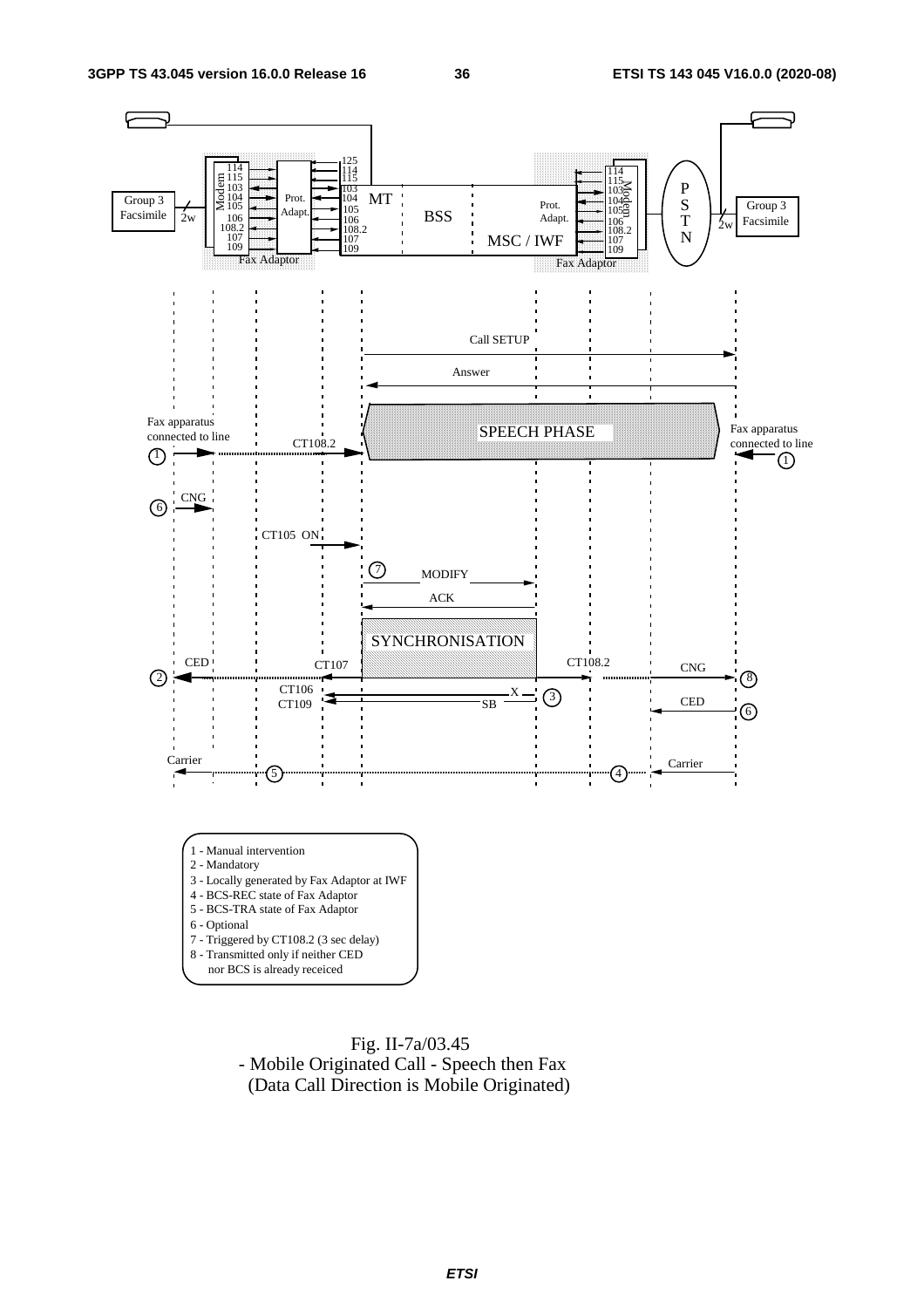

 Fig. II-7b/03.45 - Mobile Originated Call - Speech then Fax (Data Call Direction is Mobile

Terminated)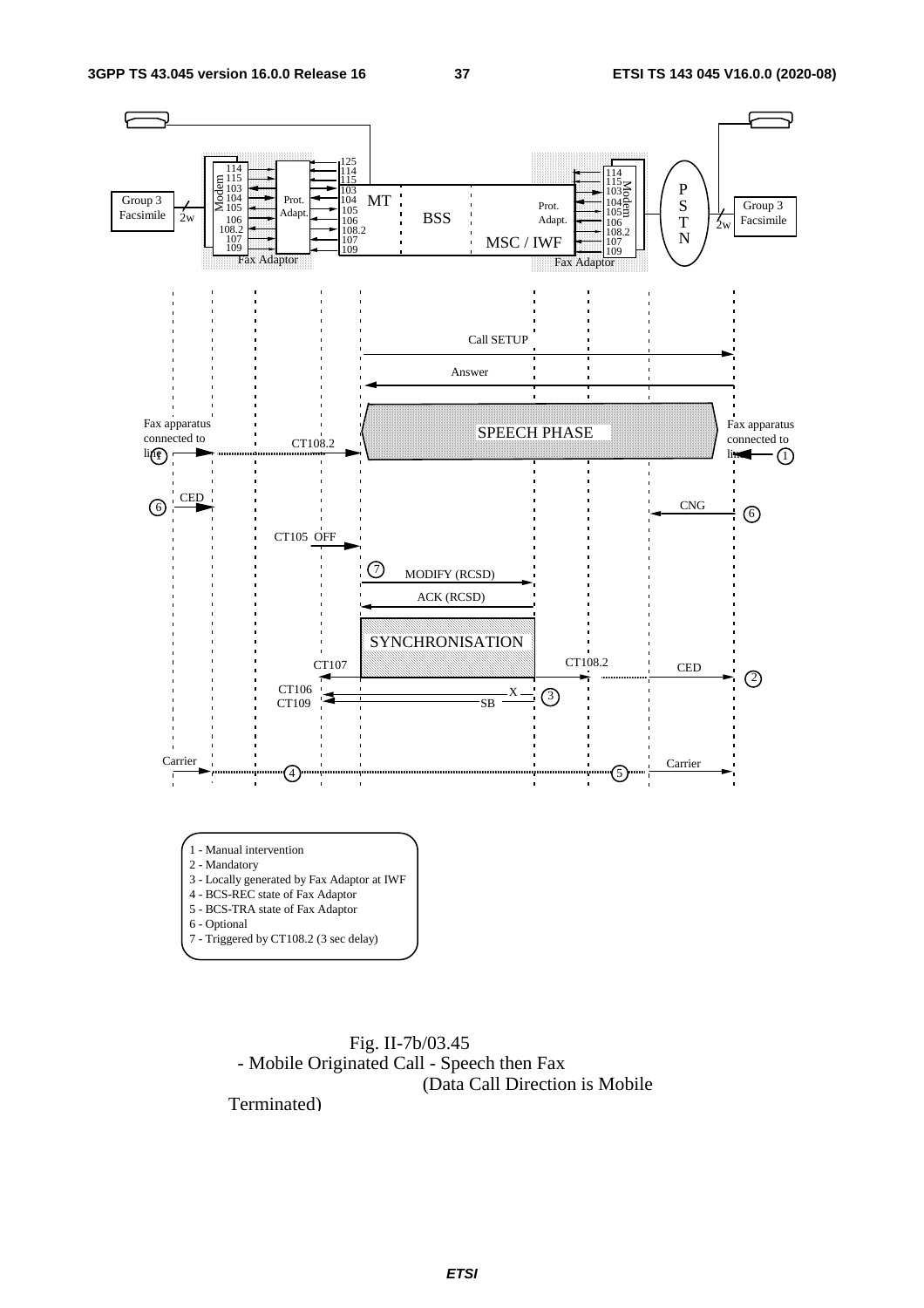

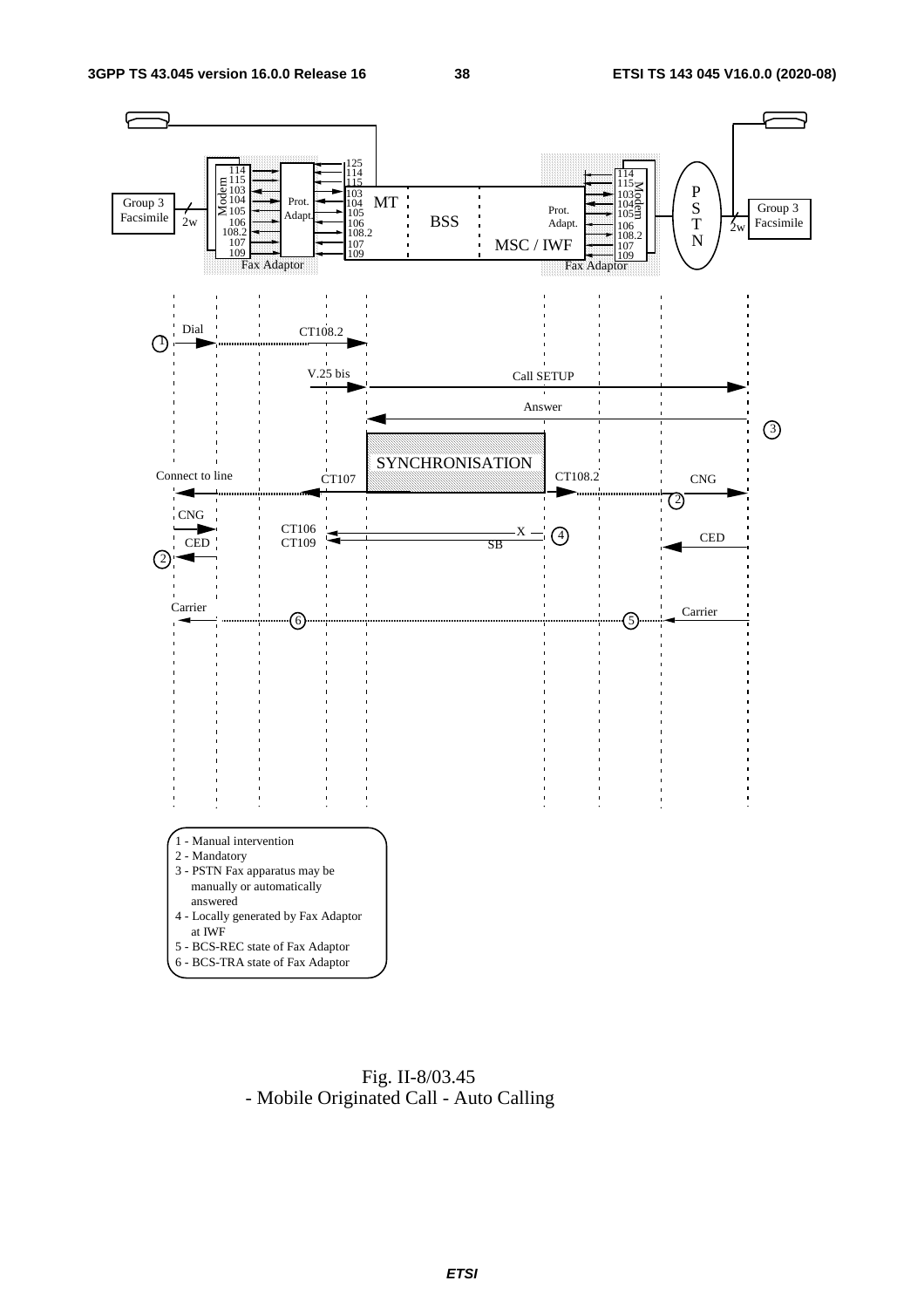

 Fig. II-9/03.45 - Mobile Originated Call - Manual Calling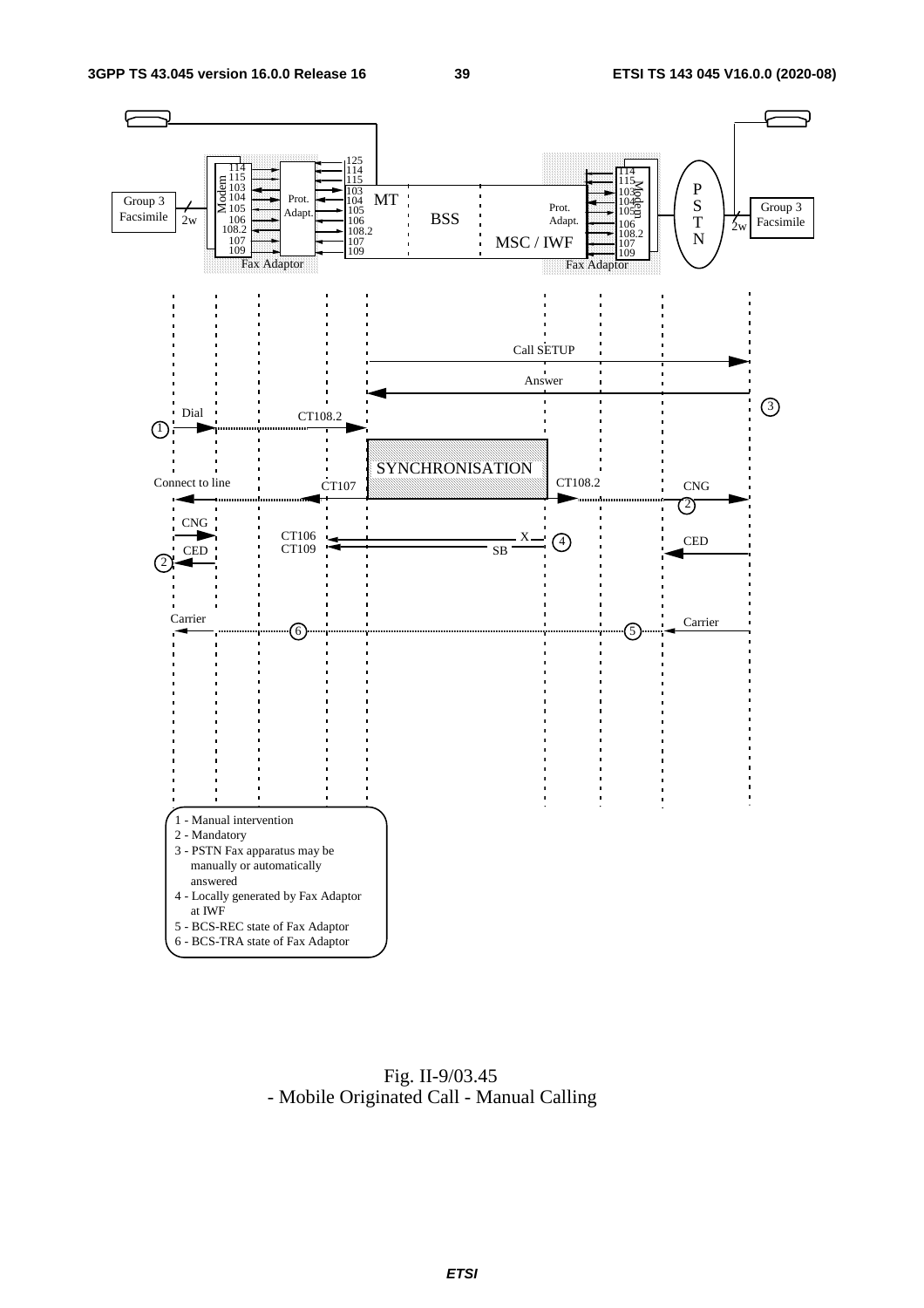

 Fig. II-10/03.45 - Mobile Originated Call - Fax then Speech (Procedure Interrupt requested from PSTN side)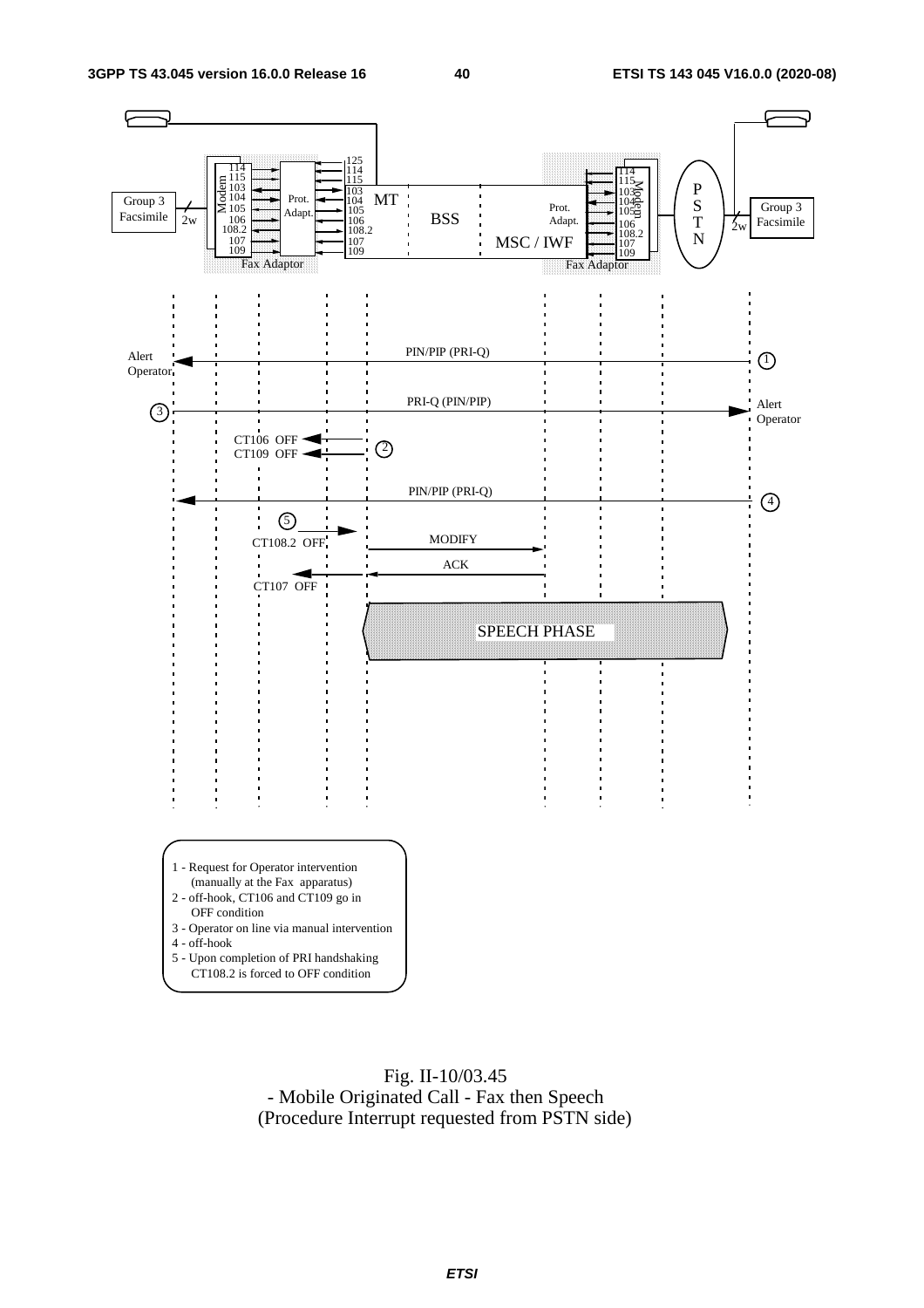

#### Fig. II-11/03.45 - Mobile Originated Call - Fax then Speech (Procedure Interrupt requested from Mobile side)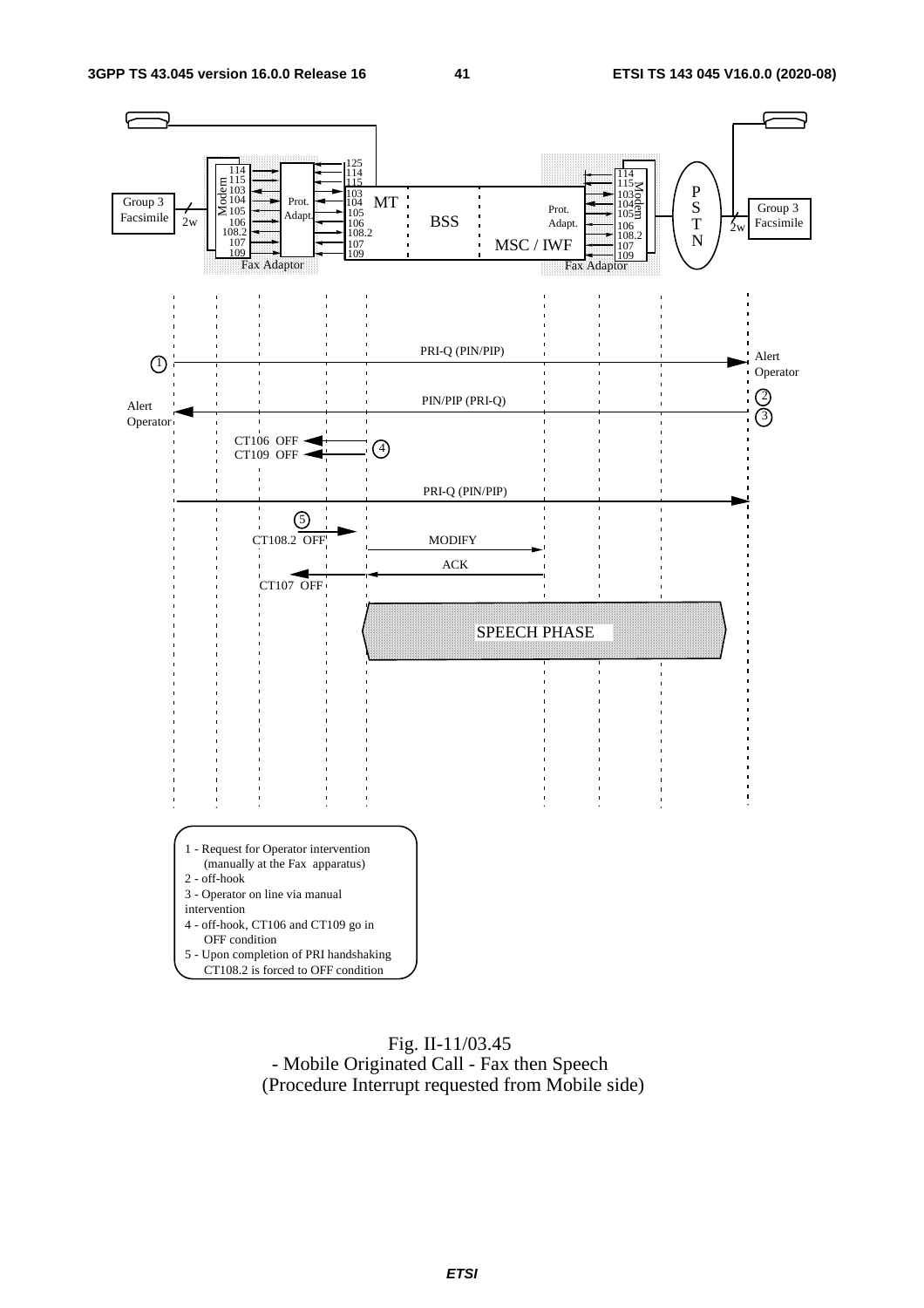## Annex III (informative): Change history

| <b>Change history</b> |                             |                 |           |     |                                                       |                                                        |            |               |
|-----------------------|-----------------------------|-----------------|-----------|-----|-------------------------------------------------------|--------------------------------------------------------|------------|---------------|
| <b>Date</b>           | TSG#                        | <b>TSG Doc.</b> | <b>CR</b> | Rev |                                                       | <b>Subject/Comment</b>                                 | Old        | <b>New</b>    |
|                       | <b>SMG#11</b>               |                 |           |     |                                                       | Phase 2 version                                        |            | 4.4.2         |
|                       | <b>SMG#20</b>               |                 |           |     | Release 1996 version                                  |                                                        |            | 5.0.0         |
|                       | <b>SMG#20</b>               |                 |           |     |                                                       | <b>ETSI</b> version change                             |            | 5.0.1         |
|                       | <b>SMG#21</b>               | 055/97          | A002      |     |                                                       | Support of HSCSD                                       |            | 5.1.0         |
|                       | $\overline{\text{SMG}\#21}$ |                 |           |     |                                                       | ETSI version change                                    |            | 5.1.1         |
|                       | <b>SMG#22</b>               | 412/97          | A004      |     |                                                       | Corrections and Alignments HSCSD                       |            | 5.2.0         |
|                       |                             | 460/97          | A003      |     |                                                       | Introduction of 14.4 kbit/s                            |            |               |
|                       | <b>SMG#22</b>               |                 |           |     |                                                       | ETSI version change                                    |            | 5.2.1         |
|                       | <b>SMG#27</b>               |                 |           |     |                                                       | Release 1997 version                                   |            | 6.0.0         |
|                       | <b>SMG#29</b>               |                 |           |     |                                                       | Release 1998 version                                   |            | 7.0.0         |
| 12-1999               | <b>TSG#06</b>               |                 |           |     |                                                       | Agreed to be created as a version 8 for Release 1999   |            | 8.0.0         |
| 03-2001               | <b>TSG#11</b>               |                 |           |     | Upgraded to Release 4                                 |                                                        | 8.0.0      | 4.0.0         |
| 03-2002               | <b>TSG#15</b>               | NP-010085       | 001       |     | Terminology Clarifications as requested by TSG GERAN  |                                                        | 4.0.0      | 5.0.0         |
| 04-2004               | <b>CN#26</b>                |                 |           |     | Upgraded to v6.0.0                                    |                                                        | 5.0.0      | 6.0.0         |
| 06-2006               | CT#36                       |                 |           |     | Upgraded to v7.0.0                                    |                                                        | 6.0.0      | 7.0.0         |
| 12-2008               | CT#42                       |                 |           |     | Upgraded to v8.0.0                                    |                                                        | 7.0.0      | 8.0.0         |
| 12-2009               | CT#46                       |                 |           |     | Automatic upgrade from previous Release               |                                                        | 8.0.0      | 9.0.0         |
| 03-2011               | CT#51                       |                 |           |     | Automatic upgrade from previous Release version 9.0.0 |                                                        | 9.0.0      | 10.0.0        |
| 03-2011               | CT#51                       |                 |           |     | Correction of heading and numbering made by MCC       |                                                        | 10.0.0     | 10.0.1        |
| 09-2012               | CT#57                       |                 |           |     |                                                       | Automatic upgrade from previous Release version 10.0.1 | 10.0.1     | 11.0.0        |
| 2014-10               |                             |                 |           |     | Automatic upgrade from previous Release               |                                                        |            | 11.0.0 12.0.0 |
| 2015-12               |                             |                 |           |     |                                                       | Automatic upgrade from previous Release                |            | 12.0.0 13.0.0 |
|                       |                             |                 |           |     |                                                       | <b>Change history</b>                                  |            |               |
| <b>Date</b>           | TSG#                        | <b>TSG Doc.</b> | <b>CR</b> | Rev | Cat                                                   | Subject/Comment                                        | <b>New</b> |               |
| 2017-03               | CT#75                       |                 |           |     |                                                       | Automatic upgrade from previous Release                |            | 14.0.0        |
| 2018-06               | SA#80                       |                 |           |     | Automatic upgrade from previous Release               |                                                        |            | 15.0.0        |
| 2020-07               | SA#88e                      |                 |           |     | Update to Rel-16 version (MCC)                        |                                                        |            | 16.0.0        |